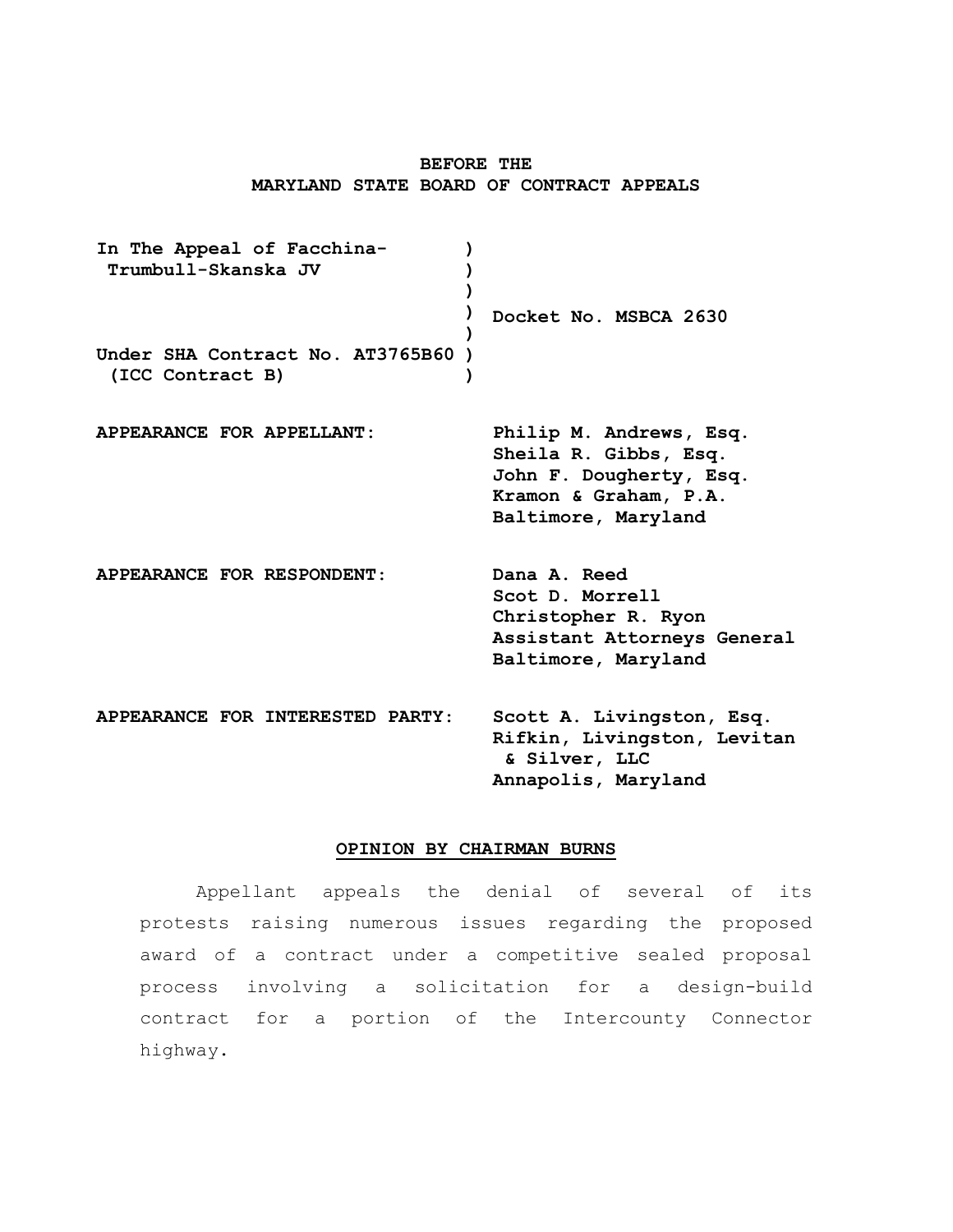# **FINDINGS OF FACT COMMON TO ALL ISSUES**

- 1. Respondent, the Maryland State Highway Administration ("SHA"), is an agency of the State of Maryland which constructs and maintains State roads and bridges.
- 2. The Intercounty Connector ("ICC") is an 18.8 mile highway which is planned to connect I-270/370 with I-95/US1 in Montgomery and Prince George's Counties, Maryland.
- 3. Some of the largest contracts ever issued by SHA will provide for the design and construction of the ICC.
- 4. Contract B, the contract at issue in this appeal, is a design-build contract encompassing approximately seven miles of the ICC from MD97 to US29, including two interchanges, five new dual bridges and five new single lane bridges. This contract is designated Contract Number: AT 3765B60 by SHA ("Contract B").
- 5. Contract B is surrounded by parkland and is considered the most environmentally sensitive of the ICC projects.
- 6. Management and oversight of the ICC project corridor is being handled by SHA with the assistance of a joint venture of firms under contract to SHA, generally referred to as the General Engineering Consultant  $($ "GEC" $)$ .
- 7. The solicitation process for this contract was carried out in two steps, both of which were part of the same advertised competitive sealed proposal procurement.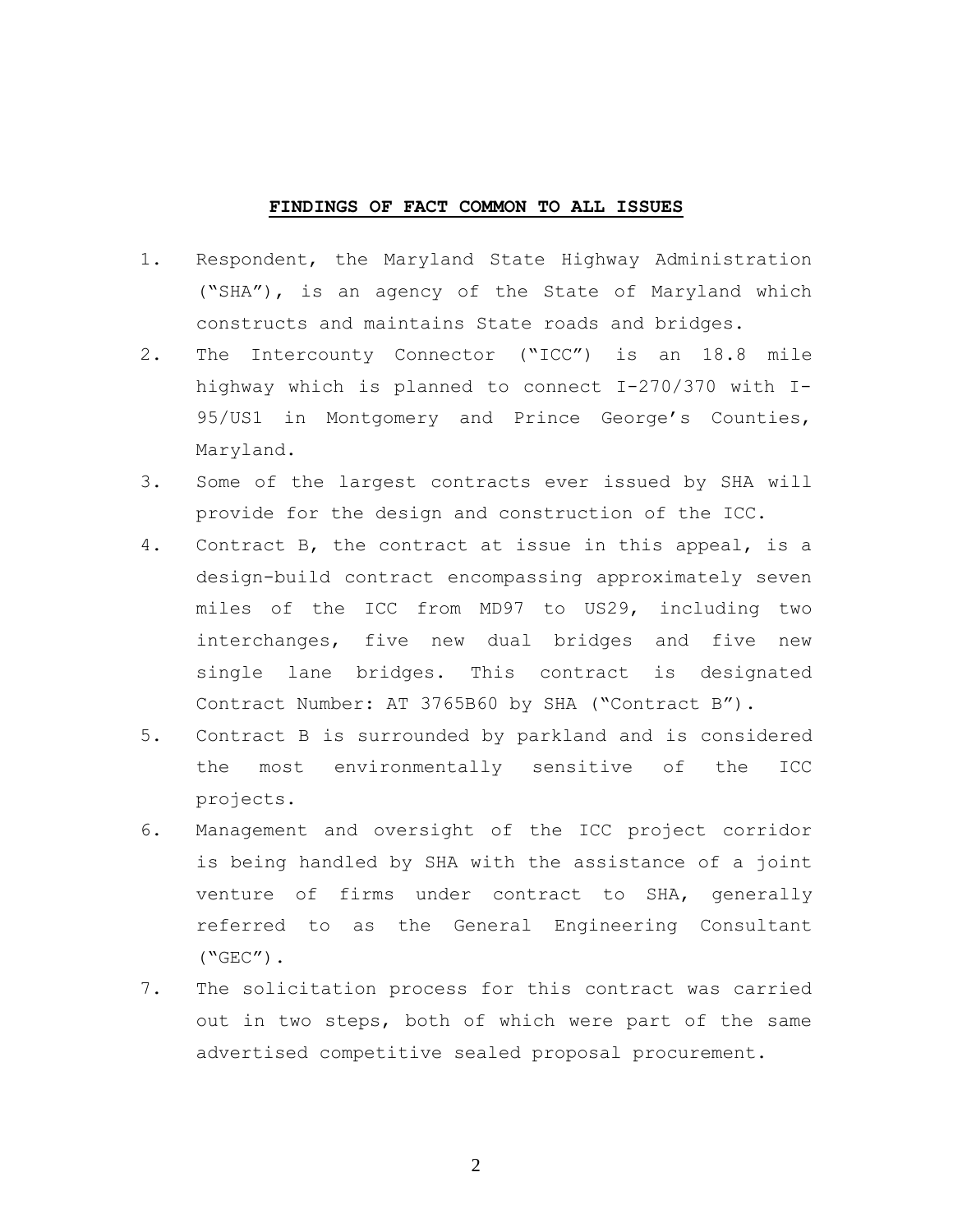- 8. In step one, SHA issued a Request for Qualifications ("RFQ") on August 14, 2007 that gave a general description of the project in order to elicit Statements of Qualifications from teams interested in the project.
- 9. In step two, SHA issued a Request for Proposals ("RFP") on December 14, 2007 that provided the specifications under which the project would be designed and constructed and sought technical and price proposals.
- 10. On November 29, 2007, three teams submitted Statements of Qualifications to SHA for Contract B: 1) MD200 (the Interested Party herein), a joint venture of Kiewit Southern Co., Corman Construction, Inc., and G.A. and F.C. Wagman, Inc., 2) FT, a joint venture of Facchina Construction Co., Inc., Trumbull Corporation, and affiliates of those companies, and 3) Skanska USA Civil Southeast, Inc. ("Skanska")
- 11. All three teams were judged as qualified to move to the second step and were so notified.
- 12. At this point, Skanska withdrew from the procurement and combined with the FT team to form Facchina-Trumbull-Skanska JV ("FTS"), the appellant herein.
- 13. The Instructions to Proposers ("ITP") in the RFP set forth - at §5.1 – the bases on which proposals were to be evaluated.
- 14. Eight evaluation factors were grouped in three categories:

Pass/Fail 1. Legal 2. Financial

Technical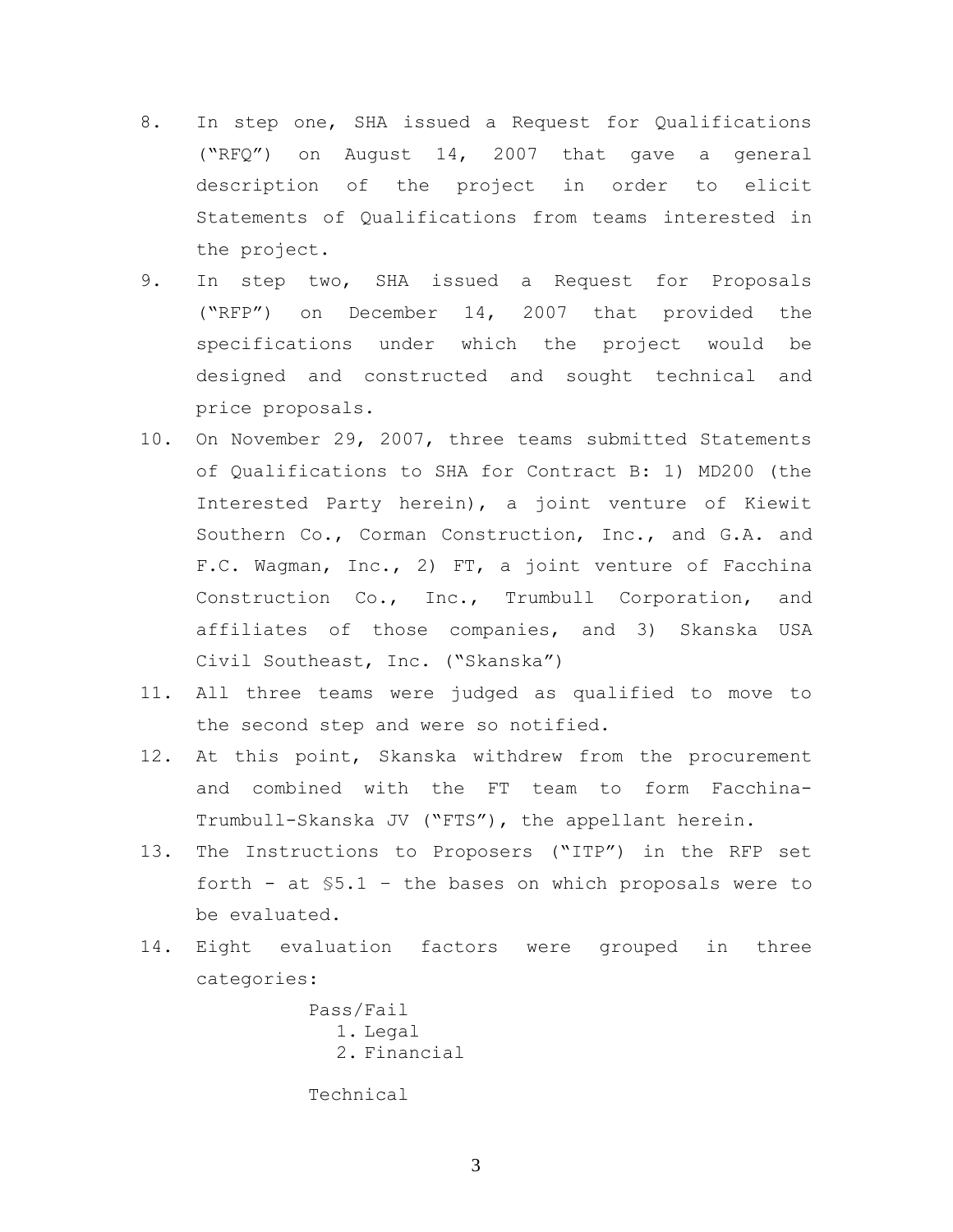- 1. Environmental
- 2. Financial Capability and Qualifications Improvement
- 3. Management Approach
- 4. Technical Solutions
- 5. Project Support

Price

- 15. Proposers had to pass both the Legal and Financial evaluations in order to move on to be evaluated on the technical and price factors.
- 16. The ITP stated the relative importance that each of the five technical factors would have in the evaluation process.
- 17. For a number of reasons, including the fact that the Federal Highway Administration's decision to approve the ICC was largely the result of efforts and assurances by SHA that SHA would go to extraordinary lengths to avoid, minimize, and mitigate the environmental impacts of the ICC, ITP §5.1.2 provided that the Environmental evaluation factor was "more important than any other technical evaluation factor."
- 18. As part of the emphasis placed on the environmental factor, the ITP also required that proposers achieve a "Good" or better rating in the Environmental evaluation factor in order for the proposer to be selected for the project.
- 19. The Management Approach and Technical Solutions factors were to be of equal importance and were to be of higher importance than the Financial Capability/Qualifications Improvement and Project Support factors, which were to be of equal importance.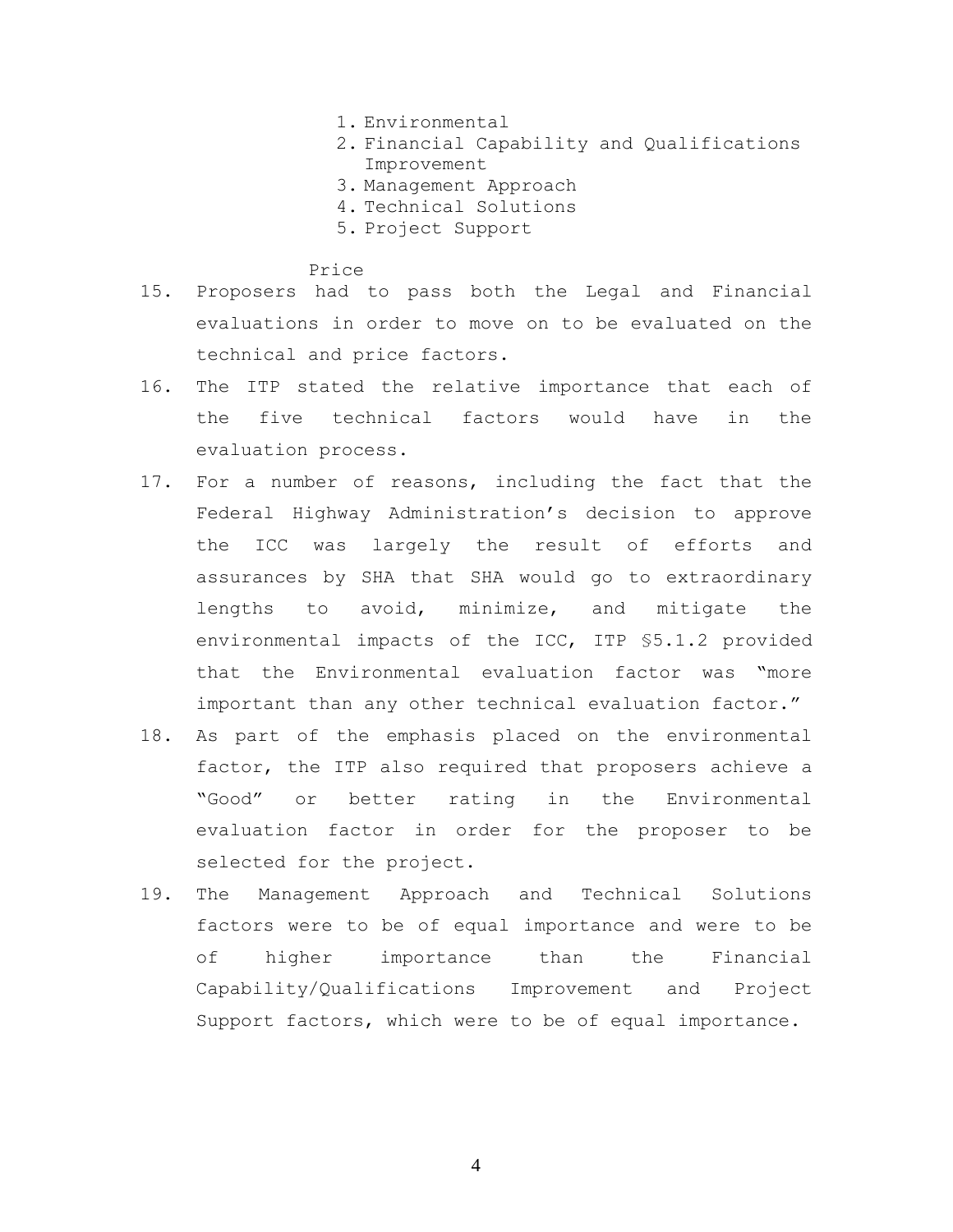- 20. The ITP stated that the technical factors together and the price were to be of approximately equal importance.
- 21. Technical proposals were to be evaluated separately from price proposals.
- 22. An Evaluation Committee would evaluate technical proposals, next consider price proposals, and, finally, recommend a selection to the Procurement Officer and the SHA Administrator. ITP §5.0.
- 23. By regulation and by the terms of the RFP, the Evaluation Committee, the Procurement Officer and the Administrator were required to judge which proposal "is most advantageous to the State, considering price and the evaluation factors set forth in the ITP." ITP §§5.0 and 5.7; see COMAR 21.05.03.03F.
- 24. The ITP provided that proposals would be evaluated using an adjectival or descriptive method. Each individual technical factor, and each proposal overall, was to be rated by the evaluators as either "Exceptional", "Good", "Acceptable", "Susceptible to Become Acceptable", or "Unacceptable" under the guidelines contained within the ITP. Furthermore, the evaluators had the discretion to assign "+" or "-" ratings (for example, "Good+" or "Good-" rather than merely "Good") to each technical rating and to the overall rating of a proposal.
- 25. All technical categories, other than the Environmental factor, required a grade of "Acceptable" or better in order for the proposer to be eligible for award of the contract. As noted, the Environmental factor required a grade of "Good" or better for contract award.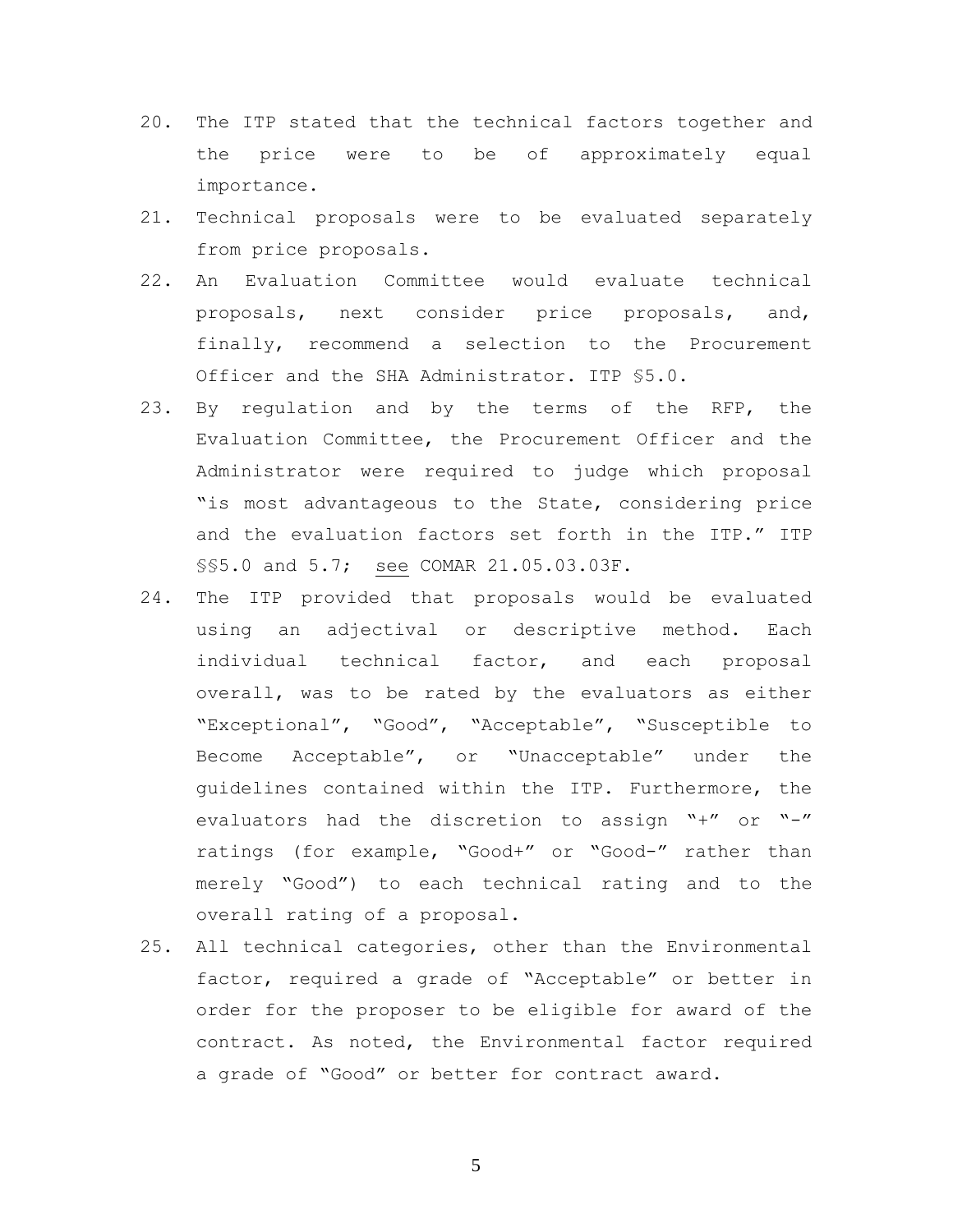- 26. Six teams were formed to evaluate the technical proposals regarding each individual factor: a threemember Legal/Financial team; a two-member DBE compliance team; a three-member Environmental team; a four-member Management Approach team; a three-member Financial Capability/Qualifications Improvement and Project Support team; and, a seven-member Technical Solutions team.
- 27. Team members were chosen for their experience and their expertise in the area being evaluated.
- 28. The team chairs included: Robert Shreeve of the Environmental evaluation team, who is SHA's Environmental Manager for the ICC and who has over 20 years of experience in managing environmental projects and obtaining permits for SHA; Lisa Choplin of the Financial Capability and Qualifications Improvement and the Project Support team, who is SHA's Innovative Contracting Division Chief and who has over 20 years of experience working with construction projects for SHA; Mark Coblentz of the Management Approach team, who is SHA's Construction Manager for the ICC and who has over 20 years of experience dealing with construction projects with the SHA; and Kenneth Briggs of the Technical Solutions team, who is SHA's Deputy Director and Design Manager for the ICC and who has over 30 years of experience with projects with the SHA.
- 29. The Chair of each of the evaluation teams for each technical factor was also a member of the overall Evaluation Committee, which was chaired by Melinda Peters. Ms. Peters is SHA's Project Director for the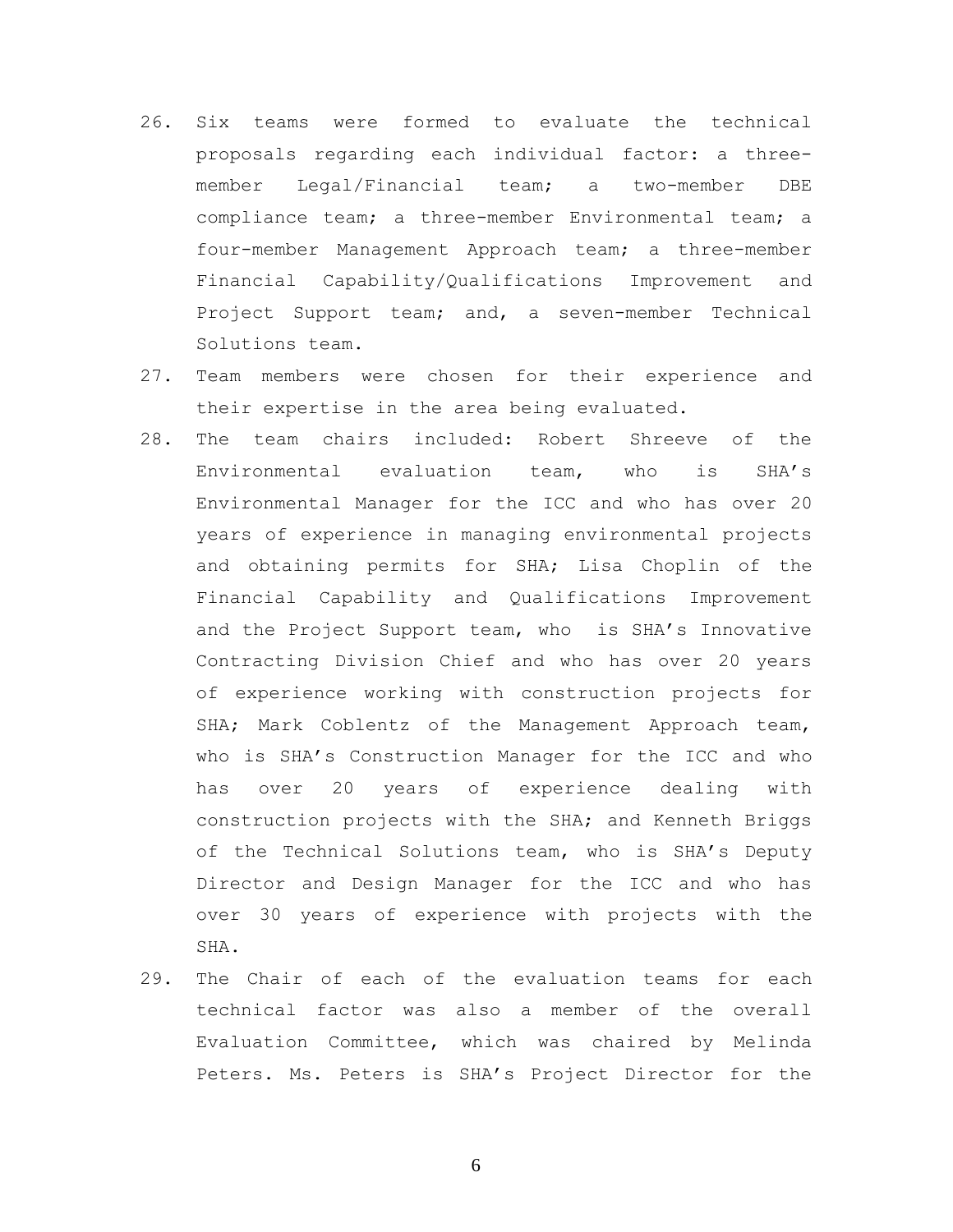ICC and a SHA senior manager with approximately 15 years of experience with SHA.

- 30. The evaluation process utilized in this procurement process was detailed and thorough. Each team determined the pass/fail or the technical ratings of the proposals within that team's jurisdiction. Ratings were adjusted as information was received throughout the evaluation process. Each team arrived at a consensus for its factor. The ratings of each of the individual teams were provided to the Evaluation team. Each technical factor team was required to articulate the strengths and the weaknesses that supported the ratings assigned by that committee. The Evaluation Committee questioned each team leader and discussed the recommended ratings for proposers at length.
- 31. During the review of the technical proposals, request for clarification letters were sent to each proposer. Presentations by, and interviews of, both FTS and MD200 were held with the Evaluation Committee and with various members of the evaluation teams. After these meetings, the evaluation teams and the Evaluation Committee met to finalize the ratings for the proposals. Thereafter, the Price Proposal team presented its price evaluations to the Evaluation Committee.
- 32. Letters were then sent to MD200 and to FTS on May 30, 2008, listing items for discussion, including technical weaknesses and deficiencies.
- 33. Oral discussions were held on June 5, 2008. Separate discussions were held with FTS and with MD200.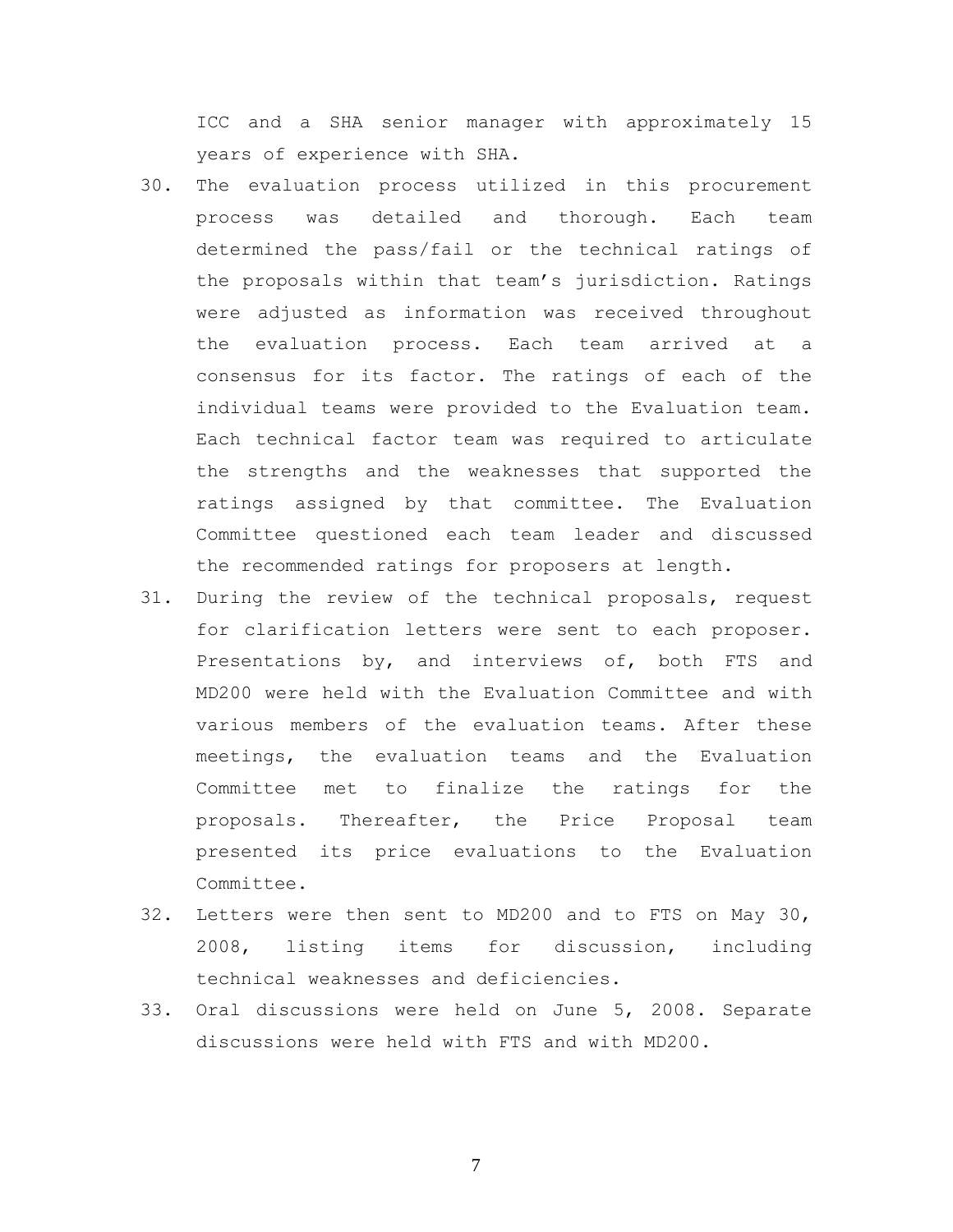- 34. SHA requested detailed cost and price data from each proposer. The data received in response by SHA was reviewed and analyzed.
- 35. A second meeting with each proposer was held on June 26, 2008 to further discuss price.
- 36. Best and Final Offer ("BAFO") proposals were requested and were received on July 2, 2008. These proposals were evaluated in detail by the technical teams and, once again, each team arrived at a consensus for its factor.
- 37. The team ratings were presented to the Evaluation Committee on July 8, 2008.
- 38. As with the initial proposals, the Evaluation Committee extensively discussed the recommended rating with each team leader.
- 39. After a full and thorough review, the Evaluation Committee, by unanimous agreement, agreed on final technical factor ratings, as well as the overall rating, for each BAFO proposal. The Evaluation Committee ratings were:

| Factor                                       | <b>FTS</b> | MD200        |
|----------------------------------------------|------------|--------------|
|                                              |            |              |
| Legal/Financial                              | Pass       | Pass         |
| DBE                                          | Pass       | Pass         |
| Environmental                                | Good+      | Exceptional- |
| Technical Solutions                          | Good       | Good-        |
| Management Approach                          | Good-      | Good-        |
| Financial Capability/<br>Quality Improvement | Good+      | Exceptional- |
| Project Support                              | Good-      | $Good-$      |
| Overall                                      | Good+      | Exceptional- |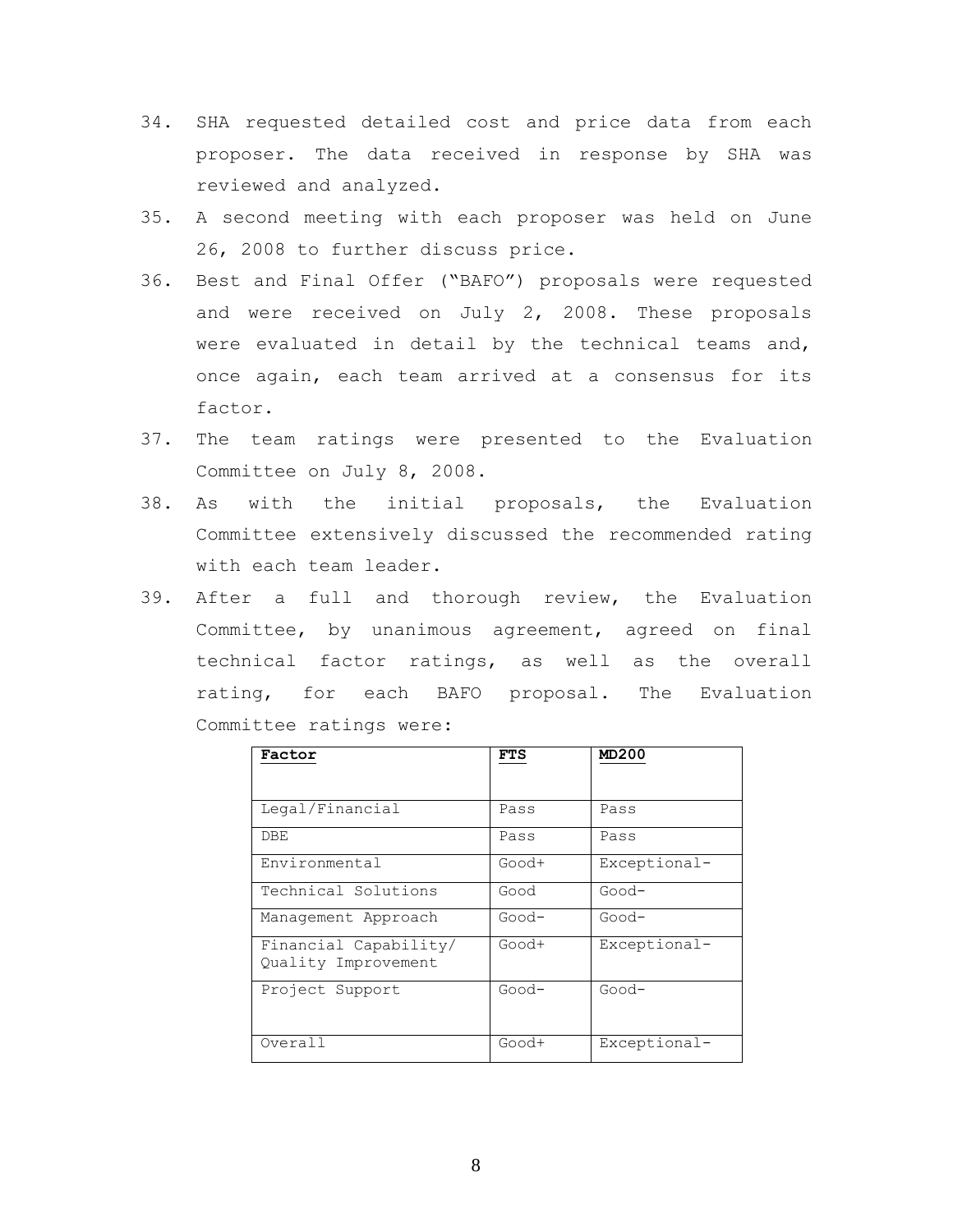- 40. The price evaluation team then presented the BAFO prices and its price evaluations to the Evaluation Committee.
- 41. The result was FTS received the second highest overall technical rating with a rating of "Good+" and the lowest price in the amount of \$559,073,500 and MD200 had the highest overall technical rating with a rating of "Exceptional-" and the second lowest price of \$559,745,500.
- 42. The price difference between the two offers was \$672,000, or approximately .12%.
- 43. Following the conclusion of the BAFO review process, the Evaluation Committee next determined which of the two offers was "most advantageous" to the state.
- 44. The Evaluation Committee did not use a formulaic approach, rather considering the strengths and weaknesses on which the ratings were based, and what those meant in the context of such a minor difference in price.
- 45. The Evaluation Committee reasonably deemed that the price difference between the two proposals was so close to be essentially the same. After examining the strengths and weaknesses of each proposal, the Committee determined that the difference between the overall technical proposal ratings of "Exceptional-" for MD200 versus "Good+" for FTS was more significant than the price difference of .12%. That determination was not irrational, arbitrary, or capricious or in any way contrary to Maryland Law or Regulations.
- 46. With regard to MD200's higher rating on the Environmental factor, which was the most important of the technical evaluation factors, the Evaluation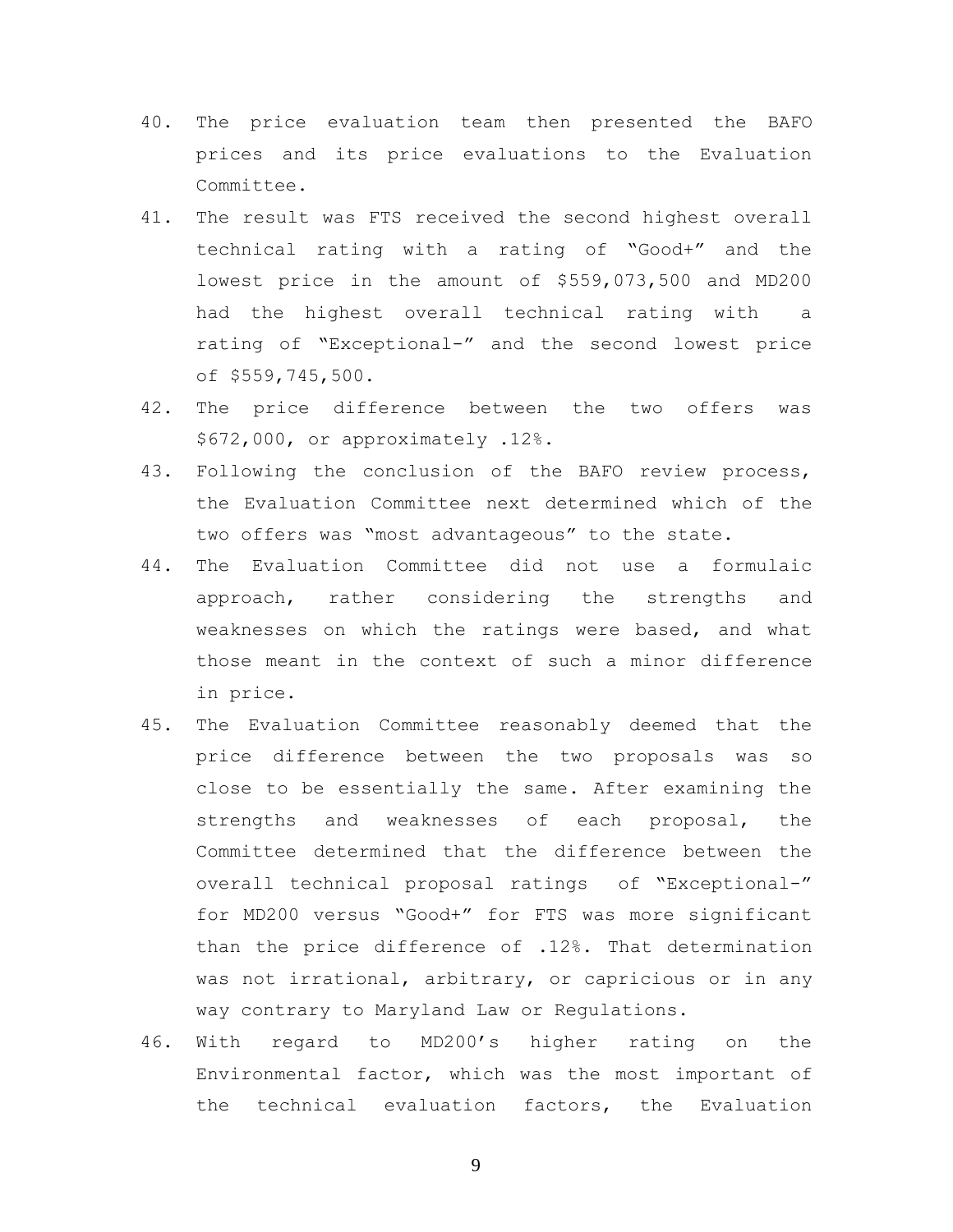Committee determined that, although FTS had made a good proposal, MD200's environmental proposal and commitments provided SHA with greater confidence that expensive environmental compliance delays and shutdowns would be avoided under MD200's proposal and that SHA's environmental commitments, a key to the approval of the ICC, would be more likely to be achieved on Contract B under MD200's proposal. Those determinations were not irrational, arbitrary, or capricious or in any way contrary to Maryland Law or Regulations.

- 47. Md200's environmental strengths, along with the high quality solutions, management and staff contained with its proposal, led the Evaluation Committee to unanimously decide that the proposal of MD200 was the most advantageous to the State and that MD200 should be recommended for award of the contract. Those determinations were not irrational, arbitrary, or capricious or in any way contrary to Maryland Law or Regulations.
- 48. The Evaluation Committee's recommendation was presented by the Evaluation Committee chair and the Procurement Officer to a selection committee which included Douglas Rose, the SHA Deputy Administrator. Geoffrey Kolberg, the Chief Engineer for the Maryland Transportation Authority, and SHA Administrator Neil Pedersen (who was also the selecting authority). They approved the recommendation on July 9, 2008.
- 49. By letter dated July 23, 2008, FTS was informed that FTS had not been awarded the contract.
- 50. By letter dated July 30, 2008, FTS protested the award of the contract to MD200. FTS filed seven additional,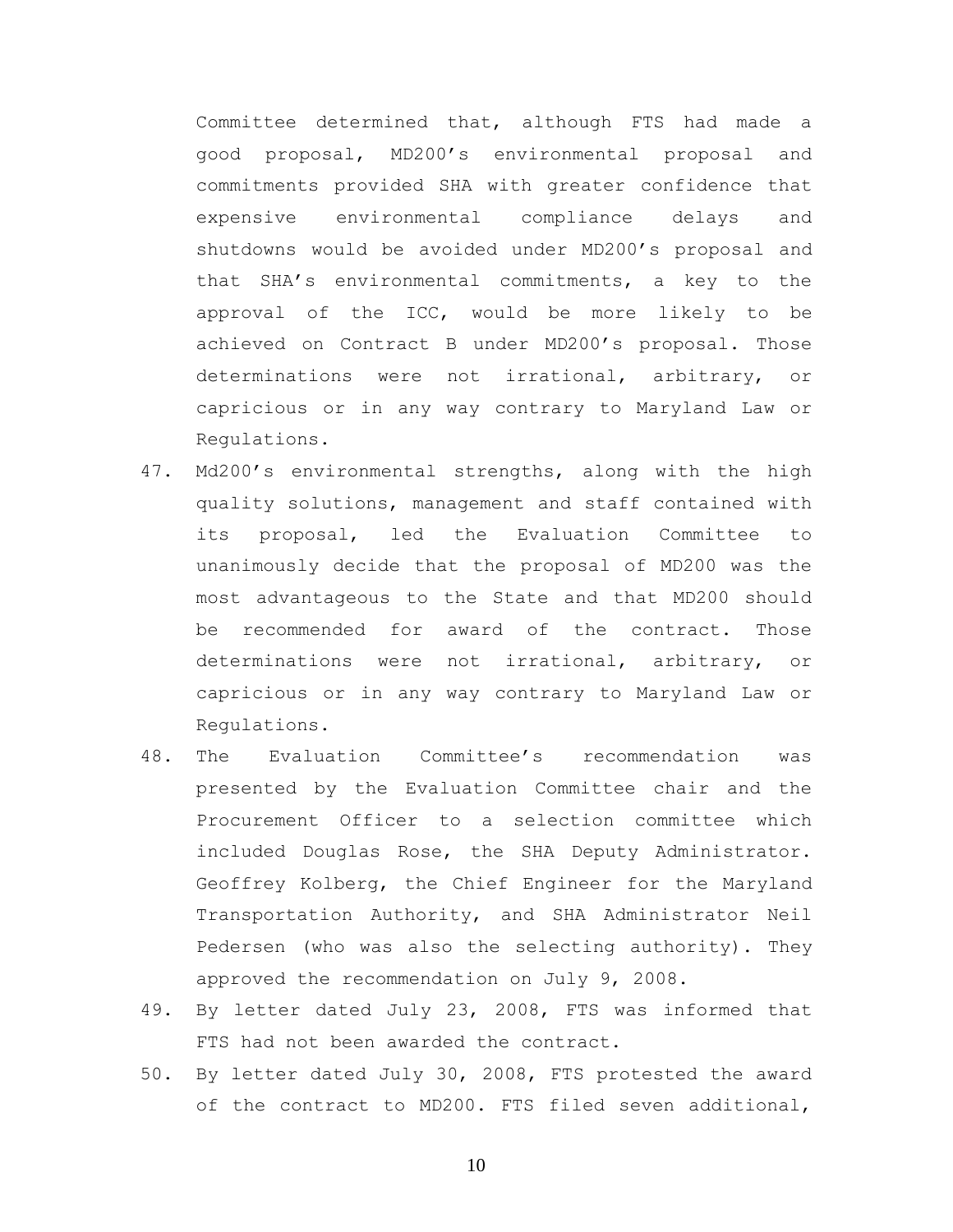supplemental protests, the last of which was filed on October 1, 2008.

- 51. On October 7, 2008, Robert Gay, the Procurement Officer for Contract B, issued a decision denying FTS's protests.
- 52. On October 17, 2008, FTS filed an appeal of the Procurement Officer's decision with the Maryland State Board of Contract Appeals ("Board").
- 53. FTS listed three grounds for the appeal:
	- 1. The overall technical evaluation was essentially a tie; and SHA violated the RFP to break that tie, when Maryland procurement law mandates that price be used as the tiebreaker;
	- 2. MD200's overall technical rating and environmental rating were arbitrarily, capriciously, and irrationally increased to "Exceptional minus", and when those ratings are corrected, FTS is the clear winner; and,
	- 3. SHA's Environmental rating was based, in significant part, on MD200's improper inclusion on its project team of Greenman-Pedersen, Inc. ("GPI") which had a nonwaivable organizational conflict of interest.
- 54. Due to the nature of this appeal and the need for an expeditious resolution of this appeal, the parties requested, and the Board granted, a request that the Board rule on this appeal from the bench at the conclusion of the Hearing to be held in this appeal.
- 55. The Hearing was held on January 7, 8, 9, 12, 13, and 14, 2009.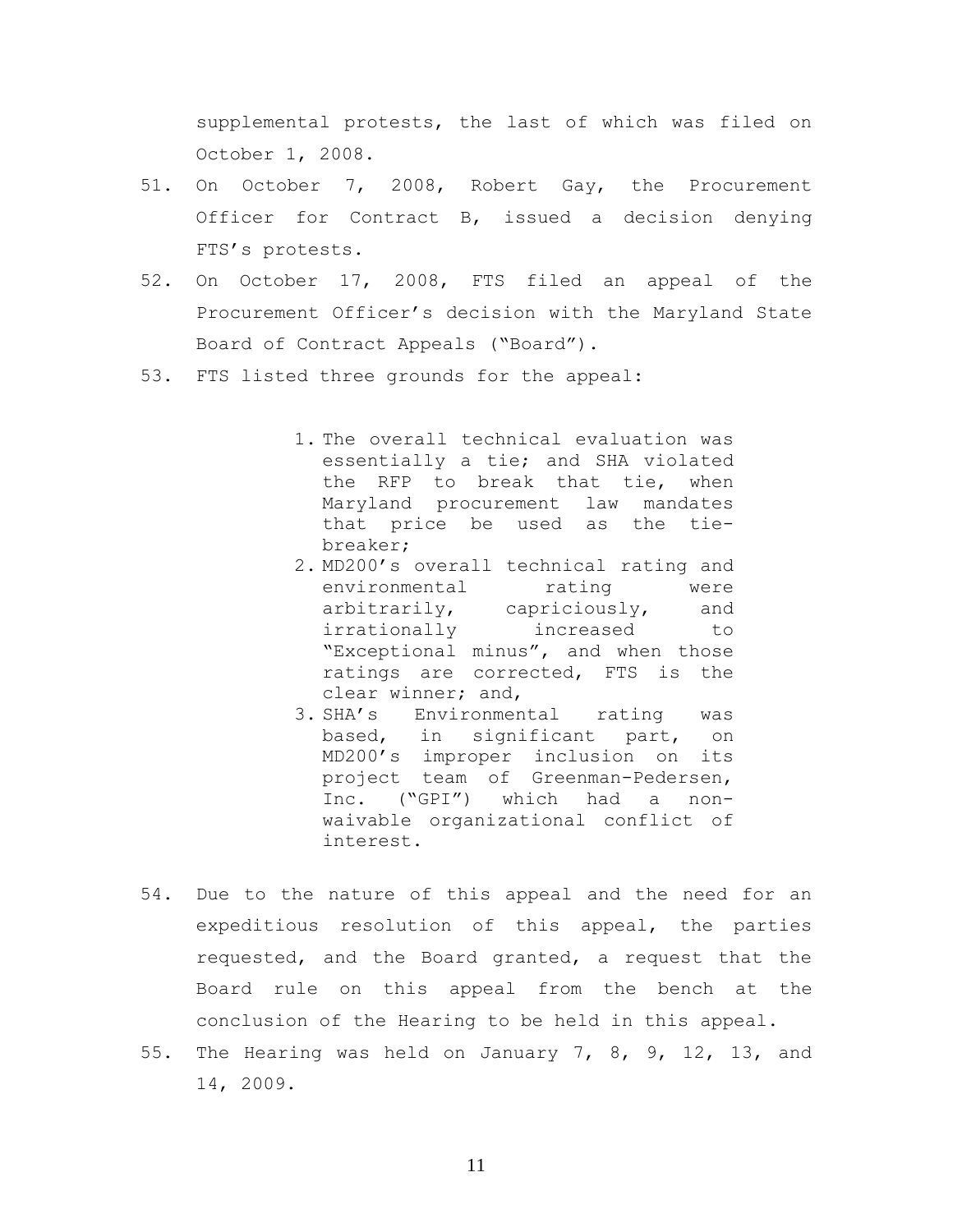- 56. As requested by the parties, a bench decision for this appeal was rendered on January 16, 2009.
- 57. A detailed decision concerning the Board's findings of fact and law was rendered from the bench on January 16, 2009.
- 58. The appeal was denied by the Board.

# **FINDINGS OF FACT CONCERNING THE MOTION OF INTERESTED PARTY MD200 FOR PARTIAL SUMMARY DECISION**

- 59. The Board hereby adopts and incorporates findings of fact numbers 1-57 herein.
- 60. One of the three appeal grounds listed by appellant FTS concerns its allegation that SHA's Environmental rating was based, in significant part, on MD200's improper inclusion on its project team of Greenman-Pedersen, Inc. ("GPI") which had a non-waivable organizational conflict of interest.
- 61. On August 14, 2007, SHA issued a RFQ for Contract Number :AT 3765B60 – ICC Contract B.
- 62. §3.3 of the RFQ listed an engineering firm, GPI, among firms which the RFQ stated had "received or expected to receive monetary compensation under a contract with the Administration as a member of the General Engineering Consultant team that has assisted with this procurement and therefore are ineligible to participate on a Proposer's team."
- 63. By letter dated August 17, 2007, GPI requested an opinion from the Maryland State Ethics Commission as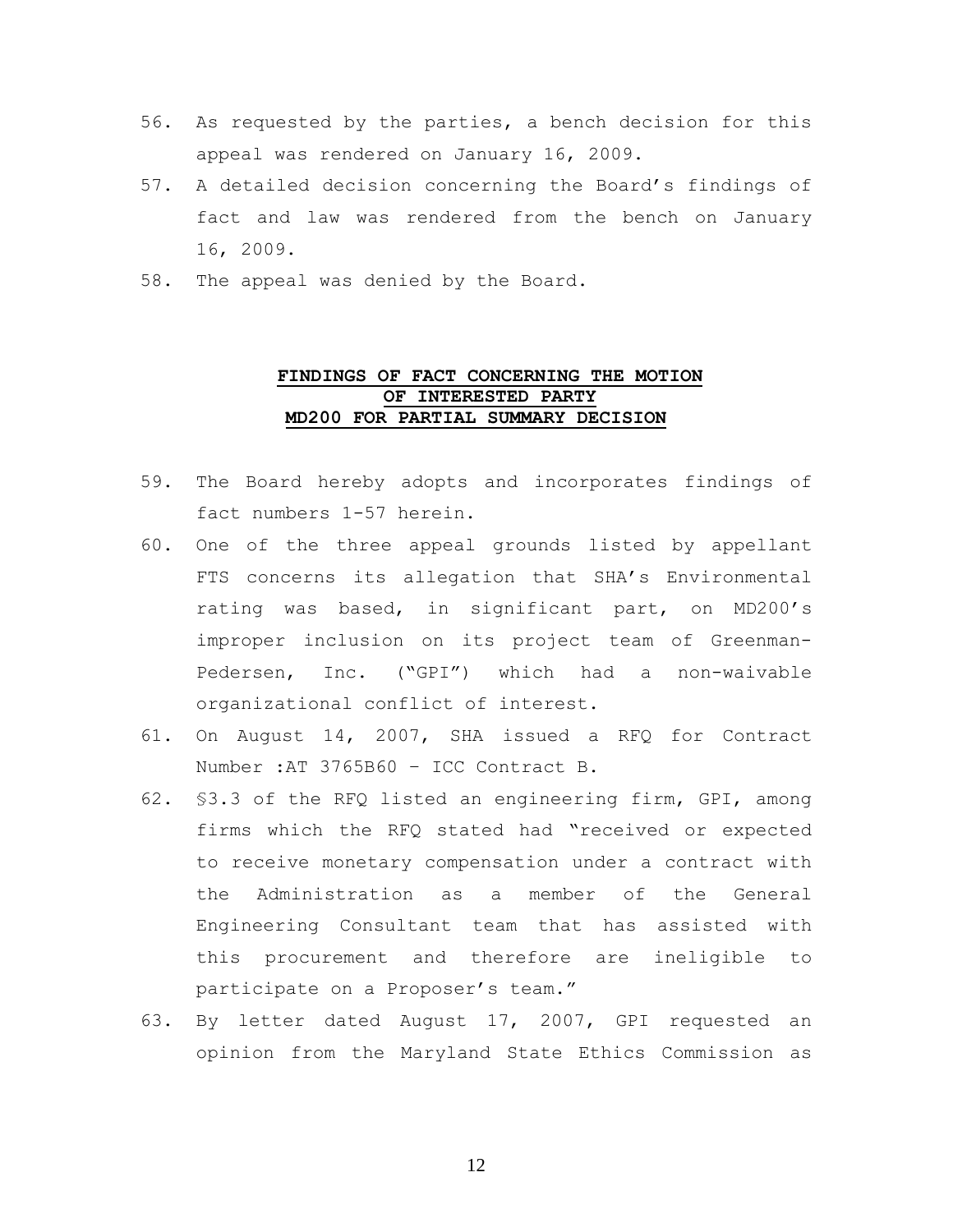to GPI's eligibility for participation as a member of a design-build team for ICC Contract B.

- 64. By letter dated September 25, 2007, the General Counsel for the Ethics Commission, Jennifer K. Allgair, wrote that GPI was not precluded from participation as a member of a design-build team for roadway projects associated with the ICC under the Public Ethics Law.
- 65. Ms. Allgair stated that "the Commission has concurred with SHA's view that contractors providing design services for environmental mitigation and stewardship projects that are not within the limits of the mainline ICC would not be precluded from being a member of a design/build team on one of the ICC construction projects."
- 66. Based on the Ethics Commission's letter, SHA determined that GPI was not ineligible to participate as a member of a proposer's team.
- 67. MD200 included GPI as Environmental Compliance Manager in its Statement of Qualifications ("SOQ") which it submitted to SHA on November 29, 2007.
- 68. On December 14, 2007, SHA issued the RFP for ICC Contract B.
- 69. §1.8.4 of the RFP stated that there had been no revisions to the list of firm that are eligible to participate on Proposer teams included in §3.3 of the RFP. That statement was incorrect.
- 70. GPI was not listed in Appendix D of the RFP's Instructions to Proposers as ineligible, but GPI had been listed as ineligible in the RFQ issued approximately four months earlier.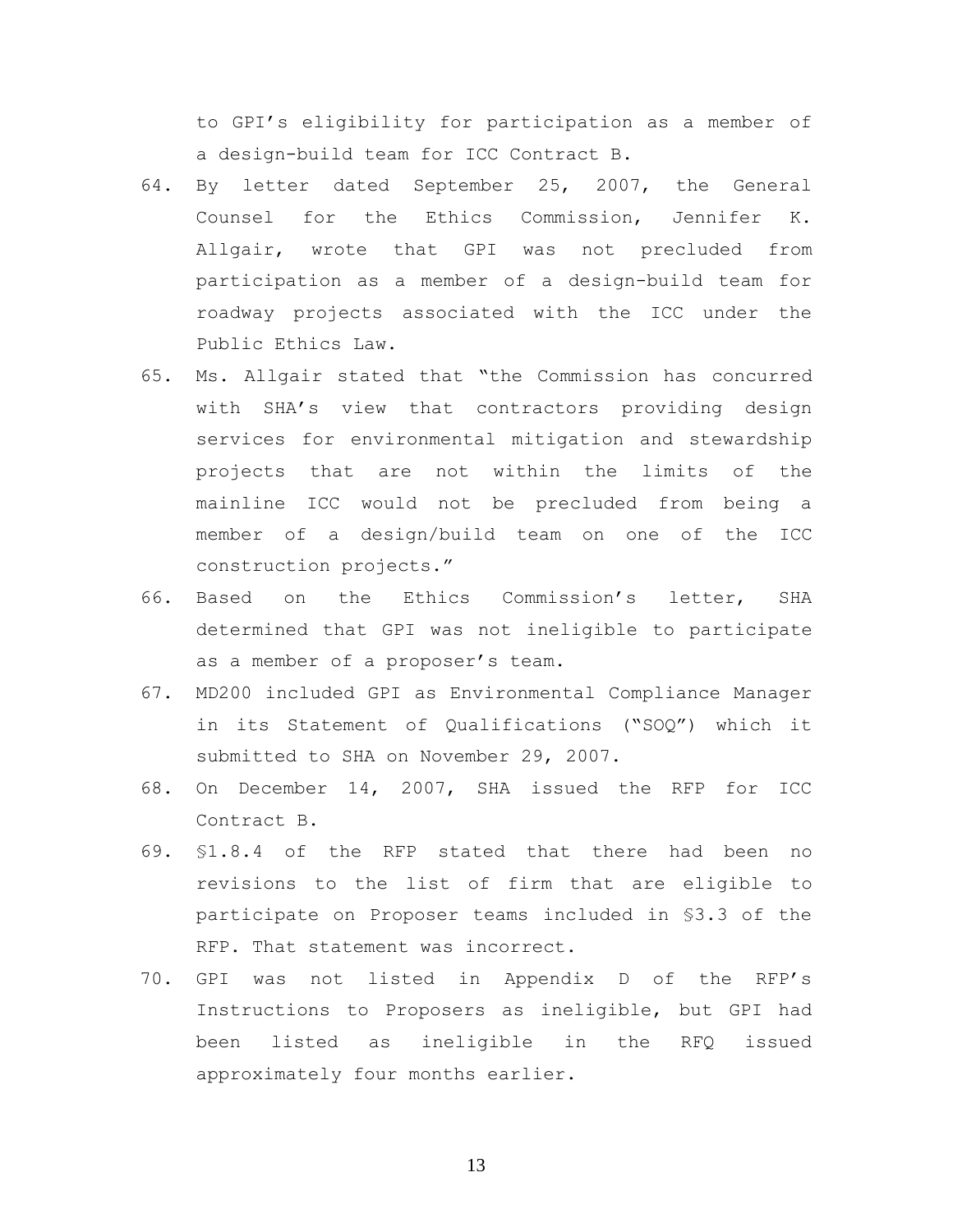- 71. THE RFQ and the RFP both contained a list of ineligible firms. GPI was on the ineligible list in the RFQ but was not listed as ineligible in the RFP.
- 72. By letter dated December 14, 2007, SHA approved MD200's SOQ, which included GPI.
- 73. On July 23, 2008, SHA sent a Notice of Award to MD200 for Contract B.
- 74. On July 30, 2008, FTS protested the award of Contract B to MD200, partly on the grounds that MD200 should be disqualified because of MD200's improper inclusion of its project team of GPI.
- 75. The Procurement Officer denied this protest ground and FTS appealed that denial.
- 76. On December 3, 2008, MD200 filed a Motion for Summary Decision requesting the dismissal of the portions of Appellant FTS's appeal relating to the participation of GPI on MD200's design-build team as having been untimely filed by FTS.
- 77. COMAR 21.10.02.03A and B provide:
	- A. A protest based upon alleged improprieties in a solicitation that are apparent before bid opening or the closing dated for receipt of initial proposals shall be filed before bid opening or the closing date for receipt of initial proposals. For procurement by competitive sealed proposals, alleged improprieties that did not exist in the initial solicitation but which are subsequently incorporated in the solicitation shall be filed not later than the closing date for receipt of proposals following the incorporation.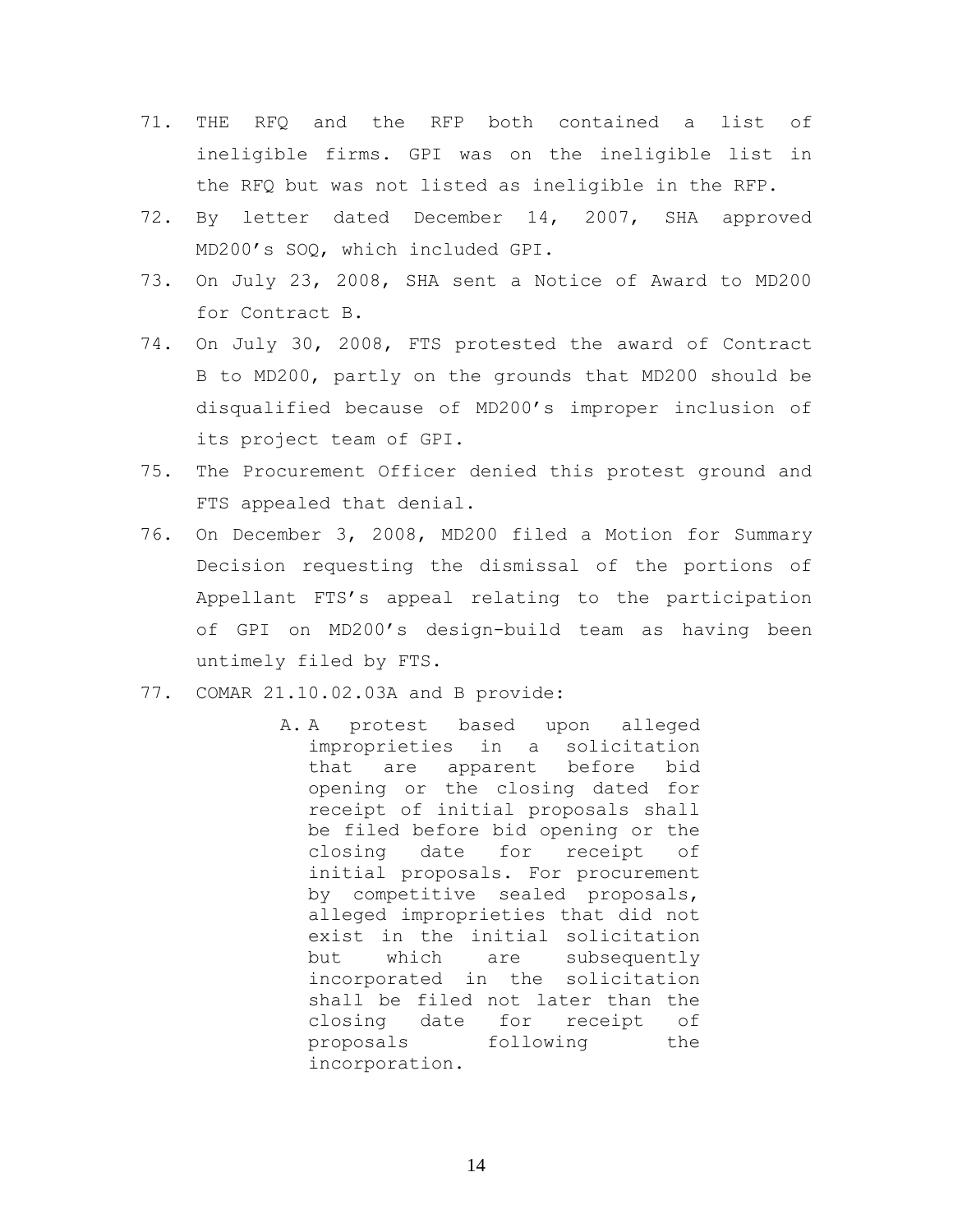- B. In cases other than those covered in §A, protests shall be filed not later than 7 days after the basis for the protest is known or should have been known, whichever is earlier.
- 78. Johnson, Mirmiran & Thompson, Inc. ("JMT") closely worked with FTS on the FTS proposal, serving as part of FTS's design-build team.
- 79. JMT served as the lead designer for FTS in this procurement.
- 80. The team agreement between FTS and JMT called for the sharing of information.
- 81. FTS agreed to pay JMT the entire \$700,000 stipend which SHA had agreed to pay for the submission by FTS of a bid on this project.
- 82. JMT represented FTS, and was in attendance, at several important activities throughout the procurement process. These included FTS's presentation and interview and the initial and the price discussions.
- 83. At the May 28, 2008 oral presentation by FTS to SHA FTS designated 16 representatives, of which six members of "The FTS Team" were from JMT. The other ten representatives of FTS included: three representatives from Facchina; 4 representatives from Trumbull; two representatives from Skanska; and, one representative from Straughan Environmental Services.
- 84. At the June 5, 2008 discussions with SHA, FTS included a representative of JMT among the six persons allowed to participate on behalf of FTS.
- 85. At the June 26, 2008 price proposal discussions with SHA, two JMT representatives were included on the FTS team along with one representative from Facchina, two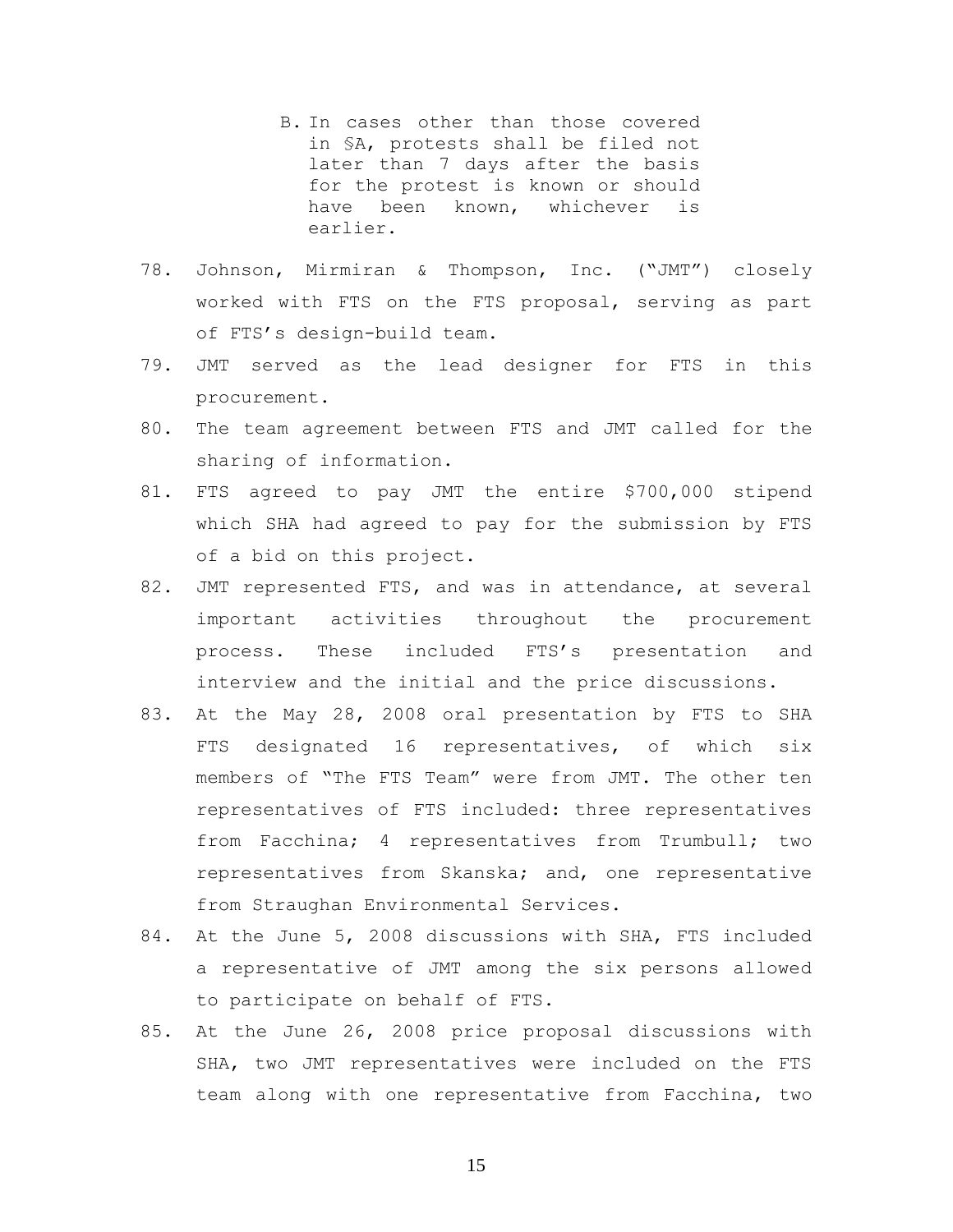representatives from Trumbull, and one representative from Skanska.

86. In an April 10, 2008 email from Mr. Bill Woolford of Trumbull Corporation to various persons at Skanska and Trumbull, Mr. Woodford noted that:

> "Our designer [JMT] and environmental groups are our partners. We wash our laundry together. By that I mean that we need to keep these conversations within Constructware." [Constructware was a web-based communication system being utilized by various entities].

- 87. JMT was a key member of the FTS team throughout this procurement.
- 88. Mr. John [Jack] A. Moeller, the Executive Vice-President and Chief Operating Officer of JMT, sent an email to various individuals associated with the FTS bid on October 19, 2007 stating:

The latest news on Teaming for Contract B is that Kiewit has taken the place of Granite on the Contract A team. Al other team members are the same. This puts Wegman and Corman back together. The designers will be PTG, Jacobs and KCI for environmentals.

89. Mr. Moeller sent an email to Linda Kelbaugh of GPI on November 16, 2007 stating:

> I take it that you must be already on another ICC team since you haven't returned my three phone calls. I got use to rejection in High School, so there is no need to avoid me.

90. According to the testimony of Mr. Moeller, Mr. Moeller saw and spoke with both Linda Kelbaugh and Bill Park of GPI on May 28, 2008 when Mr. Moeller saw Ms. Kelbaugh and Mr. Park and "the MD200 team leaving" the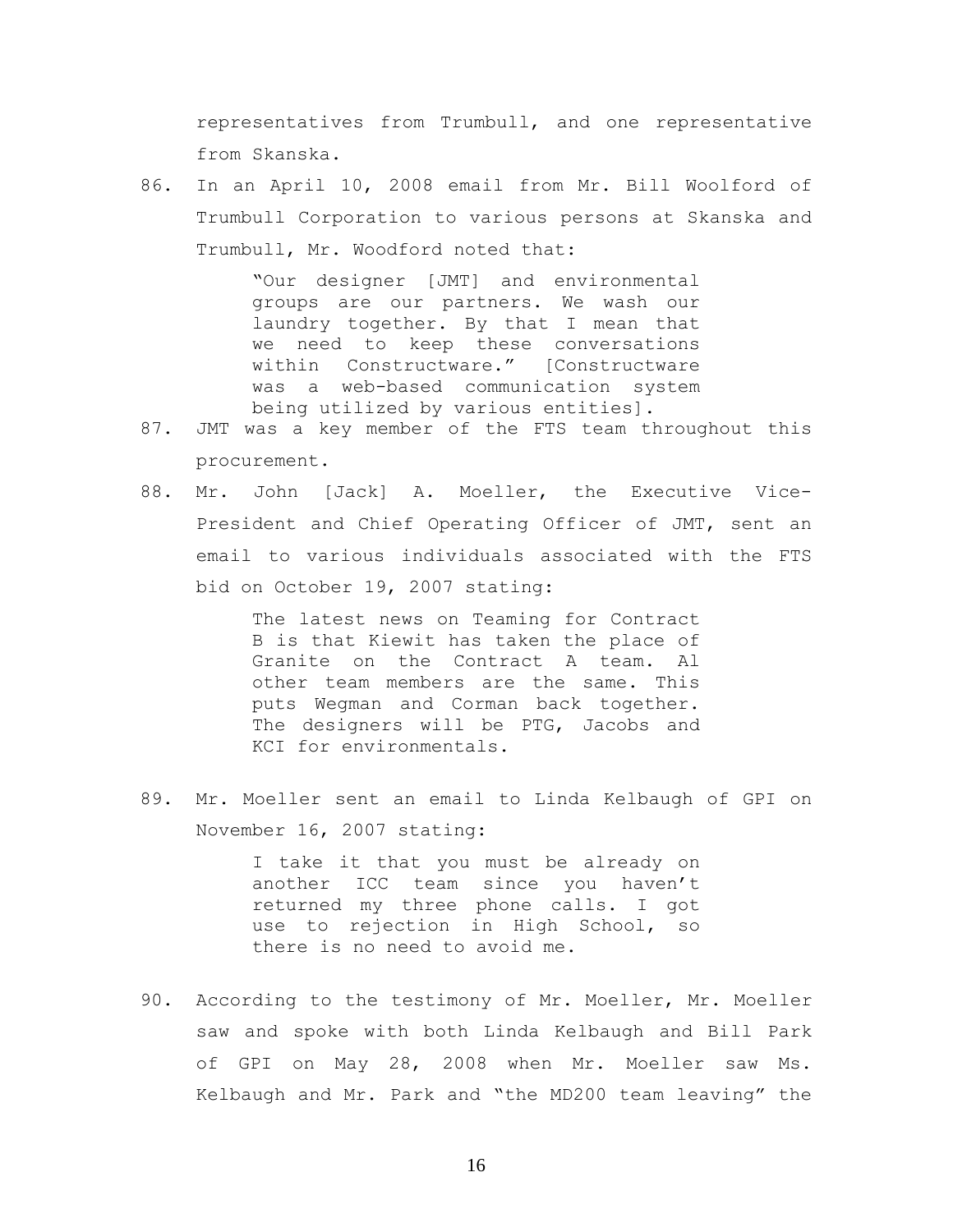building in which the May 28, 2008 presentations before SHA were to take place. Mr. Moeller also spoke with other MD200 representatives at that time as well.

91. According to the testimony of Mr. Moeller, at the May 28, 2008 encounter with the representatives of GPI and MD200:

| Ouestion | Did it cross your mind,<br>on or about May 28, 2008,<br>after this brief<br>encounter, that GPI might<br>be on MD 200's team?                |
|----------|----------------------------------------------------------------------------------------------------------------------------------------------|
| Answer   | Yeah, that's when I<br>figured for sure they<br>were on a team.                                                                              |
| Question | And when you came to that<br>conclusion, did you tell<br>anybody at FTS?                                                                     |
| Answer   | No. I mean there was a<br>lot of other people<br>there, too. There was<br>people from their whole<br>design and engineering<br>group.        |
| Question | When you say their, who<br>are you referring too?                                                                                            |
| Answer   | I'm talking about MD<br>200's team. I saw some<br>people from AMT, GPI,<br>KCI, you know, the full<br>alphabet soup of<br>engineering firms. |

Hearing Transcript, January 8, 2009, at p.166.

92. According to the hearing testimony of Mr. Moeller:

| Question | In that timeframe,        |  |
|----------|---------------------------|--|
|          | December 14, '07 and July |  |
|          | 23, 2008, did you ever    |  |
|          | tell anybody at FTS that  |  |
|          | GPI was on MD 200's team? |  |
| Answer   | No, I did not.            |  |

Hearing Transcript, January 8, 2009, at p.164.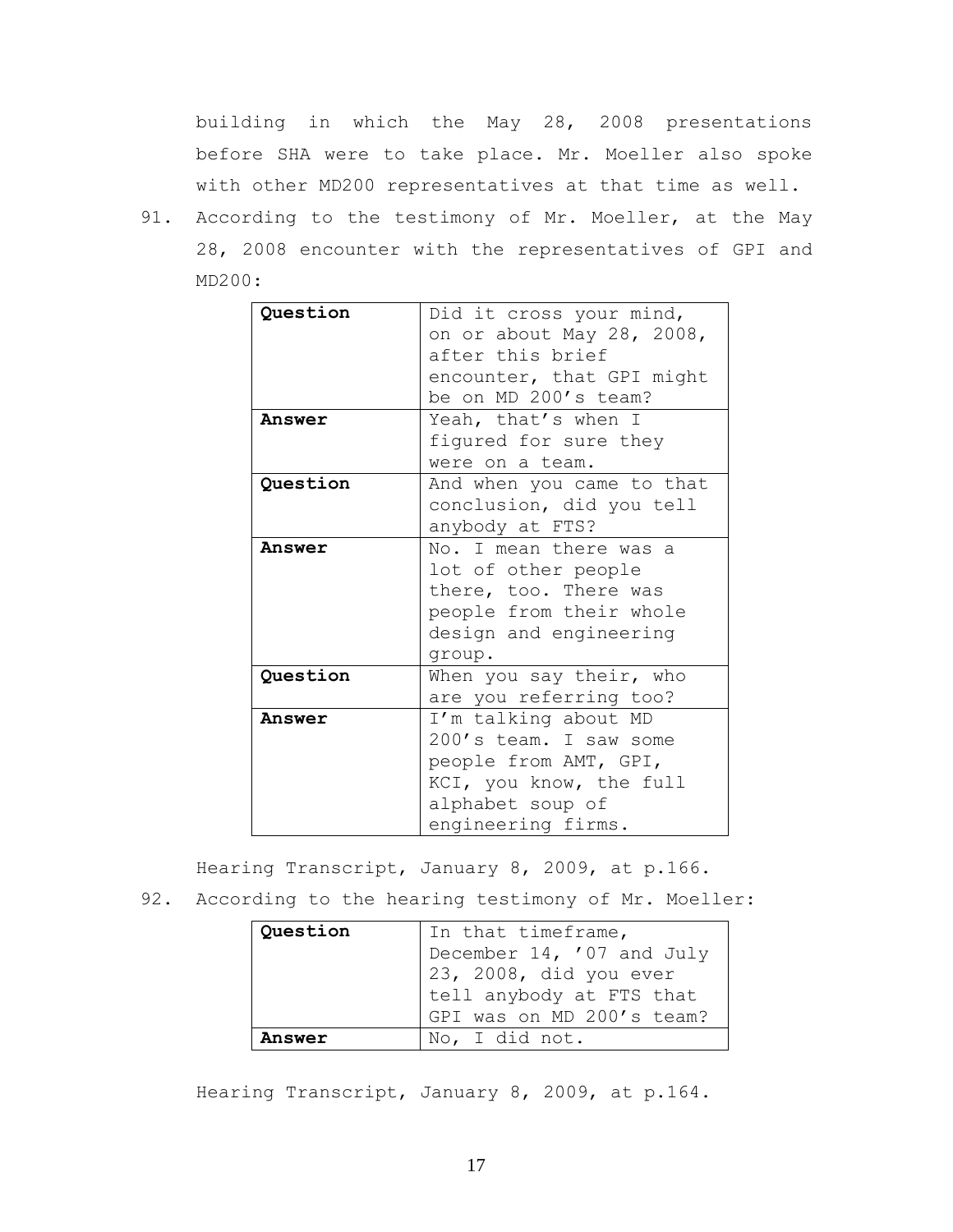- 93. JMT, the lead designer for FTS, had actual, certain knowledge of GPI's involvement with MD200 on May 28, 2008, at the latest.
- 94. JMT's knowledge concerning GPI's involvement with MD200 was and is imputed to FTS.
- 95. FTS's protest on the issue of GPI's involvement with MD200 was filed with the procurement officer on July 30, 2008, 63 days after May 28, 2008.
- 96. A hearing was held before the Board concerning MD200's Motion for Summary Decision at the conclusion of the appellant's case during the hearing on appellant's appeal on January 12, 2009.
- 97. A detailed decision concerning the Board's findings of fact and law was rendered from the bench on January 13, 2009.
- 98. Interested Party MD200's Motion for Partial Summary Decision was granted.

# **Decision**

# **Interested Party MD200's Motion for Partial Summary Decision**

The Interested party herein, MD200, filed a Motion for Partial Summary Decision regarding the portions of Appellant Facchina-Trumbull-Skanska, JV's (FTS) appeal relating to the participation of Greenman-Pedersen, Inc. (GPI) on MD200's design-build team for the contract at issue.

A hearing was held on this Motion at the conclusion of FTS's case at the hearing held on this appeal. Argument was heard from all parties and the Board rendered a bench decision on January 13, 2009. In that decision, the Board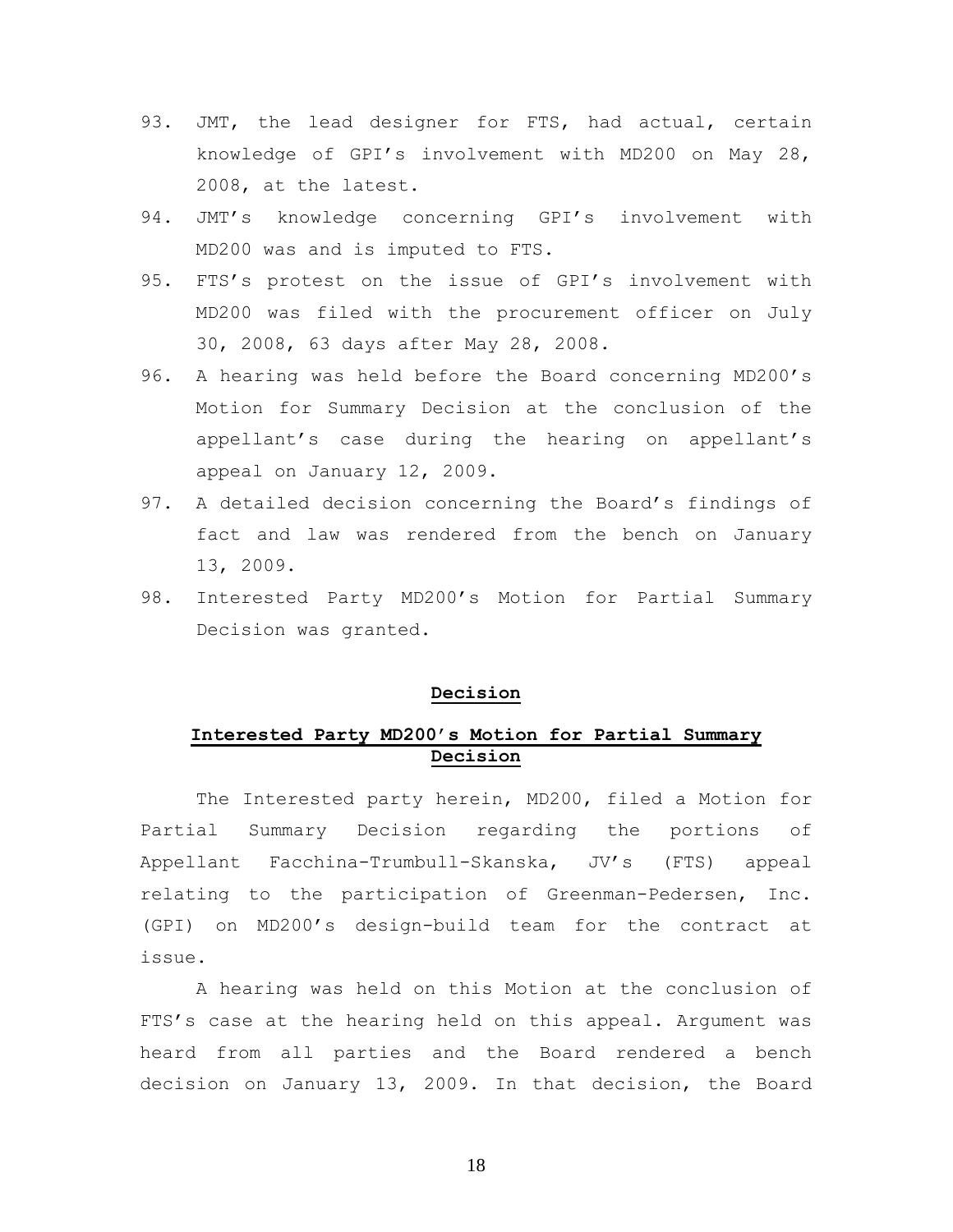granted MD200's Motion, finding that FTS had failed to protest GPI's involvement with MD200 within seven days of when it knew, or should have known, of GPI's involvement with MD200's bid. COMAR 21.10.0203.

The Board's decision from the bench is hereby reprinted in full, and adopted and incorporated as part of this opinion<sup>1</sup>:

> CHAIRMAN BURNS: Good morning ladies and gentlemen. We are resuming the appeal of<br>FTS, our number 2630. We are here today to We are here today to rule on the motion filed by the Interested Party for Partial Summary Decision. The limited issue presented by this motion, to which the State concurs, by the way, is the timeliness of the filing of the Appellant's claim, that Maryland 200 should be disqualified as a bidder due to the involvement of GPI on Maryland 200's team.

> Now we understand that we have to evaluate the evidence in the light most favorable to the party opposing this motion, which in this case is FTS, and we've done so. As you know, we considered this matter yesterday afternoon extensively. We met this morning as a Board and talked about it. Not surprisingly I and the other Board members have been thinking about it last evening, and have given it a lot of thought. And this is, this is where we are on this.

> The specific question, obviously, is pursuant to COMAR, and that's 21.10.02.03. When did the proposer, which is FTS, know or should have known about the involvement of GPI on Maryland 200's team? Okay. And as we know, that's your standard know or should have known to, to raise an issue of protest. That's the seven days. You have seven days from the time where you know of should have known of an, of an issue, a basis of a protest to file a protest.

<sup>&</sup>lt;sup>1</sup> All transcript excerpts herein are reprinted verbatim.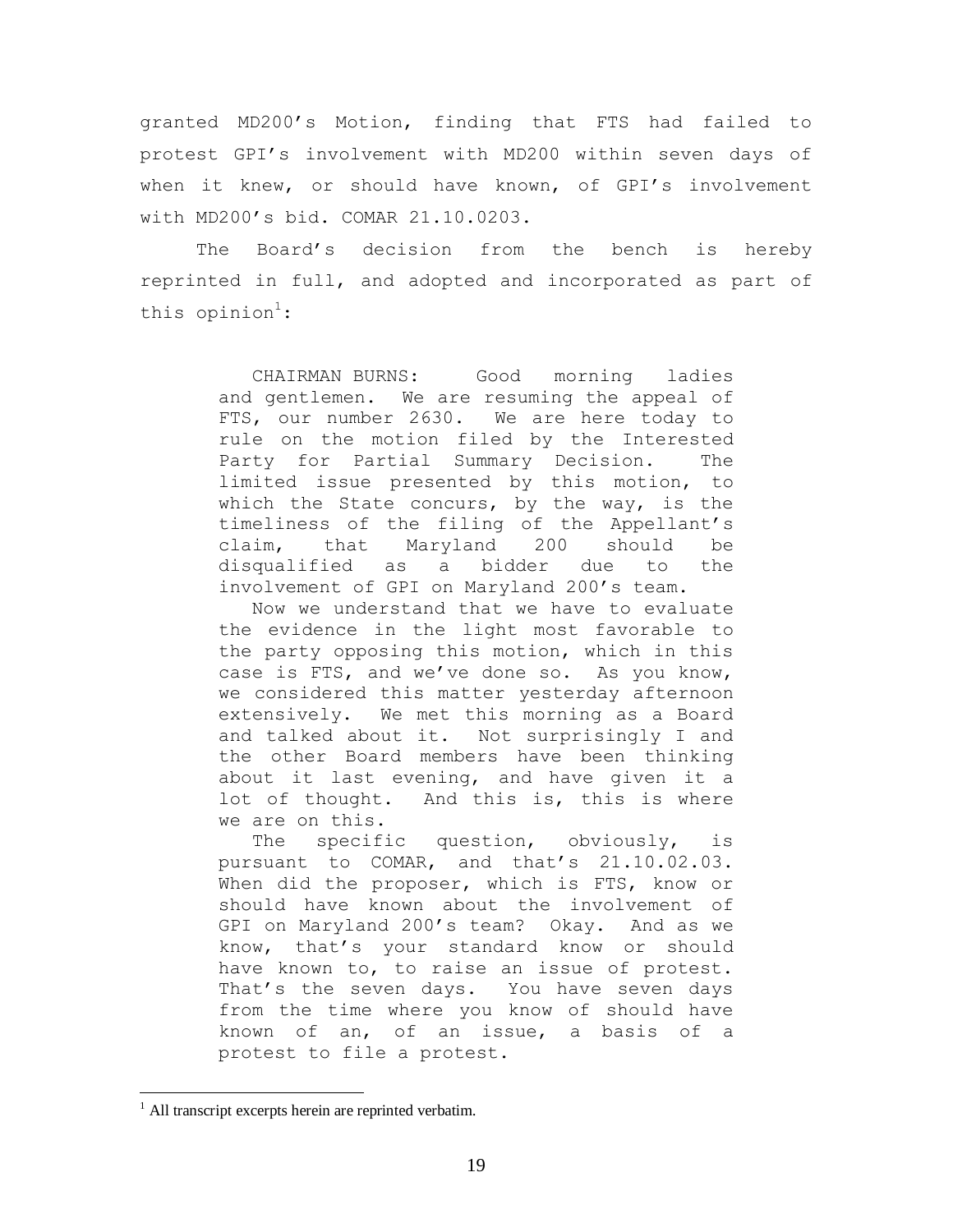Now we have to, to look at a couple of things in order to determine that. We have to, we have to look at the, whether the knowledge held by JMT, which is FTS's designer here, should be imputed to FTS. Now when we look at that, we're going to have to consider a number of things, and the Board wants to note the following: Now JMT wasn't a member of the FTS joint venture, and they weren't in a legal partnership with FTS, but JMT was the principal party included in the teaming agreement developed by FTS joint venture on the bid for the ICC B Contract. JMT was designated and served as the lead designer for FTS for a contract, which currently sits at about \$550 million, a very substantial design-build contract. Now the teaming agreement between FTS and JMT called for the sharing of information. Well, of course it would. I mean how in the world could these two entities possibly work together to prepare a bid unless they did share information? Of course they would. They had to. FTS agreed to pay its designer, JMT, the entire stipend, which SHA agreed to pay for the submission of a bid on the project, which is, I believe, \$700,000.

At the May 28, 2008, oral presentation by FTS to the State Highway Administration (and this is from State's Exhibit 3, by the way), FTS designated 16 representatives of which six of what was called, quote, the FTS Team, unquote, were JMT employees. Now according to my math, there were more JMT employees there than there were representatives from Facchina or Trumbull or Skanska or Strolick  $(\text{ph.})$ .

When you look at the June 5, 2008 discussions with State Highway (and this comes from State's Exhibit 4), FTS included a representative of JMT amongst the six persons allowed to participate on behalf of FTS at that meeting. And, you know, what it says, the following six individuals will represent FTS at our discussion: Paul Facchina, George Mazey (ph.), Peter McKenna (ph.), Bill Woodford (ph.), Rick Reardon, and Jack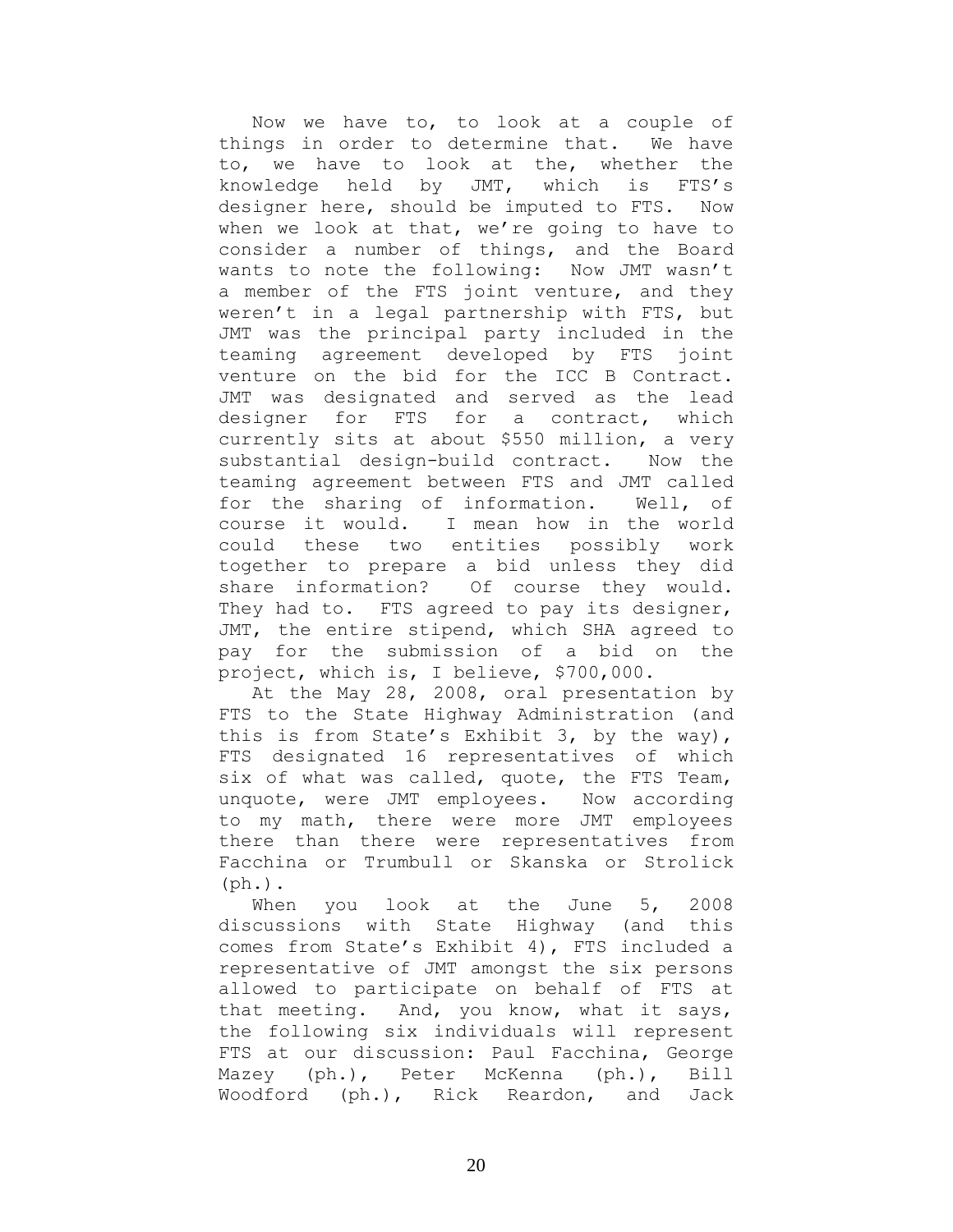Moeller\* of JMT.

At the June 26, 2008 price proposal discussions with State Highway, two JMT representatives were included on the FTS Team, along with a representative from Facchina, two representatives of Trumbull, and one from Skanska. And that's reflected in State's Exhibit 5.

And you can go back to April  $10^{th}$  of 2008, and that's State's Exhibit 1, that's an email from Skanska, and it's been, oh, my gosh, it's been read into the record I don't know how many times, but just to point out what it said was our designer, which is JMT, and environmental groups are our partners. We wash our laundry together. By that, I mean we need to keep these conversations Constructware (ph.), which as we know is the Joint Ventures Communication System for Internet Purposes.

Now consistent with this, this notion of sharing of information between JMT and FTS, you can go back to October 19, 2007, which is reflected in an e-mail that's State Exhibit 2, where JMT reported to FTS that JMT believed that TFKCI (ph.) 6:16 was the environmental team for the competing bidder, Kiewit\*, which later evolved into Maryland 200, even though that information was ultimately found to be incorrect.

So you look at all of these bits of evidence, and it is clear there was and there had to be a close working relationship between FTS and JMT, especially when you consider the delegation of design responsibilities to JMT by FTS. JMT's knowledge gained in connection with the ICC B Project really does have to be fairly imputed to the Joint Venture of FTS. There is, there is no other rational conclusion based on this evidence.

And, obviously, for purposes of a written decision, that would be flushed out much more in that written decision.

Okay, so we got that though, all right. So the issue becomes when did JMT and FTS therefore, when did FTS know or should have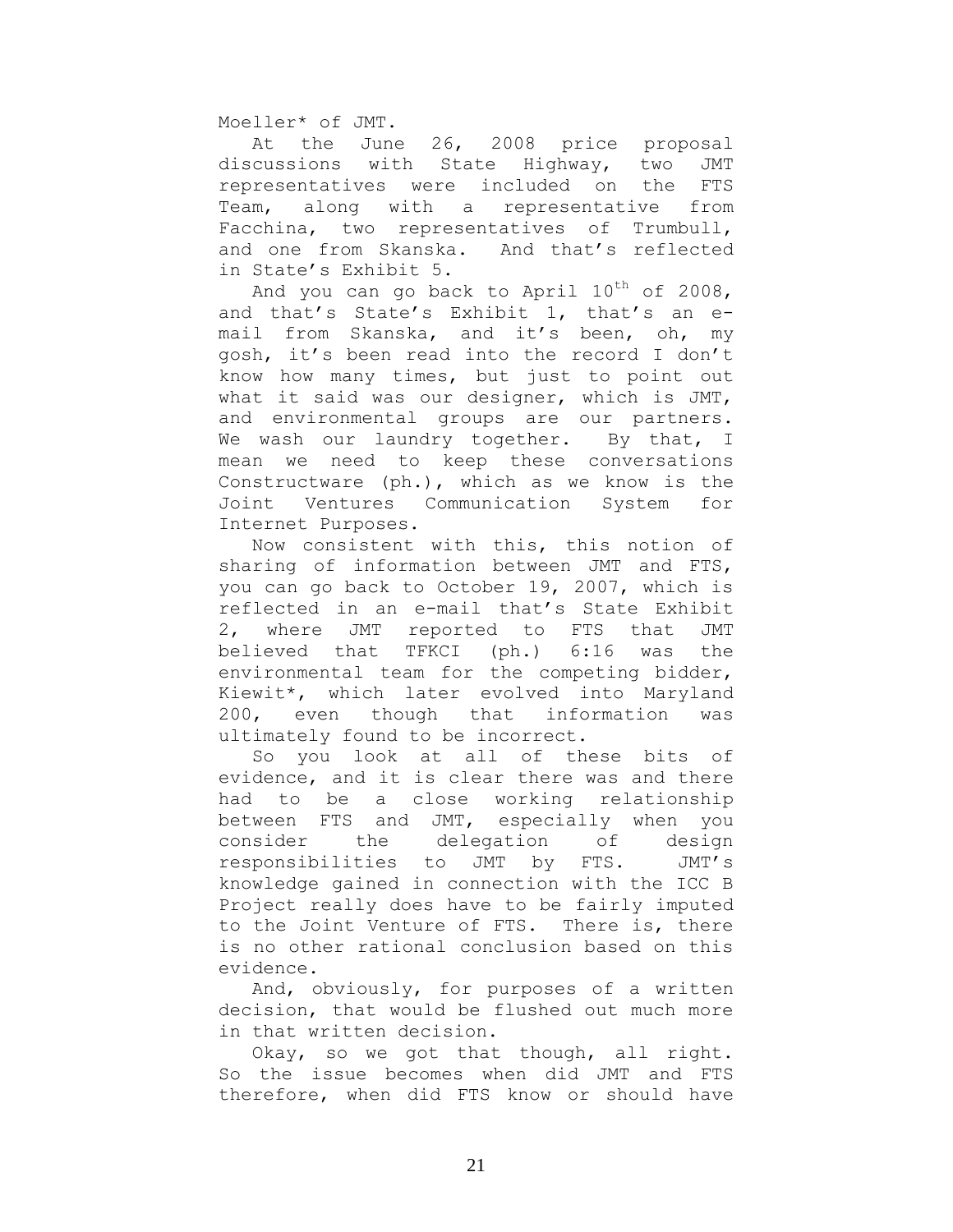known of the involvement of GPI on the competing team? Okay.

Let's look at State's Exhibit first. That's the November  $16^{th}$  e-mail from Mr. Moeller of JMT to Ms. Kellbaugh of GPI, and that, that says from Mr. Moeller, I take it you must already be on another ICC team since you haven't returned my three phone calls. And there's some other stuff there. I mean what Mr. Moeller says there is undisputed. So, obviously, there's an indication - whether Mr. Moeller is fishing or knows, clearly there's an indication that JMT had knowledge back in November of 2007 that GPI's involved in this, in this procurement.

In any case, in any case, we've got Mr. Moeller's testimony here in front of the Board involving the May 28, 2008 encounter between, you know, Mr. Moeller and representative -- a representative or representatives of GPI. As you all may recall, Mr. Moeller testified that, I think as GPI was leaving a meeting with State Highways, Mr. Moeller was entering, or vicea-versa. But they clearly in one of those odd happenstances, they happened to run into each other. And amongst the things Mr. Moeller said, and I wrote it down myself, and I -- because I found it to be significant, the following quote: Mr. Moeller figured for sure they were on Maryland 200's team. May 28, 2008.

We, we've given FTS the benefit of the doubt in, in this, and resolved any close calls in their favor as the way we're supposed to do in a motion. This -- the argument that FTS should have known on December 14, 2008, when the, when the RFP was issued that there was a matter to either protest or ask a question about concerning GPI as a result of the, the inconsistency between the statement that there had been no changes to the list and the fact that there were changes to the list of prohibited entities. There's an argument to be made that FTS should have known at that point that there was an issue regarding GPI's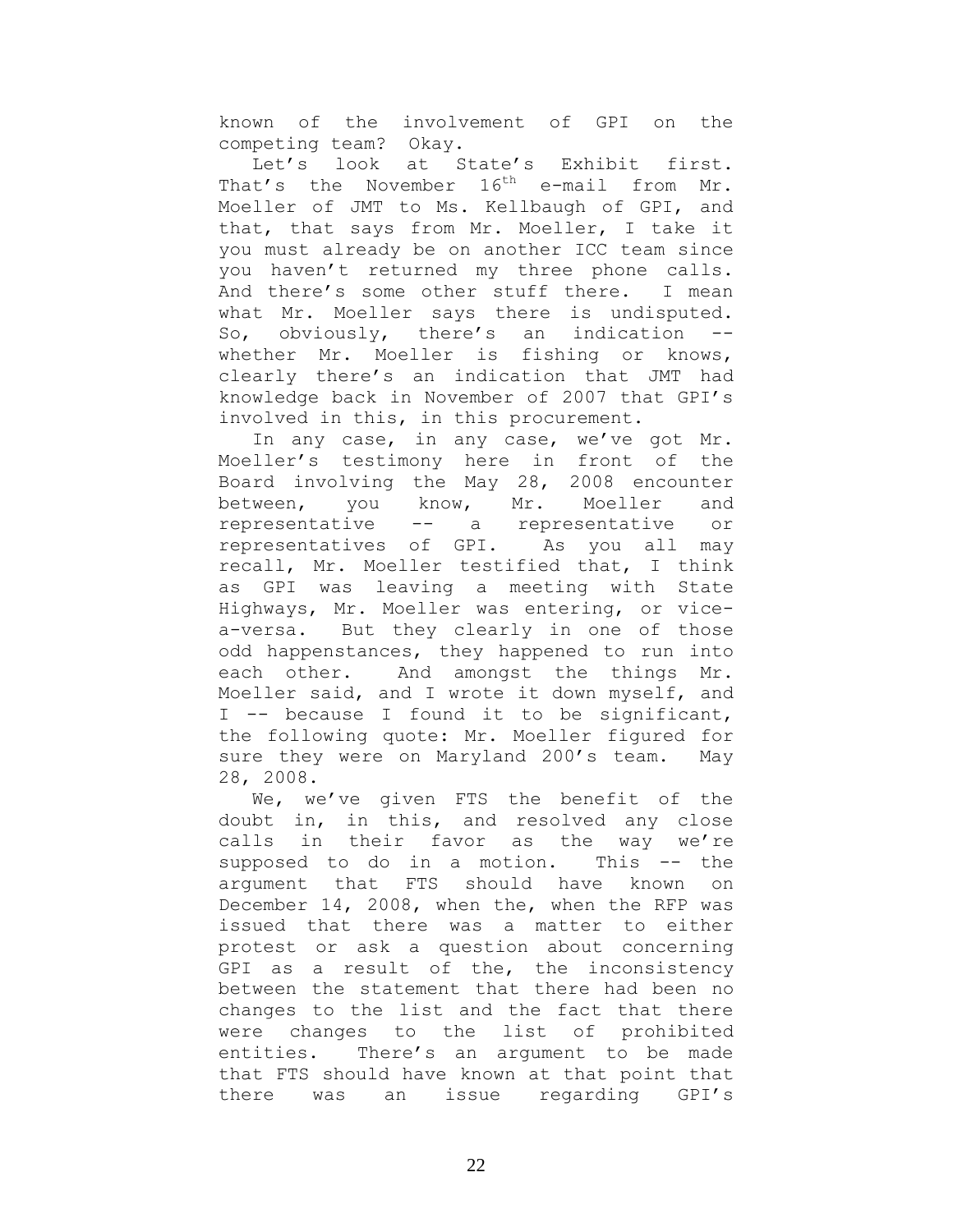qualifications, and it should have been addressed. But it's an awful close call, and it's not, frankly, FTS's responsibility or fault that that inconsistency occurred. It was a mistake by the State. people make mistakes. They happen all the time. It's not the end of the world. They don't get sent to prison for life hopefully over the fact they put two inconsistent things in a proposal. But the Board's given it a lot of thought, and we're going to give FTS the benefit of the doubt on that. We're not going to require you to have done that. There's a real argument to be made that maybe you should, but we're not going to do it.

However, there, there is just overwhelming evidence, as we've discussed, and we will certainly elaborate on in a written decision, that, that JMT -- before FTS had certainly actually clear knowledge of GPI's involvement with MD-200 by May 28, 2008 at the latest. And you can argue that it goes all the way back to that November 16, 2007 e-mail. But, again, we really attempted for purposes of a motion to resolve all close calls in favor of the party against whom the motion had been made.

No protest was filed until July 30, 2008. That would be, oh, gosh, I guess more than six months after that November e-mail, and more than two months after the May 28, 2008 encounter between GPI and JMT. If FTS wanted to raise an objection concerning GPI's eligibility to work on the project, they could have done so well before July 30, 2008, and it should have done so, and it did not done so. JMT's knowledge about GPI's involvement is, is imputed by this Board to the joint venture it served, was doing design work for, and was in line to get paid \$700,000 by the State of Maryland.

Therefore, the Motion for Summary Decision in this case filed by the Interested Party is going to be granted, and the grounds for appeal filed by FTS based on GPI's work with Maryland 200, those, those protests are deemed to be untimely and will not be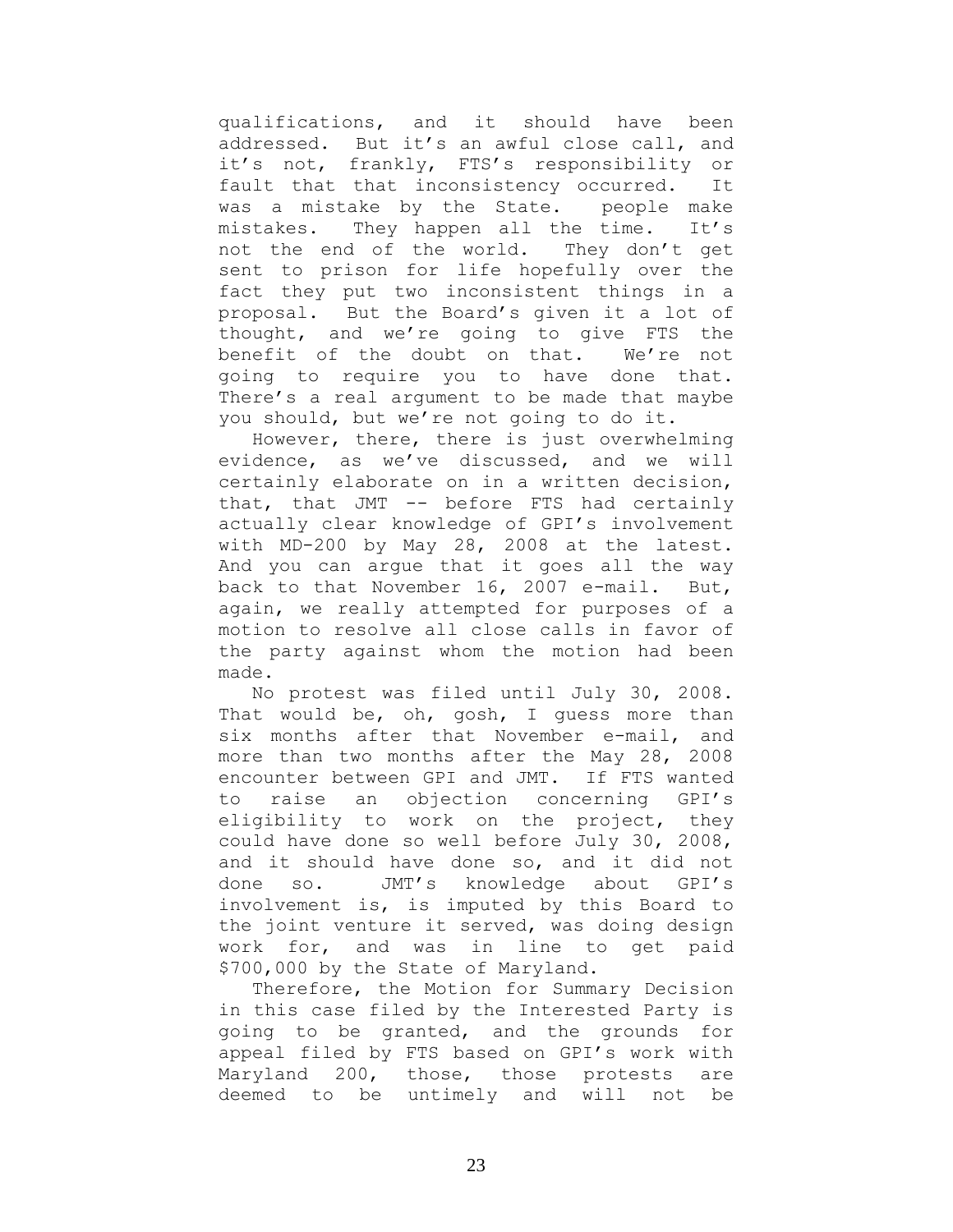considered by the Board.

Now in making this ruling, ladies and gentlemen, the Board's going to reserve the opportunity of setting forth further bases for granting this Motion for Summary Decision when we do our written decision, at which time the Board may well like to address the substantive bases of GPI's eligibility to participate in the ICC B Contract amongst other reasons because of the ruling of the Maryland Ethics Commission as reflected in the revised RFP. But for present purposes, the GPI basis of the FTS appeal is dismissed in its entirety because it was not timely filed. And whether or not we get to the merits, that will come down the road in the written decision.

The Board's bench opinion as reprinted above shows the ample reasons why MD200's Motion must be granted. Without repeating what was said on January 13, 2009, suffice it to say that it is clear that FTS's lead designer, Johnson, Mirmiran & Thompson, Inc. (JMT), had actual knowledge of GPI's involvement with MD200 by May 28, 2008, at the latest (and that date gives FTS the benefit of every doubt) and that FTS did not file a protest on the issue until July 30, 2008 – 63 days after the May 28, 2008 date.

This is confirmed by the testimony of Mr. John [Jack] A. Moeller, the Executive Vice-President and Chief Operating Officer of JMT. At the hearing, Moeller testified as follows concerning the May 28, 2008 encounter with the representatives of GPI and MD200:

| Question | Did it cross your mind,   |  |
|----------|---------------------------|--|
|          | on or about May 28, 2008, |  |
|          | after this brief          |  |
|          | encounter, that GPI might |  |
|          | be on MD 200's team?      |  |
| Answer   | Yeah, that's when I       |  |
|          | fiqured for sure they     |  |
|          | were on a team.           |  |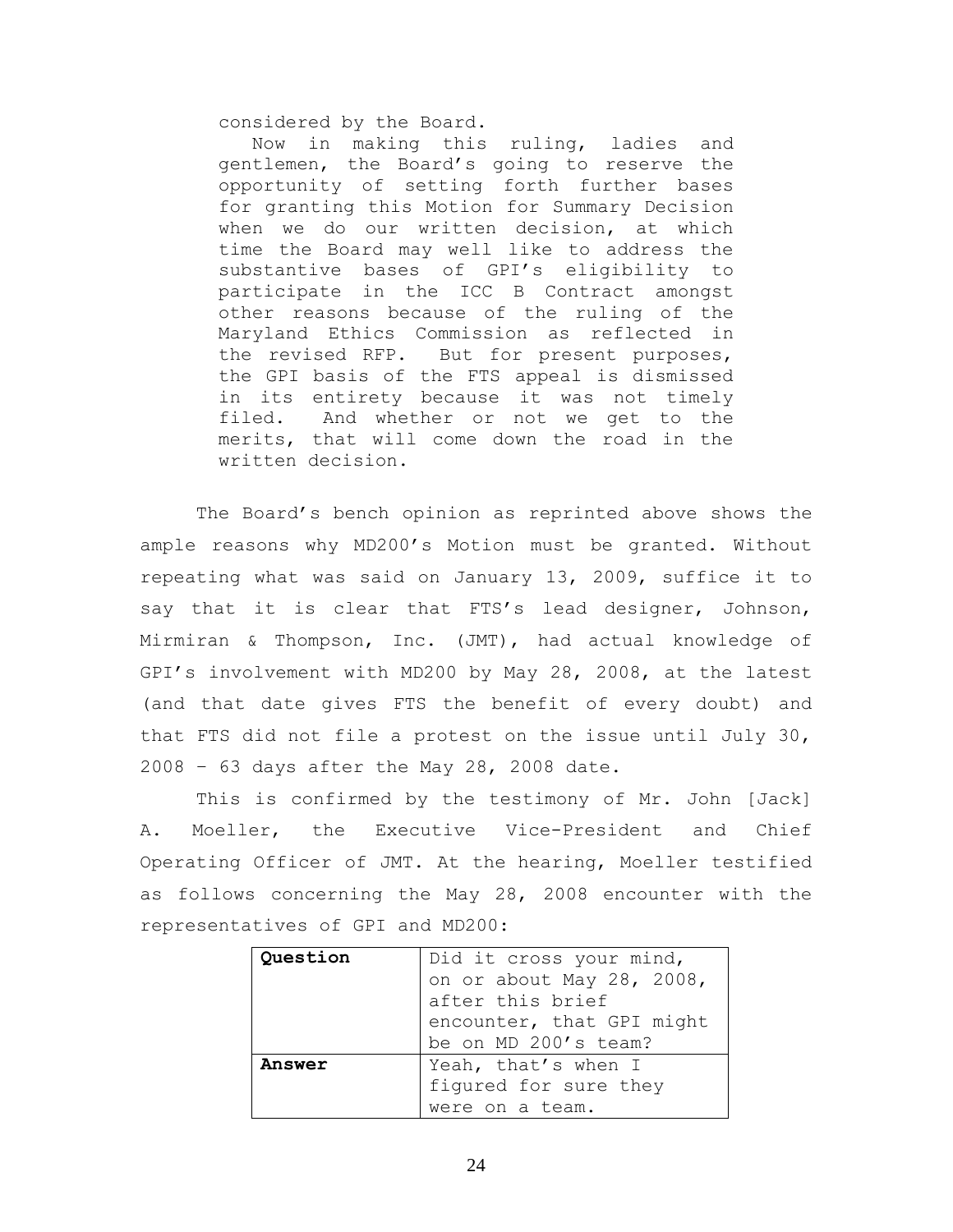| Question | And when you came to that |  |  |
|----------|---------------------------|--|--|
|          | conclusion, did you tell  |  |  |
|          | anybody at FTS?           |  |  |
| Answer   | No. I mean there was a    |  |  |
|          | lot of other people       |  |  |
|          | there, too. There was     |  |  |
|          | people from their whole   |  |  |
|          | design and engineering    |  |  |
|          | group.                    |  |  |
| Question | When you say their, who   |  |  |
|          | are you referring too?    |  |  |
| Answer   | I'm talking about MD      |  |  |
|          | 200's team. I saw some    |  |  |
|          | people from AMT, GPI,     |  |  |
|          | KCI, you know, the full   |  |  |
|          | alphabet soup of          |  |  |
|          | engineering firms.        |  |  |

Hearing Transcript, January 8, 2009, at p.166.

Clearly, Moeller of JMT knew by May 28, 2008, at the latest, that GPI was working with MD200 on obtaining this contract.

In further testimony, Moeller testified that he had not notified FTS of GPI's participation on MD200's team:

| Question | In that timeframe,        |  |
|----------|---------------------------|--|
|          | December 14, '07 and July |  |
|          | $23, 2008,$ did you ever  |  |
|          | tell anybody at FTS that  |  |
|          | GPI was on MD 200's team? |  |
| Answer   | No, I did not.            |  |

Hearing Transcript, January 8, 2009, at p.164.

JMT, the lead designer for FTS, clearly had actual, certain knowledge of GPI's involvement with MD200 on May 28, 2008, at the latest. JMT's knowledge concerning GPI's involvement with MD200 was, is, and must be imputed to FTS.

Under COMAR 21.10.02.03 FTS had seven days from May 28, 2008, in which to file a protest with the procurement officer regarding the issue of GPI's involvement with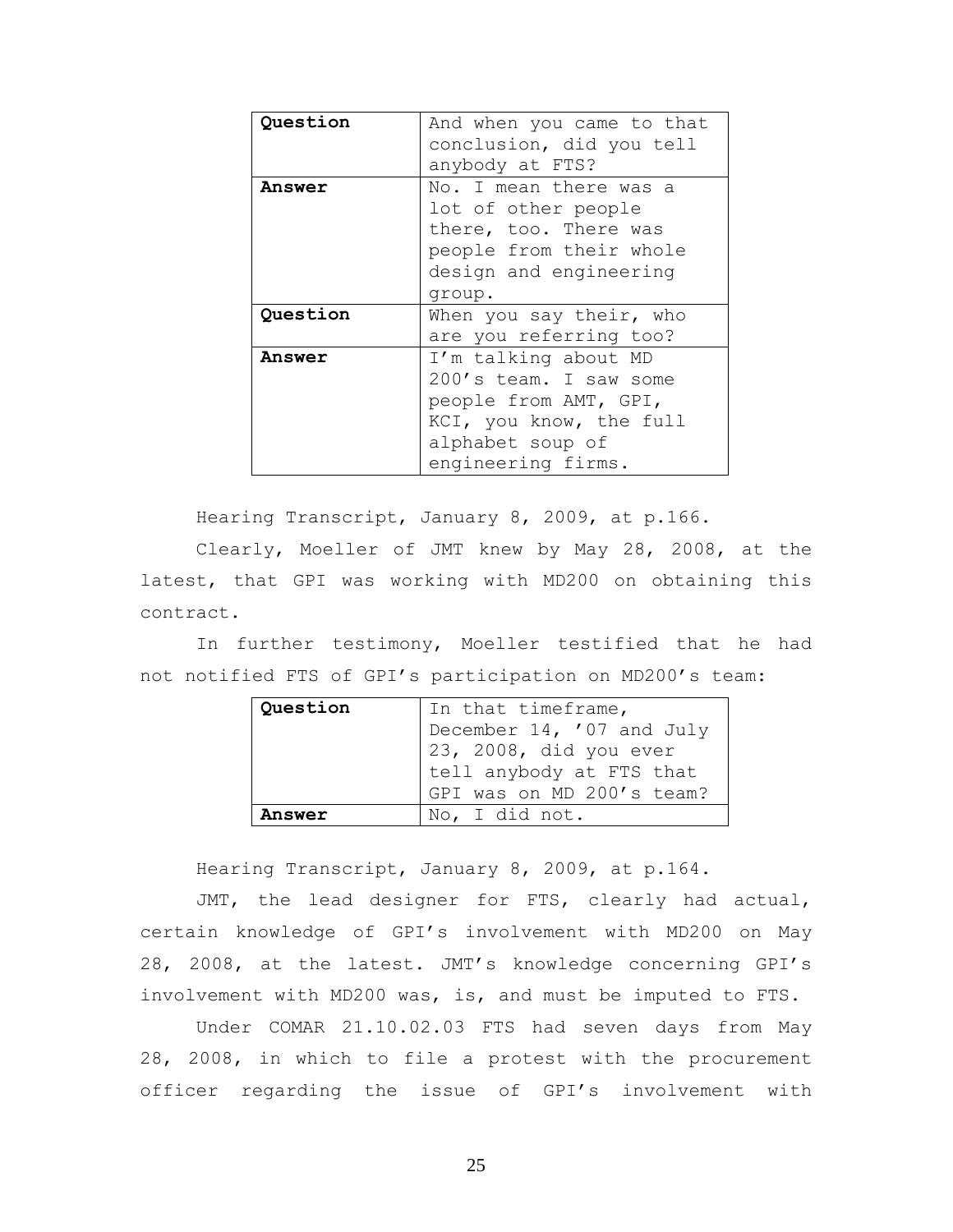MD200. FTS did not file such a protest with the procurement officer until July 30, 2008, 63 days after May 28, 2008.

That protest was clearly untimely under COMAR 21.10.02.03. The requirements for filing a protest are jurisdictional and are strictly construed. NumbersOnly-Nusource JV, MSBCA 2303, 5 MSBCA ¶521 (2002) at p. 3. A protest filed even one day late is not allowed, and, pursuant to COMAR 21.10.02.03C, may not be considered. E.g., Id. at p. 4; ISmart, LLC, MSBCA 1979, 5 MSBCA ¶417 (1997), aff'd, Maryland State Board of Contract Appeals v. ISmart, LLC, No. C-97-034415 (Cir. Ct. How. Co, March 17, 1998). This Board has no choice but to grant MD200's Motion for Partial Summary Decision and to dismiss all appeal grounds relating to GPI's involvement with the MD200 team in this procurement process.

That being the case, there was and there is no need to get to the merits of those grounds.

### **Decision as to Remaining Issues**

A hearing was held on Appellant FTS's appeal regarding this procurement on January 7,8,9,12,13 and 14, 2009. At the request of all parties to the appeal, a decision from the bench was issued. Argument was heard from all parties and the Board rendered a bench decision on January 16, 2009. The appeal was denied.

The Board's decision from the bench is hereby reprinted in full, and adopted and incorporated as part of this opinion:

> CHAIRMAN BURNS: All right. We understand. Ladies and gentlemen, once again, thank you, without belaboring the point, for the excellent job you all did in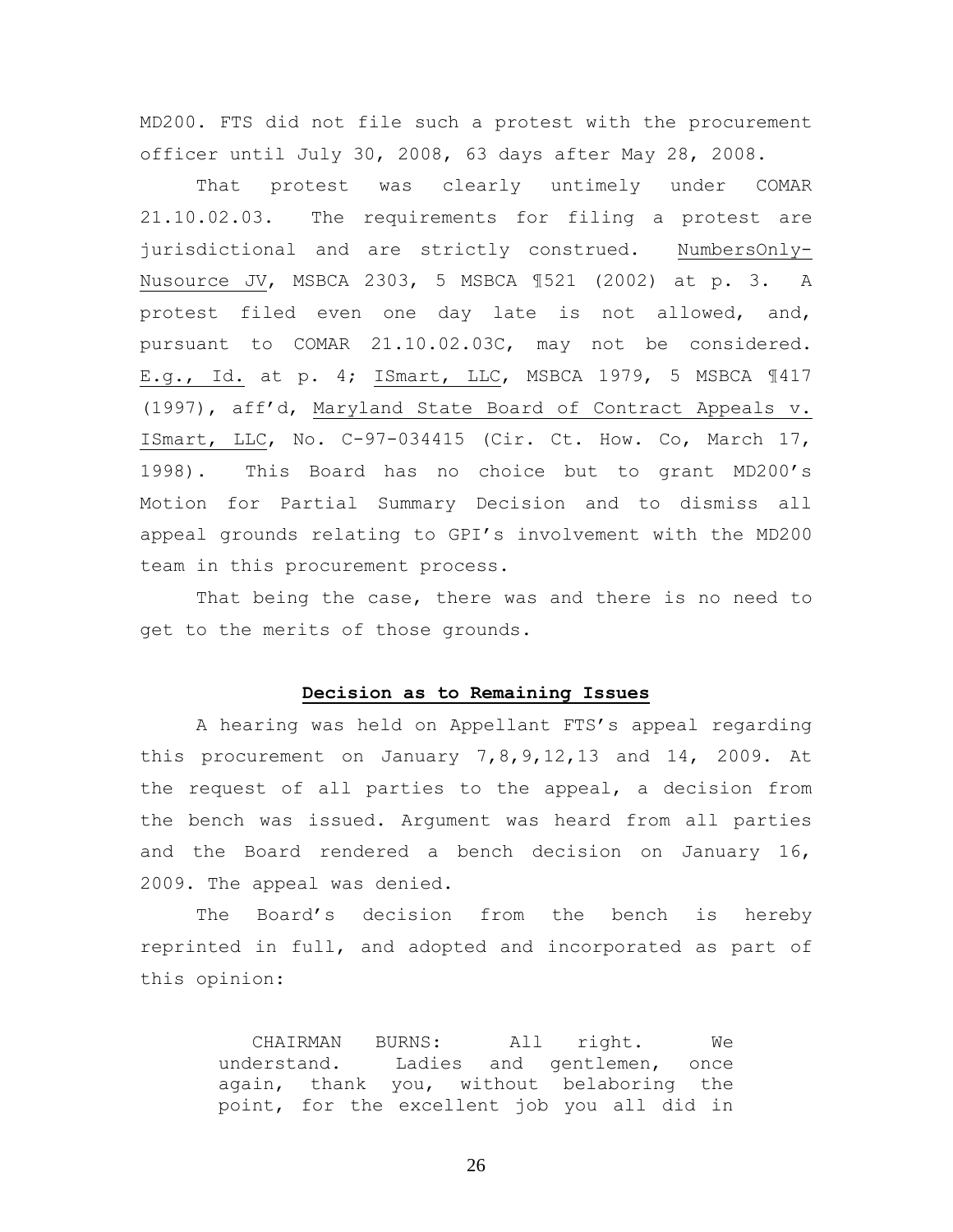preparing and presenting this case to the Board. It is much appreciated.

You know, over the course of this hearing and, obviously prior to it and since the closing argument we've had an opportunity of going through literally hundreds of pages of exhibits and documents introduced into evidence. We have, believe me when I tell you, carefully reviewed the testimony and your very fine argument, counsel. We have considered the entirety of these proceedings and we are going to rule from the bench, as you've requested, as follows:

By way of a very streamlined background, this bid protests concerns a contract ability InterCounty Connector or ICC, a substantial highway project located primarily in Montgomery County, Maryland, which has been in various stages of planning for decades.

The contract in dispute here is ICC Contract B which calls for the construction of approximately seven miles of toll road from just east of Maryland 97, Georgia Avenue, to just west of Route 29 which is Colesville Road, Columbia Pike. It includes two interchanges and, importantly, crossing at various locations of environmentallysensitive forests, fields, streams and wetlands. ICC-B is the center portion of the ICC. It is anticipated for completion late in the year 2011 at a cost in excess of onehalf of one billion dollars.

The procurement of the ICC-B contract is by way of a two-step competitive sealed bid process. In order to identify qualified bidders, on August  $14<sup>th</sup>$ , 2007, the State Highway Administration or SHA, as I'll be referring to it, issued a Request for Qualifications or RFQ and then proceeded to issue a Request for Procurement or RFP on December 14, 2007. By the submission due date of May 8, 2008, two joint venture firms submitted proposals in response, namely the Appellant, Facchina-Trumbull-Skanska or FTS, as it's become affectionately known, and Maryland or MD, I'm sorry, 200, the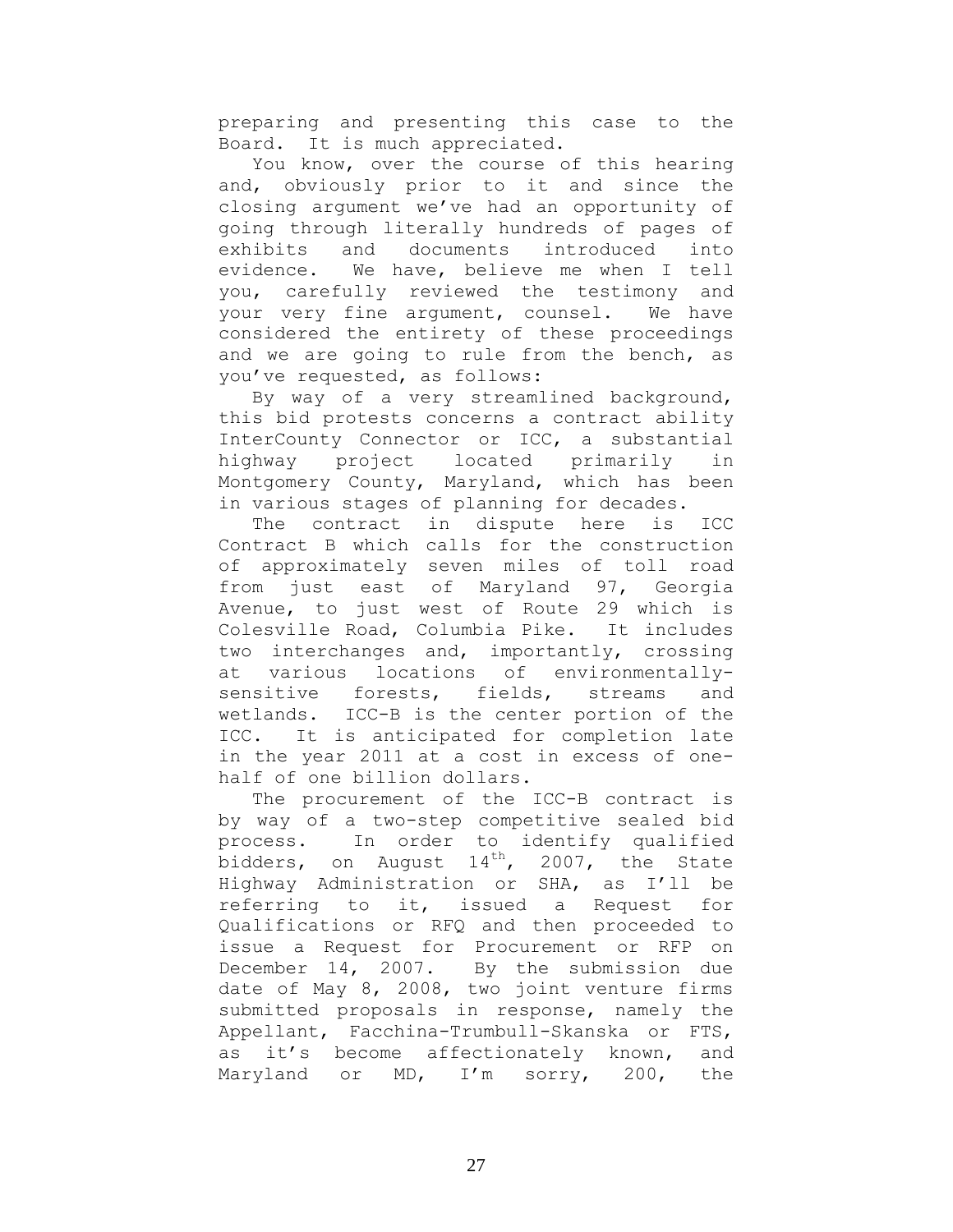Interested Party and the awardee -– the tentative awardee of the contract.

Throughout that month of May 2008, SHA commenced a complex evaluation process to rank and rate the technical proposals of both MD-200 and FTS. The selection official was the State Highway Administrator, Neil Peterson. The Selection Committee was chaired by Mr. Peterson and included three other SHA officials as well as a representative of the Federal Highway Administration and the Maryland Transportation Authority.

The Procurement Officer herein was Robert Gay. SHA's Evaluation Committee consisted of ten persons and was chaired by Melinda Peters, SHA's Project Director the InterCounty Connector, the ICC.

Several additional subcommittees were also designated. They included a Legal Financial Evaluation Team, which consisted of six persons, and a DBE Compliance Team of two persons. Four technical evaluation teams were also appointed, an Environmental Evaluation Team chaired by Mr. Robert Shreeve, another team that focused solely on financial capability qualification, a third group referred to as the Management Approach Evaluation Team, and the fourth technical evaluation team referred to as the Technical Solutions Evaluation Team. Finally, there was a four member Price Evaluation Team. Technical proposals were, first, thoroughly examined and evaluated without knowledge of any bidder's price proposal, but ultimately all evaluation factors were merged in an integrated analysis for the purpose of selecting a contract awardee.

According to Section 5.7 of the RFP, SHA's determination of the successful proposer was "based on a determination of the proposal that is most advantageous to the State, taking into consideration the technical and price factors," as more fully set forth in the RFP. In order to be susceptible to the award, a proposal was required to receive a score of pass on both the DBE as well as the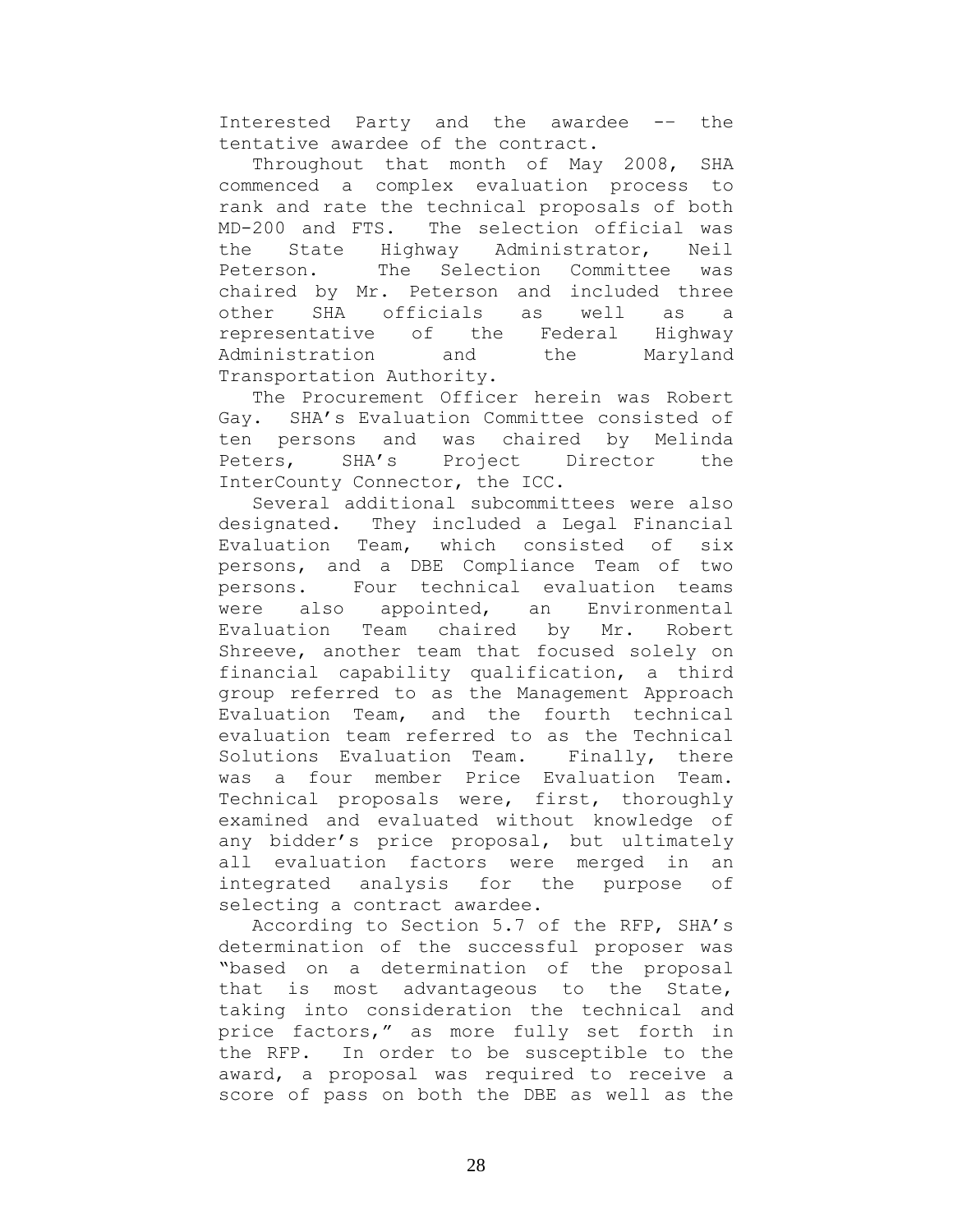legal financial rating. The proposal was then required to receive a score of at least good on the environmental factor and acceptable on all the other factors, namely technical solutions, management approach, financial capability and project support.

The most important element in the technical rating of proposals was the environmental factor followed by two factors to be given lesser weight, namely technical solutions and management approach, which were then followed by two factors to be afforded a third and lesser tier of importance. They were financial capability and project support.

In considering these three weighted groups consisting of a total of five factors as components of SHA's technical rating of each proposal, a grade was given of either acceptable, good or extraordinary, and each of these ratings, A for acceptable, G for good, E for extraordinary, was further refined with the possibility of assigning a + or a - for each grade.

The crux of this dispute essentially entails the environmental ratings of the two proposals, that factor being assigned the greatest weight, "more important than other technical factors." MD-200 was ultimately assigned a rating of E- as its environmental score while FTS was assigned a lower rating of G+. The overall rating of each of the two bidders was the same as their environmental score with MD-200 receiving an overall score of E- and FTS a G+.

Parenthetically, FTS beat MD-200 in technical solutions, G to G-, while MD-200 beat FTS on financial capability, E- to G+.

The grading of both of these proposals was an ongoing evolving process. The process began with an initial evaluation of the first written submissions received on May 8, 2008, in response to the Request for Proposals. Both proposers received written instructions to participate in an interview presentation meeting, the notice detailing how the meeting would be conducted and containing questions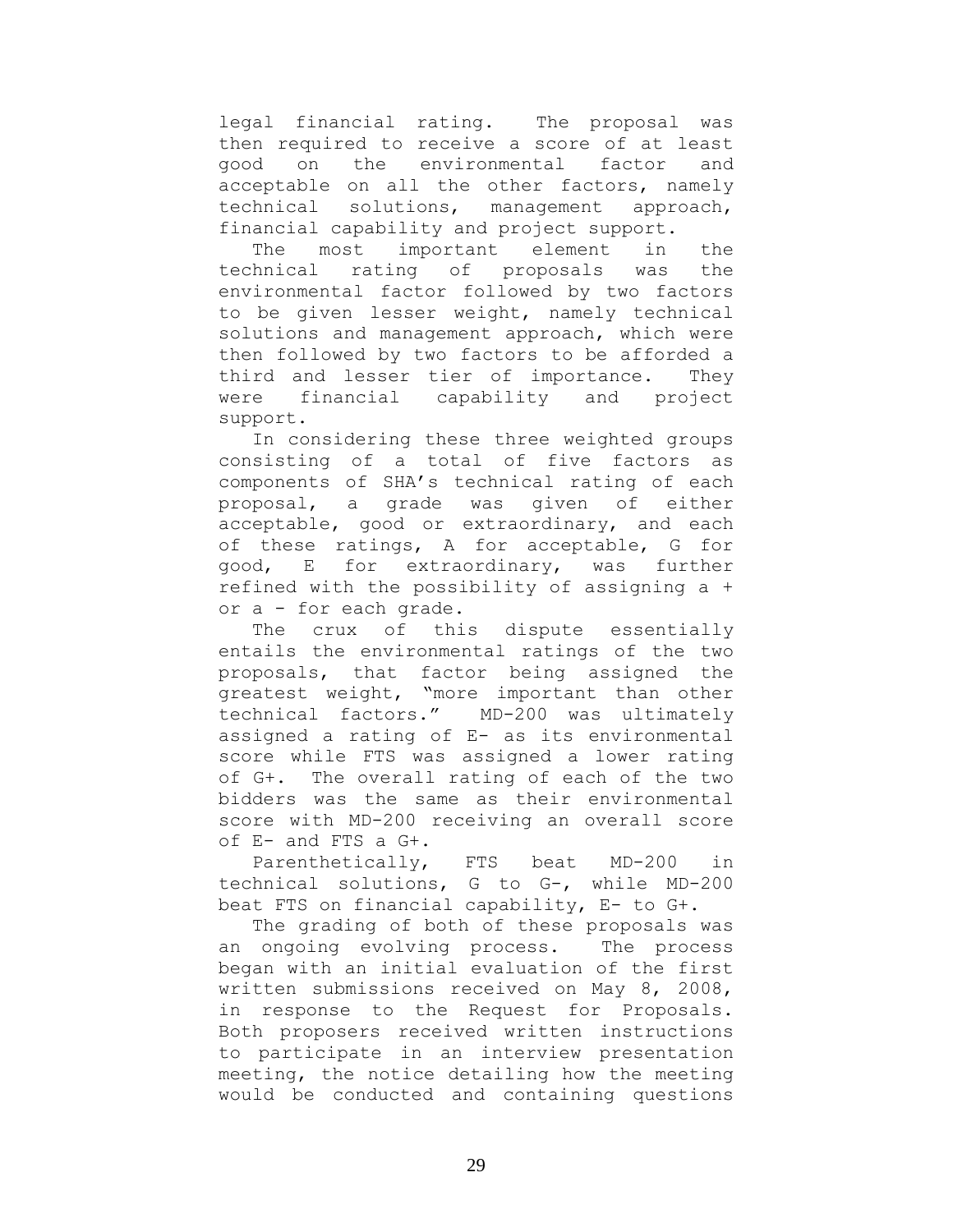for each proposer to consider and respond to. The interview presentation meetings were held with both proposers on May  $28^{th}$ , 2008.

By way of letters dated May  $30^{th}$ , 2008, both proposers were notified by the State Highway Administration that SHA had decided to initiate discussions with the two proposers. Both proposers were also requested to provide certain information to SHA in advance of a meeting to be held between SHA and each proposer on June 5, 2008. Both proposers were notified that their prices offered were considerably higher than anticipated by SHA and were requested to find ways to reduce their prices. After further review of the price and technical proposers, another meeting was scheduled for June 26, 2008, with each proposer to discuss each team's pricing proposal and to discuss questions regarding the design and construction aspects of each proposal.

After consideration of the best of the written and oral discussions, SHA requested each party to submit a best and final offer, otherwise known as a BAFO, no later than July  $2^{nd}$ , 2008. BAFOs were received from both parties and reviewed as part of the evaluation process. Naturally, considerable discussions occurred both within each evaluation team and between each team and the central Evaluation Committee. Grades changed during this process, which was described in testimonies as dynamic and organic, ultimately evolving into a single final grade for each factor as well as for the sum total of technical factors overall. No grade was finalized until a unanimous consensus was achieved by all of the evaluators reviewing each aspect of each proposal.

Although initial pricing was disparate between the two bidders, at the conclusion of BAFOs, quite remarkably, the difference between the cost of the two proposals was approximately \$672,000 or about one-tenth of one percent of the total contract price. Actually, it's .12 percent. FTS offered the low bid of \$559,073,500, while MD-200 offered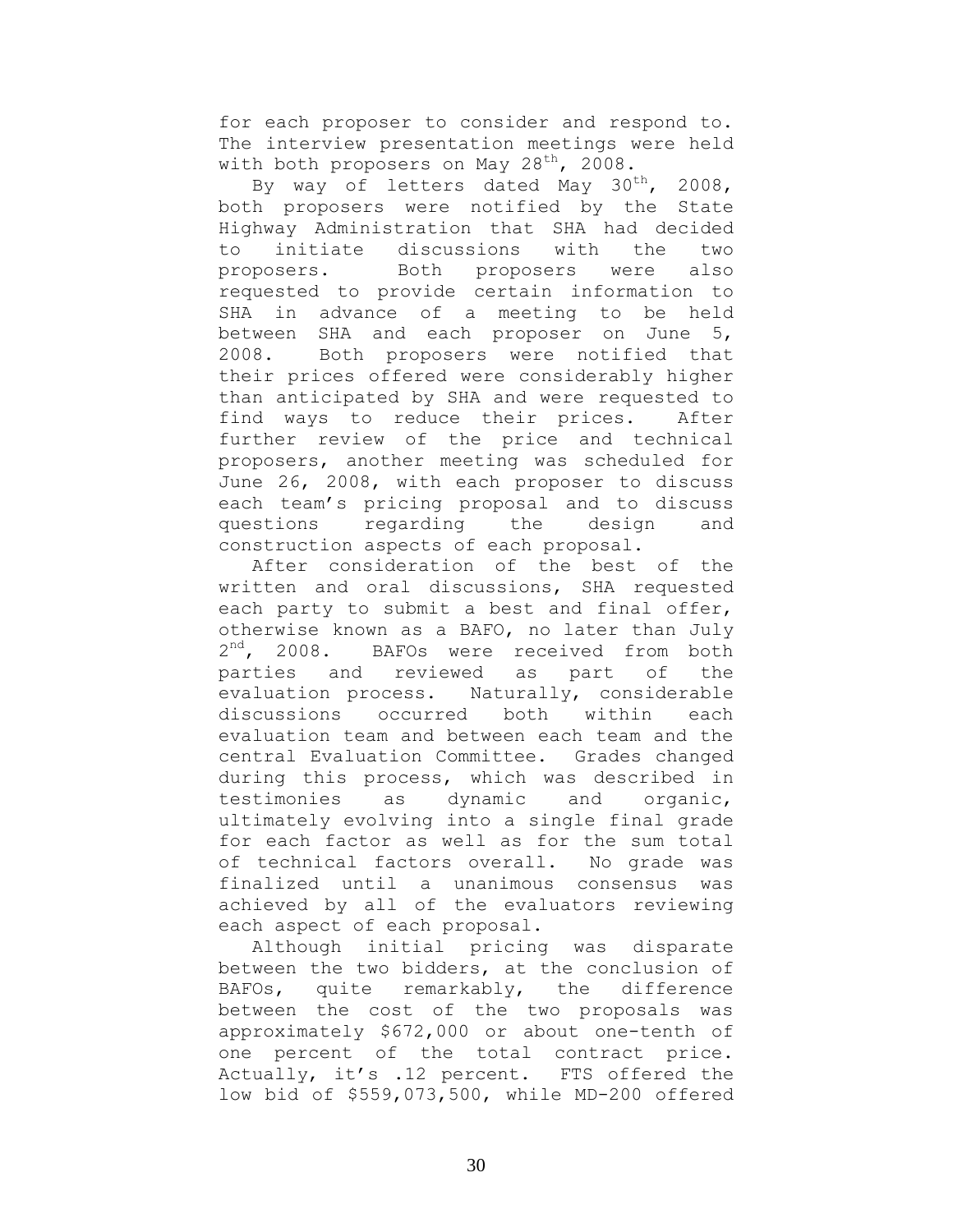a nearly identical but slightly higher price of \$559,745,500, both of which were considerably in excess of SHA's pre-bid engineering estimates and funding reserves for the project.

For approximately three hours on July 8, 2008, the Evaluation Committee met and deliberated upon the proposals during one final round of discussions, at which time it considered all ratings, rankings and price information, and unanimously determined that the proposal set forth by MD-200 was the "most advantageous to the State." The final overall grade assigned to MD-200 was E- while the final overall grade given to FTS was a slightly lower G+.

In explaining the examination ratings of the committee she chaired, Ms. Peters summarized the unanimous view of the members of the Evaluation Committee, concluding that MD-200's proposal was "clearly superior" and, in particular, was superior to FTS in regard to environmental safeguards and issues, the most important factor in the technical proposal rating.

This recommendation was presented to the Procurement Officer and to the State Highway Administrator, Mr. Neil Peterson -- the Procurement Officer, obviously, was Mr. Gay - – the following day and Mr. Peterson, as selection official, adopted the Evaluation Committee's recommendation which was publicly announced to the bidders on July 23, 2008, following which FTS filed several bid protests raising several objections to SHA's procurement process. FTS protests were denied resulting in an appeal to the Board of Contract Appeals. This appeal was heard before this Board over the past two weeks. All the parties to this appeal have requested that the Maryland State Board of Contract Appeals render a decision from the bench at the conclusion of this hearing. This is that decision.

Appellant's Allegations: Appellant raised three grounds for this appeal, first, "The overall technical evaluation was essentially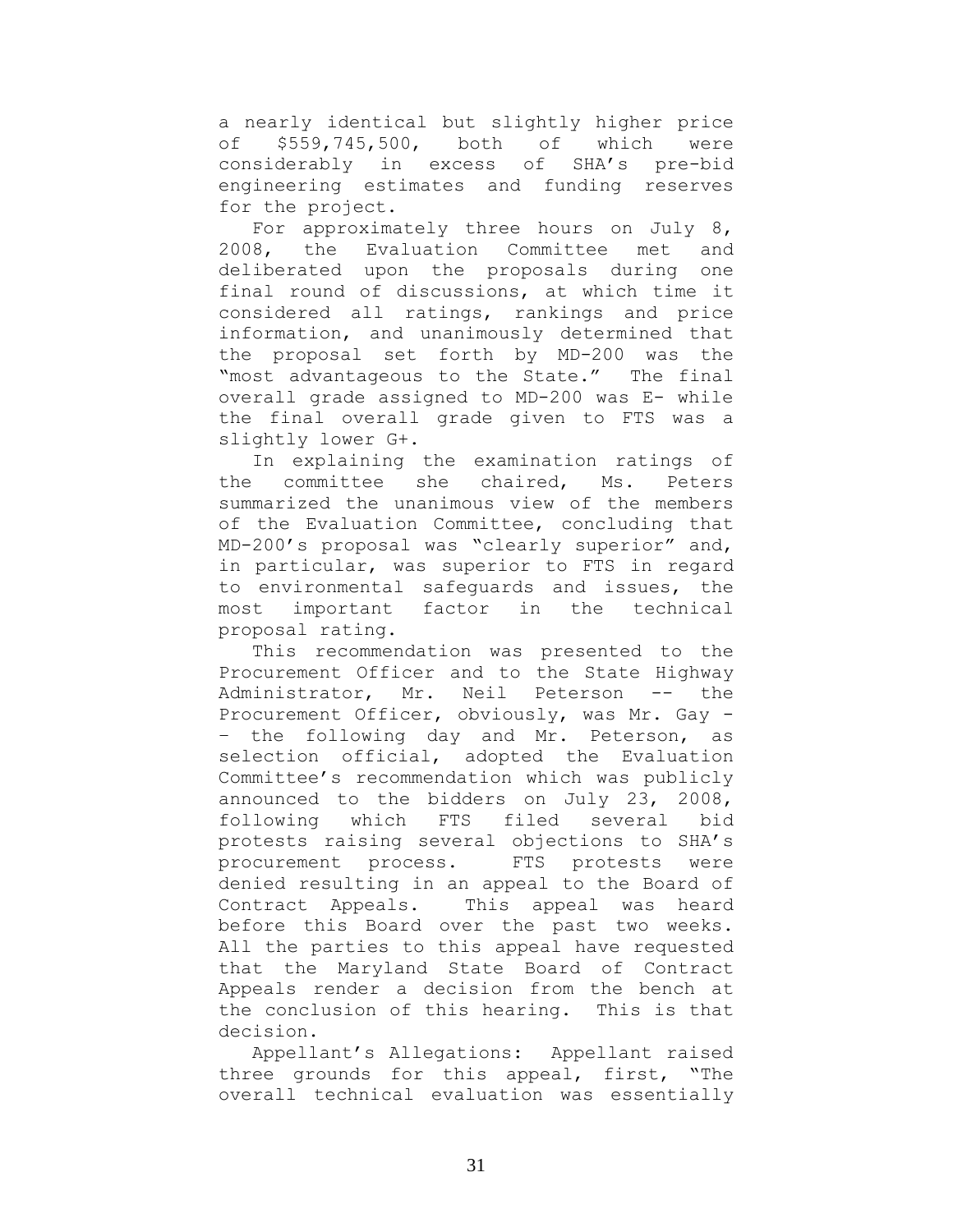a tie, and SHA violated the RFP to break that tie when Maryland procurement law mandates that price be used as the tie-breaker." Two, Maryland-200s -– I'm sorry, "MD-200's overall technical rating and environmental rating were arbitrary, capriciously and irrationally increased to 'exceptional-minus' and, when those ratings are correct, FTS is the clear winner." Three, "SHA's environmental rating was based in significant part on MD-200's improper inclusion on its project team of Greenman-Pedersen, Inc. or GPI which had a non-waivable organizational conflict of interest."

Appeal ground number 3 concerning the GPI conflict of interest issue has been dismissed by the Board by way of the Interested Party's, MD-200, Motion for Summary Decision. The basis for that ruling appears on the record and is incorporated for purposes of a final decision herein.

As to the first two grounds of FTS's appeal, the Board will, once again, review the standards under which this Board operates in appeals such as the one at issue herein. This Board has been very clear on its role in reviewing the decisions of procurement officials regarding Requests for Proposals in a competitive negotiation. The Board has used the terms competitive negotiation and competitive sealed proposal interchangeably over the years and continues that practice herein.

The competitive negotiation process is used when an award cannot be based solely on price. It involves an evaluation of technical factors as well as price in order to determine which proposal is the most advantageous to the State. The evaluation of technical factors requires the exercise of discretion and judgment which is necessarily subjective. That comes from the B. Paul Blain Associates, Inc. case, 1 MSCBA 58. Moreover, such an evaluation is competitive in nature in that the proposals are considered in relation to one another, the Ardinger Consultants and Associates case, 4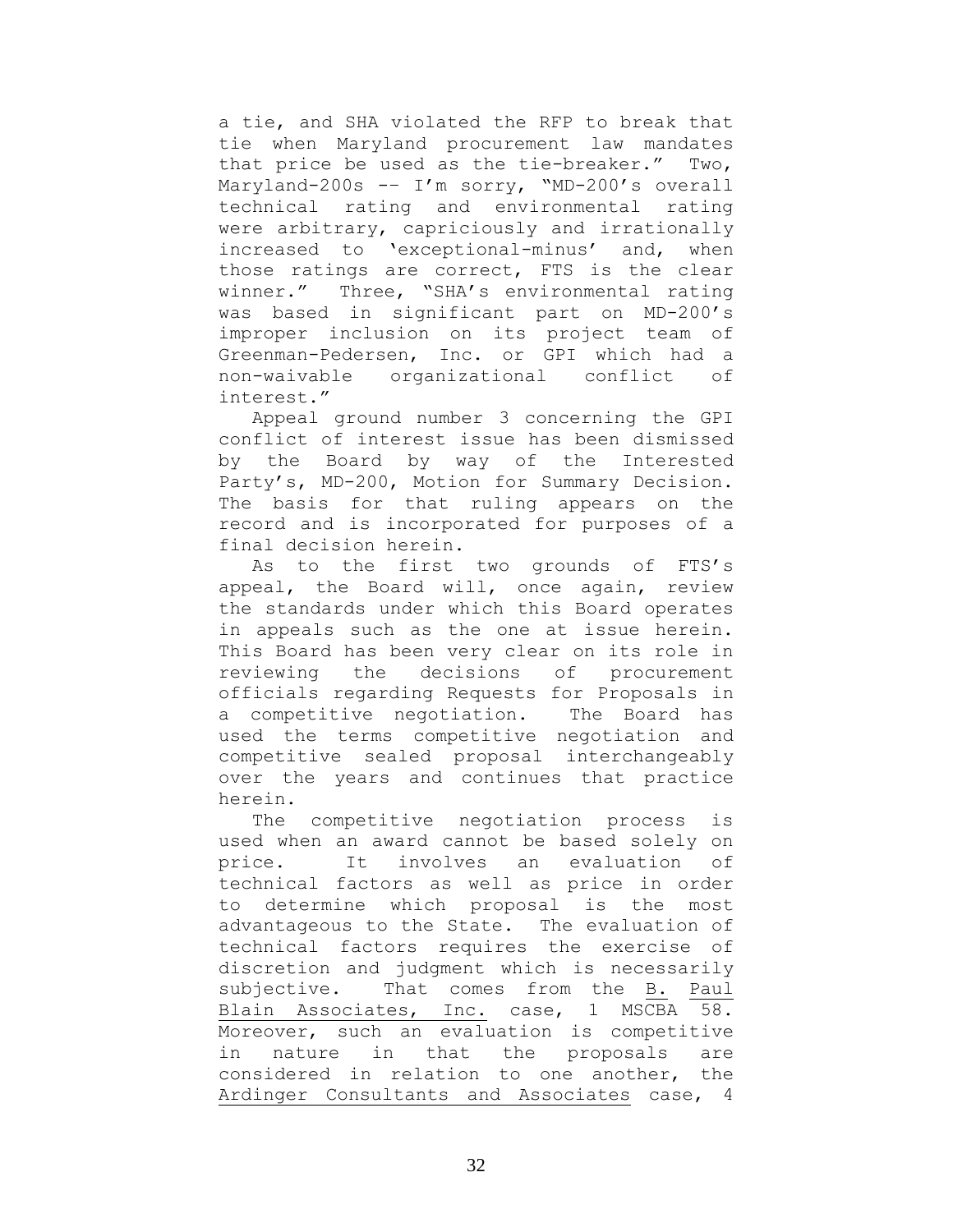MSBCA 383. Thus, the determination of the relative merits of the various proposals is a matter for the procuring agency. This determination is entitled to great weight.

The role of the Board of Contract Appeals is not to substitute its judgment for that of an agency. Accordingly, the Board will not disturb an agency's determination regarding an evaluation and selection of a successful offeror unless shown to be unreasonable, arbitrary or in violation of procurement statutes or regulations, Baltimore Industrial Medical Center, 4 MSCBA 368, which is quoting AGS Genesis Corporation, 2 MSCBA 158. All that can be found in RAID, Inc., 5 MSBCA 485.

This Board has emphasized that it is not the function of this Board to evaluate proposals in order to determine their relative technical merits. The contracting agency is responsible for determining which technical proposal best meets its needs since it must bear the major burden for any difficulties incurred by reason of a defective evaluation. Accordingly, we have consistently held that procuring officials enjoy a reasonable range of discretion in the evaluation of proposals and in the determination of which offeror or proposal is to be accepted for award, and that such determinations are entitled to great weight and must not be disturbed unless shown to be unreasonable or in violation of the procurement statutes or regulations, United Technologies, Corp. and Bell Helicopter Textron, Inc., 3 MSBCA 201.

This Board does not constitute a procurement super evaluation committee, reviewing in minute detail every aspect of a Procurement Officer's decision to award a contract. That is not this Board's legal charge and such a process would, in our view, seriously undermine the procurement system and process in Maryland.

The law in Maryland regarding competitive negotiations is clear. In procurement by competitive sealed proposal, the process of weighing the technical merits is a subjective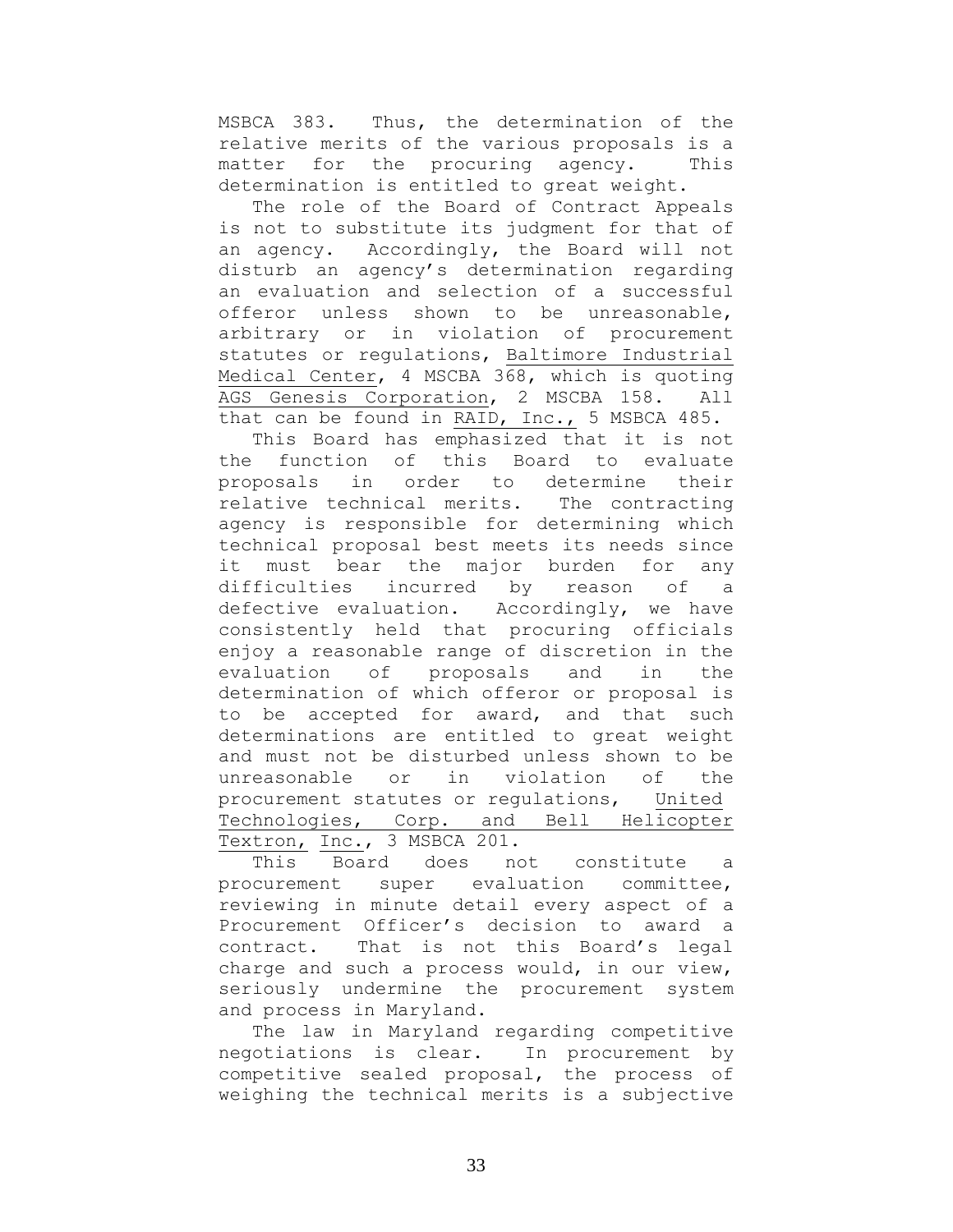one which relies on the business and technical judgment of the Procurement Officer, Information Control Systems, Corp., 1 MSBCA 81. The evaluation of proposals in a competitive negotiation procurement is a matter left in the Procurement Officer's sole discretion after receiving the advice of an evaluation panel if one is used, United Communities Against Poverty, Inc., 2 MSBCA 144.

The MSBCA may overturn a Procurement Officer's determination to award to an offeror only if the Procurement Officer acts unreasonably , abuses discretion or fails to follow a legal requirement in making that award. This Board has expressed well-founded reluctance to substitute its judgment for that of an agency in part because it is the procuring agency that will have to live with the results of its decision, Kliens of Aberdeen, 4 MSBCA 354.

For example, when evaluating the relative desirability and adequacy of proposals, a Procurement Officer is required to exercise business and technical judgment. Under such circumstances, a Procurement Officer enjoys a reasonable degree of discretion and, for this reason, his or her conclusions may not be disturbed by a reviewing board or court unless shown to be arbitrary or arrived at in violation of Maryland's procurement law, Baltimore Motor Coach Company, 1 MSCBA 94, B. Paul Blaine Associates, supra.

Mere disagreement with the evaluation of proposals or the recommendation for an award is insufficient to meet an appellant's burden to show that the evaluation of proposals and/or the award of a contract has been unreasonable, Delmarva Community Services, Inc., 5 MSBCA 523. The Board does not second guess an evaluation of a proposal, but will determine whether or not reasonable basis exists for the conclusions reached, Baltimore Industrial Medical Center, supra.

The role of the Board of Contract Appeals is not to substitute its judgment for that of an agency absent clear and substantial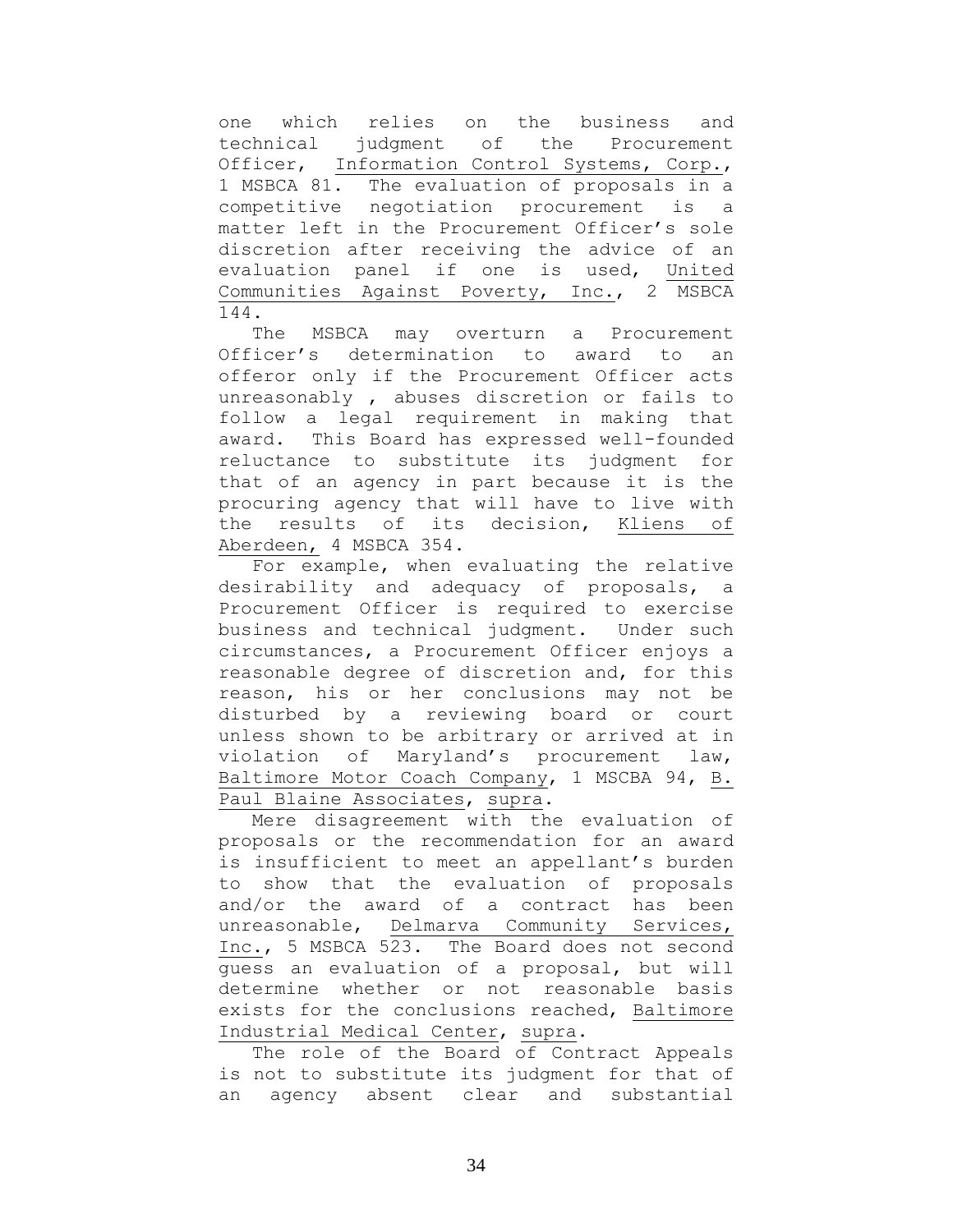evidence, not supposition, conjecture, opinion or speculation, that the determination was contrary to law or regulation or otherwise unreasonable, arbitrary, capricious or an abuse of discretion.

The contest of an award is a serious matter and an appellant has the burden of proving that a Procurement Officer's award of a contract was contrary to law or regulation or otherwise unreasonable, arbitrary, capricious or an abuse of discretion, Delmarva Community Services, supra; AGS Genesis Corporation, supra; Astro Painting and Carpentry, Inc., which is 4 MSBCA 355; Xerox Corporation, 1 MSBCA 948.

As the party seeking to disturb the recommendation for award decision here, FTS bears the burden of proof in this appeal, and we note for the record this is not a burden that is easily met. Within this framework, after considering the testimony and exhibits introduced in this appeal, the Board finds as a matter of fact and of law that Appellant FTS has not met its burden of proof and that this appeal must be denied. The judgment of SHA is reasonable and will not be disrupted by this Board.

The Board finds that SHA's conclusion that MD-200 offered the proposal that was most advantageous to the State was not illegal, arbitrary, capricious, an abuse of discretion, contrary to law or regulation or otherwise irrational or disallowed. Indeed, it is the Board's opinion that SHA's determination of this contract award was based upon a thorough factual foundation and well-reasoned decision making by dozens of highly competent evaluators.

First, the Board notes that, as the agency which bears the responsibility not only of selecting the successful bidder, but also supervising its work from date of contract award until the project is completed and being directly responsible for the success or failure of this project, SHA has an enormous stake in getting this procurement right.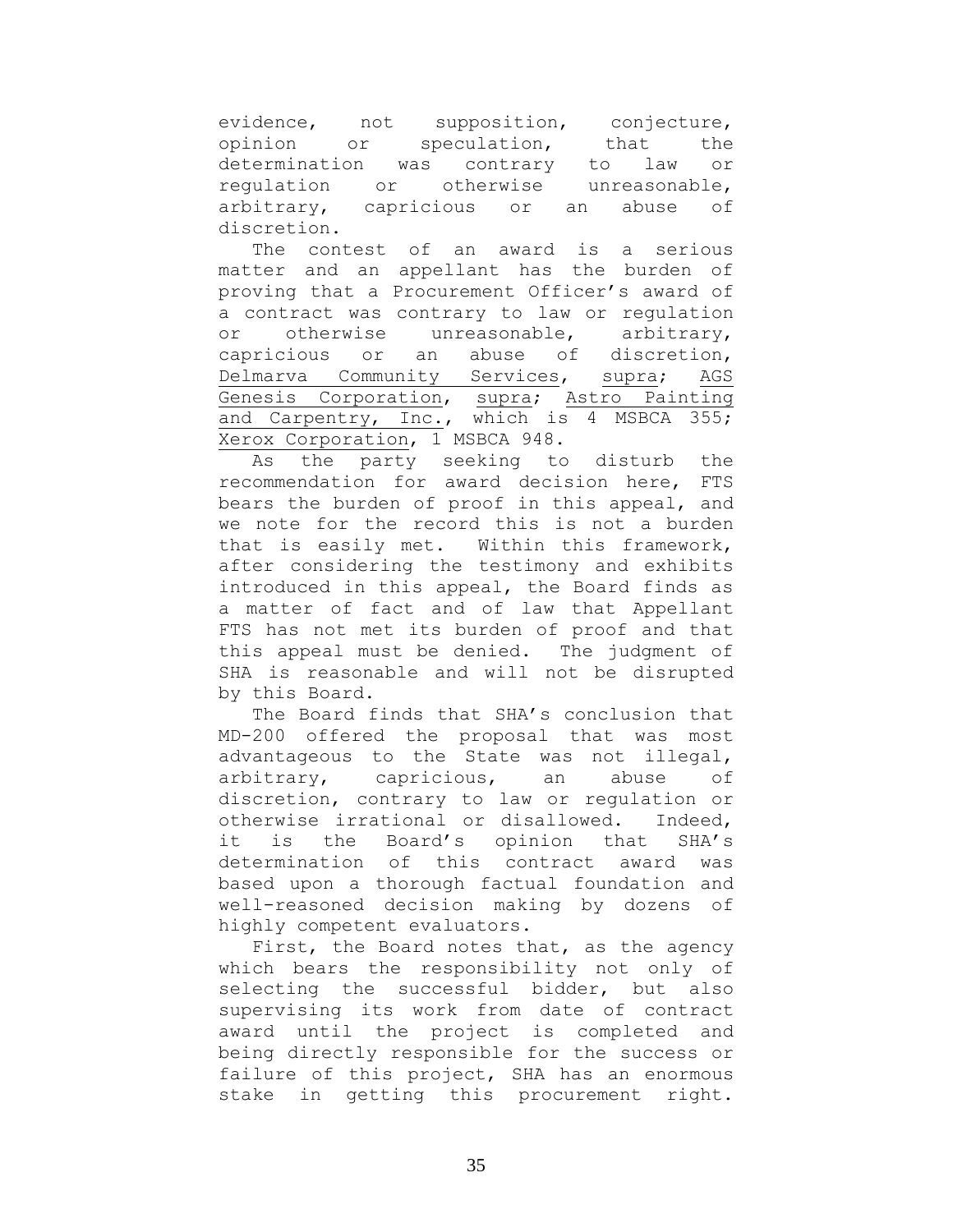Officials such as Robert Shreeve who served as the leader of the Environmental Evaluation Team and serves as the Environmental Manager for the Office of the ICC, and Melinda Peters who serves as Chair of the Evaluation Committee and serves as the Project Director of the ICC, had and have a tremendous incentive to ensure that this procurement process results in a contract award to the offeror best capable of best fulfilling the requirements of ICC Contract B.

According to his testimony, Shreeve served a similar role in the environmental evaluation role in his evaluation of ICC Contracts A and C as he served in Contract B. By his testimony, he is the Environmental Manager for the Office of the ICC. Shreeve has extensive experience with the ICC contract evaluation process and the environmental evaluation process. According to Ms. Peters' testimony, Shreeve is accountable as the Environmental Manager of the ICC project. Shreeve clearly had substantial knowledge and experience with both the contract evaluation process and the environmental issues surrounding the building of the ICC.

Peters is, by her own testimony, ultimately responsible for the ICC project. As Chair of the Evaluation Committee, Peters was also responsible for ensuring the evaluation process was fair and thorough. As Project Director, Peters also had an additional incentive to ensure that the offeror who offered the most advantageous proposal to the State was selected for contract award.

Testimony and evidence introduced also showed that other persons involved in the evaluation process were associated with the ICC project. Like Shreeve and Peters, these individuals brought both their own particular experience and expertise regarding aspects of the ICC to the procurement evaluation process and also brought, by nature of their responsibility for aspects of the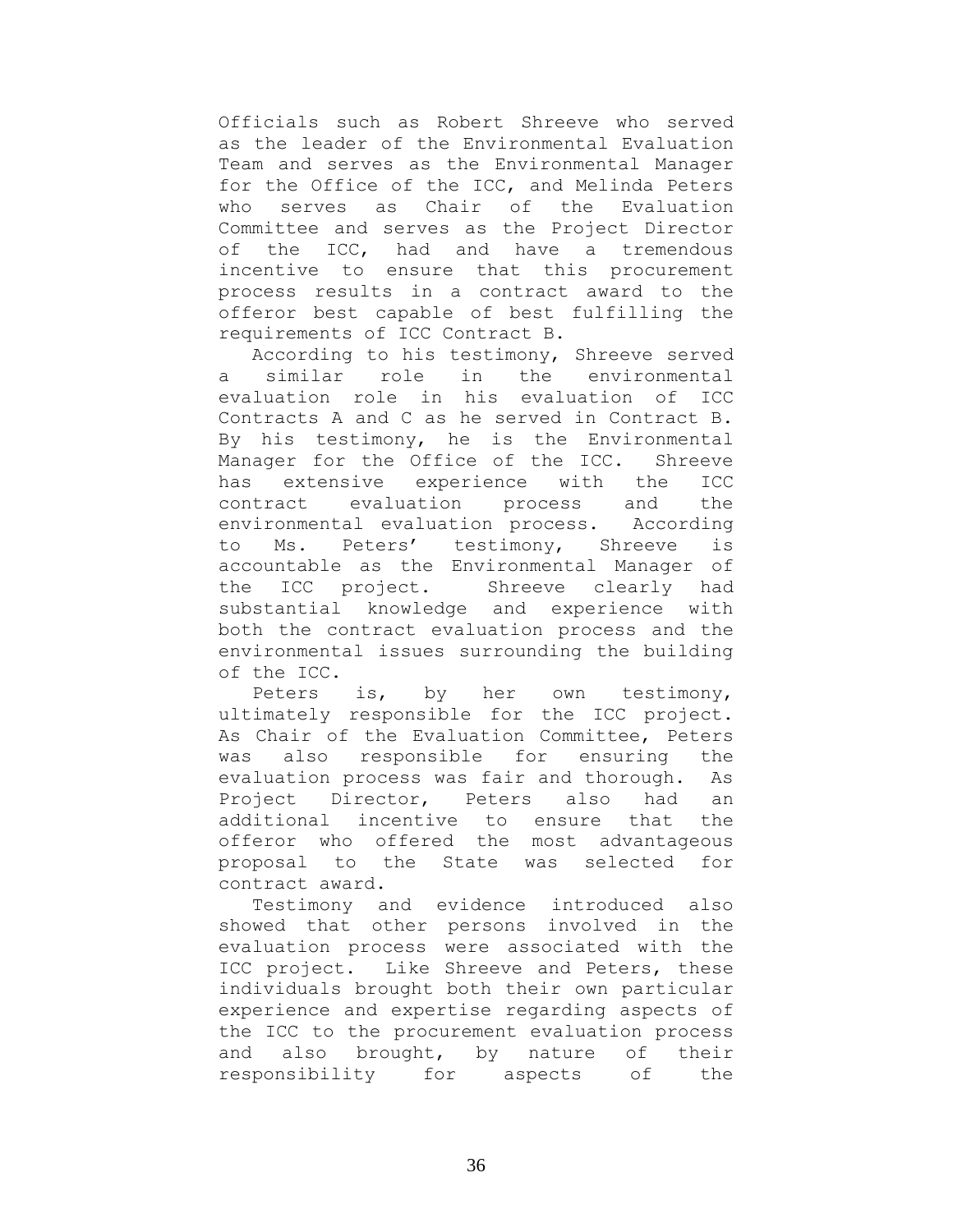construction of the ICC, a personal incentive to "get this procurement right."

Considering these and all relevant factors, the Board simply cannot find that the evaluation of this procurement was in any way arbitrary, capricious or unreasonable. It also was not conducted in any way counter to law or regulation.

In the context of recognizing the substantial discretion that is enjoyed by State agencies in the selection of vendors for the products and services they procure, the Board next turns to a brief analysis of the merits of various elements of the FTS protest.

One, was this procurement fatally flawed due to the absence in the RFP of a properly articulated standard for selecting the successful bidder? The answer is no. The RFP did set forth precise standards for the evaluation and selection of the successful bidder and SHA followed those standards in the course of its long evaluation process. SHA's evaluation process was fair and applied equally to both of the bidders. Even if it had not been, the bidders could have complained about the alleged imprecision of the evaluation process prior to the bid due date, but neither elected to do so.

SHA determined to use adjectival rather than a numerical rating system, as is it allowed to do. By its own admittedly arbitrary analysis, even FTS concludes that MD-200 ranks higher, if only slightly so, in this procurement evaluation. It is not necessary for an RFP to set forth a precise formula for calculating cost benefit analysis and, indeed, in many procurements such as this one it may well be ill-reasoned to attempt to do so. The evaluation standards in SHA's RFP for ICC-B were properly articulated, not objected to prior to bid submission and followed by the evaluation that actually occurred.

Two, were the evaluation ratings ultimately determined by SHA to rank the technical proposals arbitrary, capricious or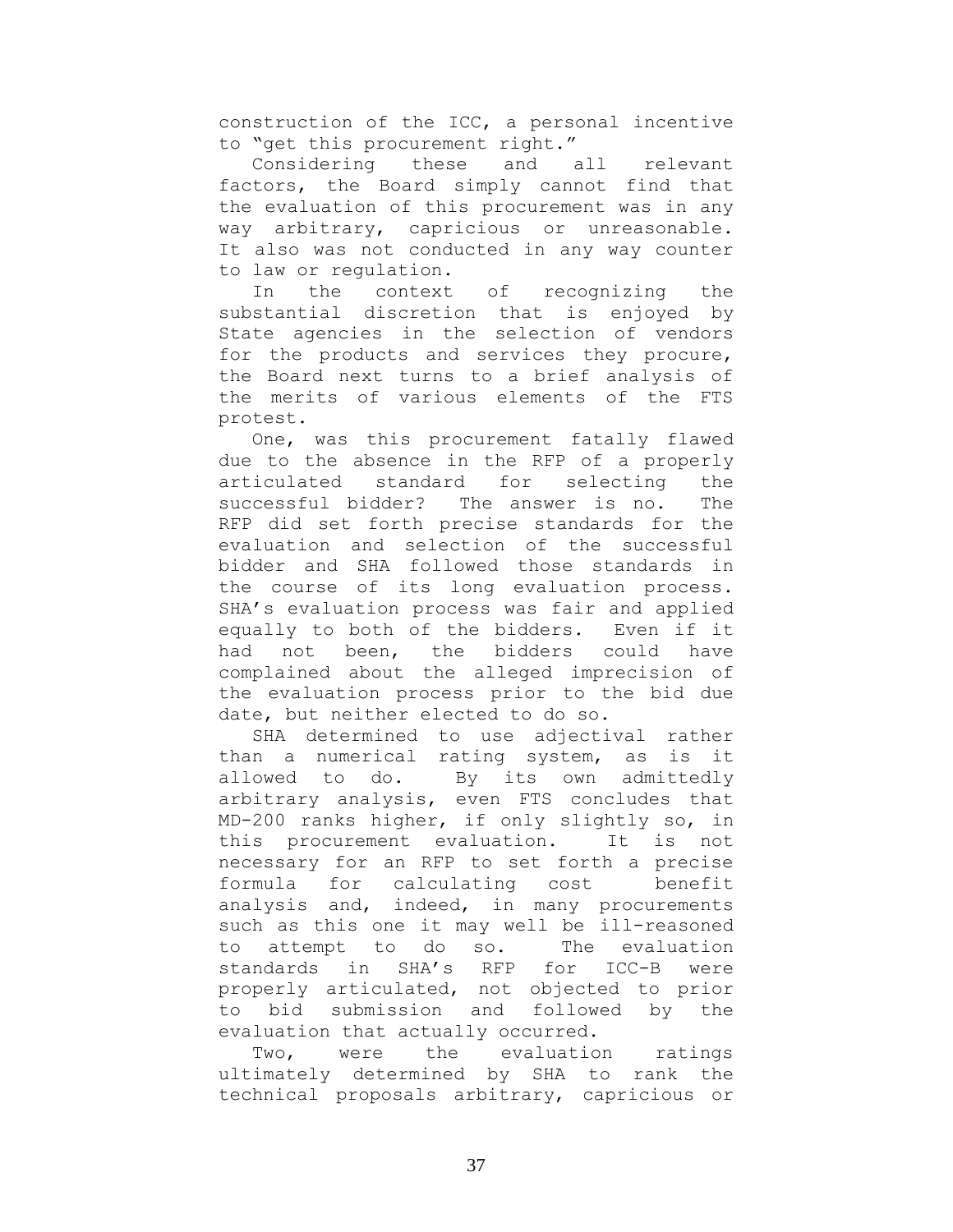an abuse of discretion? Again, the answer is no. Focusing on the environmental evaluation which is at the heart of this controversy, FTS complains that it should have received a higher grade for the environmental aspects of its proposal and that MD-200 should have received a lower grade. However, SHA has thoroughly explained to the Board SHA's reasoning in determining that MD-200 presented a superior plan to ensure environmental compliance and minimize the very real potential of a construction shutdown due to environmental degradation in violation of any one of a number of requisite permits.

As simply and literally pointed out by counsel for MD-200 in the closing argument, one need only look at the organizational chart of the two proposals and observe that FTS appears to offer to SHA only two Environmental Compliance Crews while MD-200 offers at least three. But a fuller analysis reveals that the proposal MD-200 also includes a number of "value added" full-time dedicated Environmental Protection Specialists and inspectors above and beyond the minimum positions required by the procurement.

These not only include an Environmental Compliance Manager, Environmental Design Liaison and two other Environmental Specialists, but also, and very importantly to SHA's environmental evaluation team, a high-level Deputy Project Manager to be able to focus on logistical scheduling to assure environmental protection as well as a highly trained and experienced person to handle solely the responsibility of working as a reviewer to assure work compliance and approvance by the Maryland Department of the Environment.

MD-200's proposal was impressive to SHA, as well as it should have been. This is not to say that the environmental proposal submitted by FTS was not also impressive, nor did anyone connected with SHA evaluation ever make such a determination. Indeed, the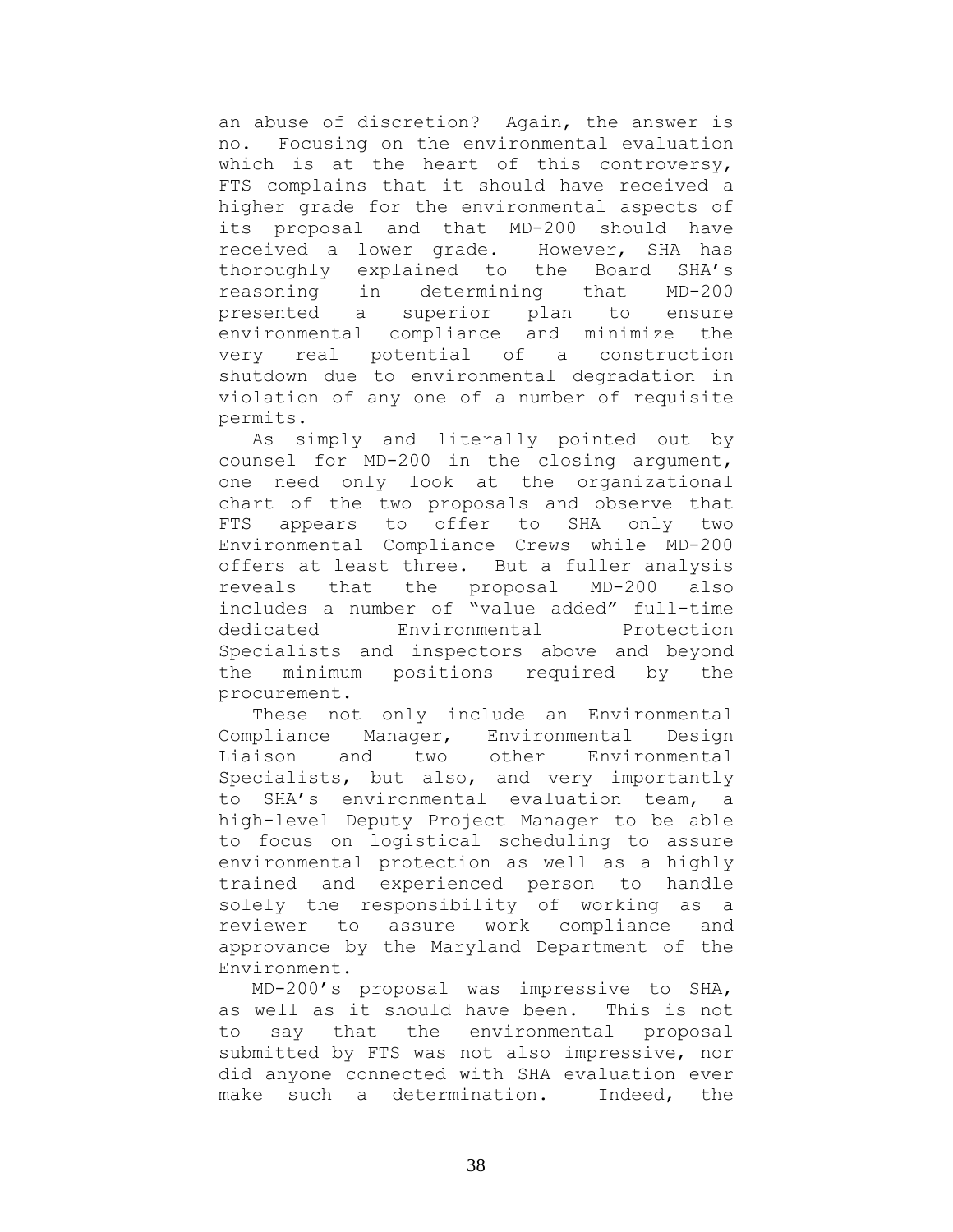initial tentative environmental grade proposed for FTS progressed from G ultimately to a G+, but MD-200's initial tentative grade of G went up even higher as SHA came more fully to appreciate the various specific elements of the MD-200 proposal and it ultimately was awarded the grade of E- on this most important of the evaluation factors. MD-200 got a higher environmental grade than FTS because MD-200's environmental proposal was superior to the proposal put forward by FTS and not because any evaluation was arbitrary, capricious or an abuse of discretion.

Three, were the true technical rankings of the two bidders, MD-200 and FTS, essentially equal and was the selection of the winner, therefore, required to be based on the lowest price? It's been argued that both of these statements are incorrect by various counsel at various times in this hearing, and both statements are, indeed, found by the Board to be incorrect.

Ratings of proposals are by necessity subjective evaluations. In SHA's evaluation of bids for the construction of ICC-B, dozens of highway, construction and environmental experts subjected the two proposals to rigorous and careful examination and open deliberation. It may appear to some that the two proposals were quite close to one another, both in technical aspects as well as price, but they were clearly not identical.

MD-200 was found by the Evaluation Committee to be slightly better technically than FTS, and MD-200, correspondingly, received a higher technical grade than did FTS. MD-200 was better than FTS largely because of the higher rating received by MD-200 for environmental protection, a slightly higher rating than MD-200 earned in contrast to FTS because MD-200 successfully persuaded SHA that its offer was technically superior to its competitor on this important factor.

Furthermore, even if the technical rankings of the two bidders had been the same, nowhere in the RFP was it set forth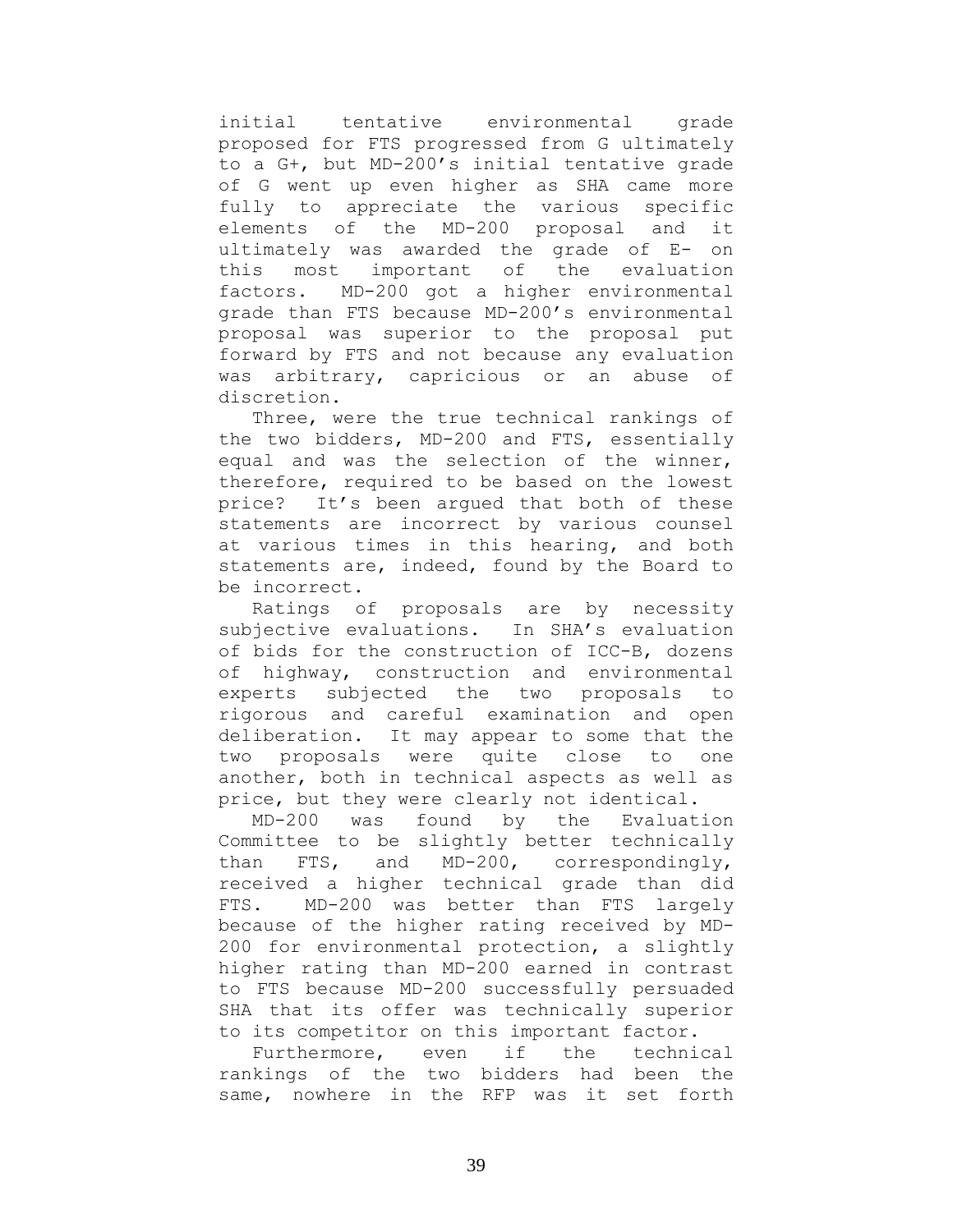that price and price alone would be used as the tie-breaker. SHA was obligated to follow the dictates of its RFP in evaluating bids and that required SHA to make a fully integrated analysis, which it did. Moreover, price was never identified as a tie-breaker and, in any case, there was no tie in the technical evaluation.

Did SHA make mistakes in the evaluation of the technical proposal of FTS and/or Maryland –- I'm sorry, MD-200 and, if so, did those mistakes cause SHA wrongfully to recommend award of this contract to MD-200? That would be number four. This ground of appeal is separately stated by FTS in its protest, but it is actually quite similar to question number 2, which the Board has already answered in the negative. FTS believes that it was not given adequate credit for its environmental safeguards and, simultaneously, that MD-200 was the benefactor of great inflation and double credit for the positive environmental aspects of its proposal. It is impossible for this Board to pretend to enter the mind of each of the evaluators --

(Phone rings)

CHAIRMAN BURNS: Just let that go. Well, don't let it go.

It is impossible for this Board to pretend to enter the mind of each of the evaluators of these proposals and substitute its judgment for that of the evaluators who examined each officer -– each offer, I'm sorry, and legally the Board is neither expected nor allowed to do so. The judgment of SHA must be affirmed provided only that it is not arbitrary, capricious or an abuse of discretion.

The Board has already identified some of the superior environmental personnel components which caused SHA to rank MD-200 higher than FTS. In addition, a significant organizational superiority offered by MD-200 in comparison to FTS was that FTS sought to include environmental inspection only within the chain of communications of its quality control planning, viewing the additional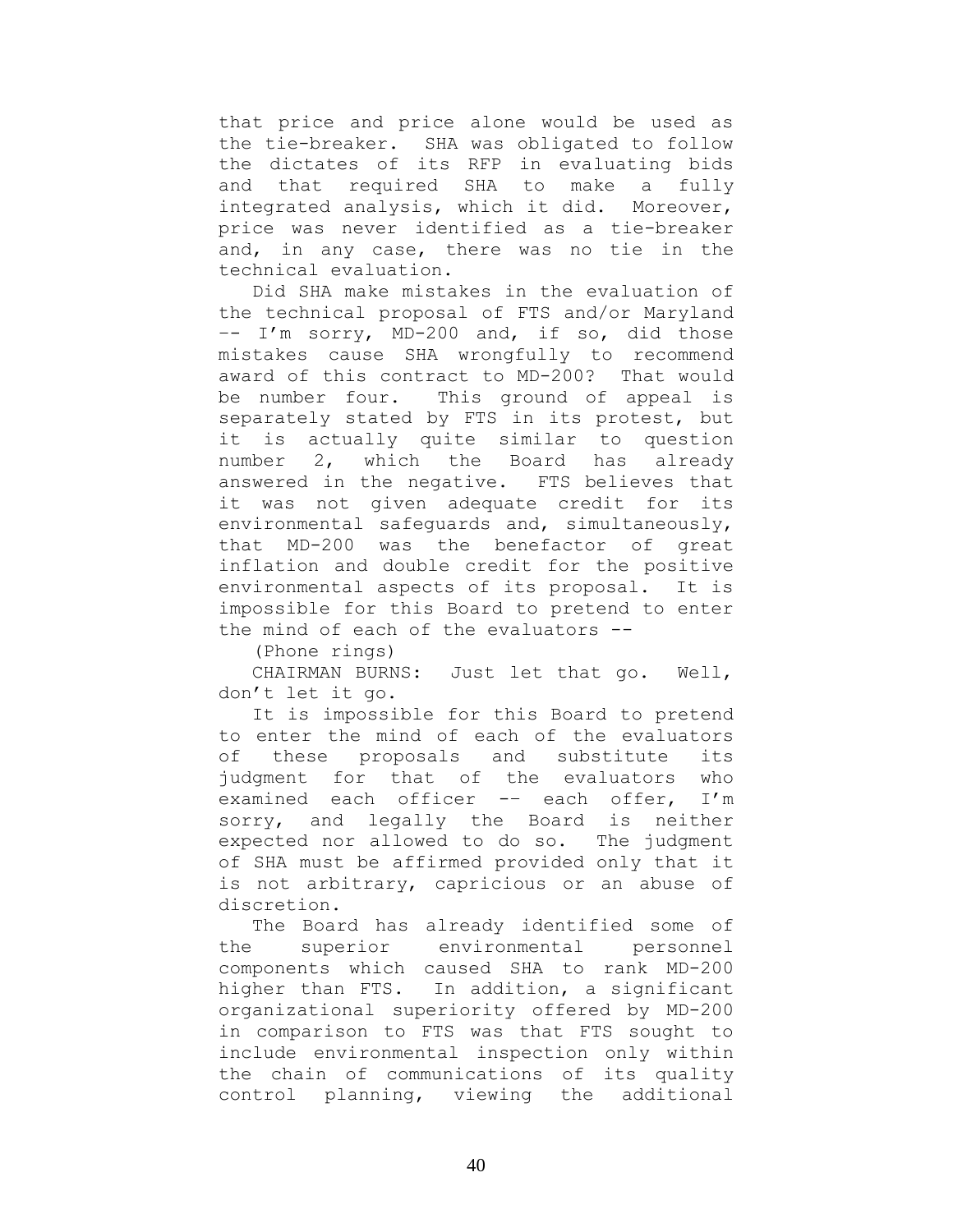environmental personnel proposed by MD-200 as redundant.

As the witnesses and counsels explained, however, it is easy to imagine that a quality control component of construction management may easily be overwhelmed with the demands of facilitating construction, focusing on such items as structural integrity of bridge components, for example, as asphalt curing rather than saving box turtles, protecting brown trout, replanting trees or draining sediment control ponds in advance of predicted rainfalls. The primary purpose of highway construction is, after all, building a road.

With respect to ICC-B, SHA decided to afford supremacy in its considerations to environmental concerns. Having a contractor willing to expend the additional resources necessary to have an entire management structure focusing solely on the many environmental responsibilities of this particular project was rationally favored by SHA over a contractor which may have deemed those additional resources unnecessary or even contrary to the intent of the RFP, as FTS apparently did.

FTS to some degree appeared to SHA to not fully share that very high priority in its highway construction mission. The cost of a partial or a total shutdown of a project due to a permit violation, court order or other environmental related reason would constitute a dramatic and expensive setback to construction. That SHA determined that one offeror provided more to prevent such an eventuality than another offeror and was willing to contract with that first offeror, even at a very slight higher contract price, was and is completely rational. Such determinations and decisions were for SHA to determine, not this Board, and this Board cannot conclude as a matter of law that SHA's determination was wrong in recommending MD-200.

Finally, number five. Was SHA incorrect as a matter of law when it determined that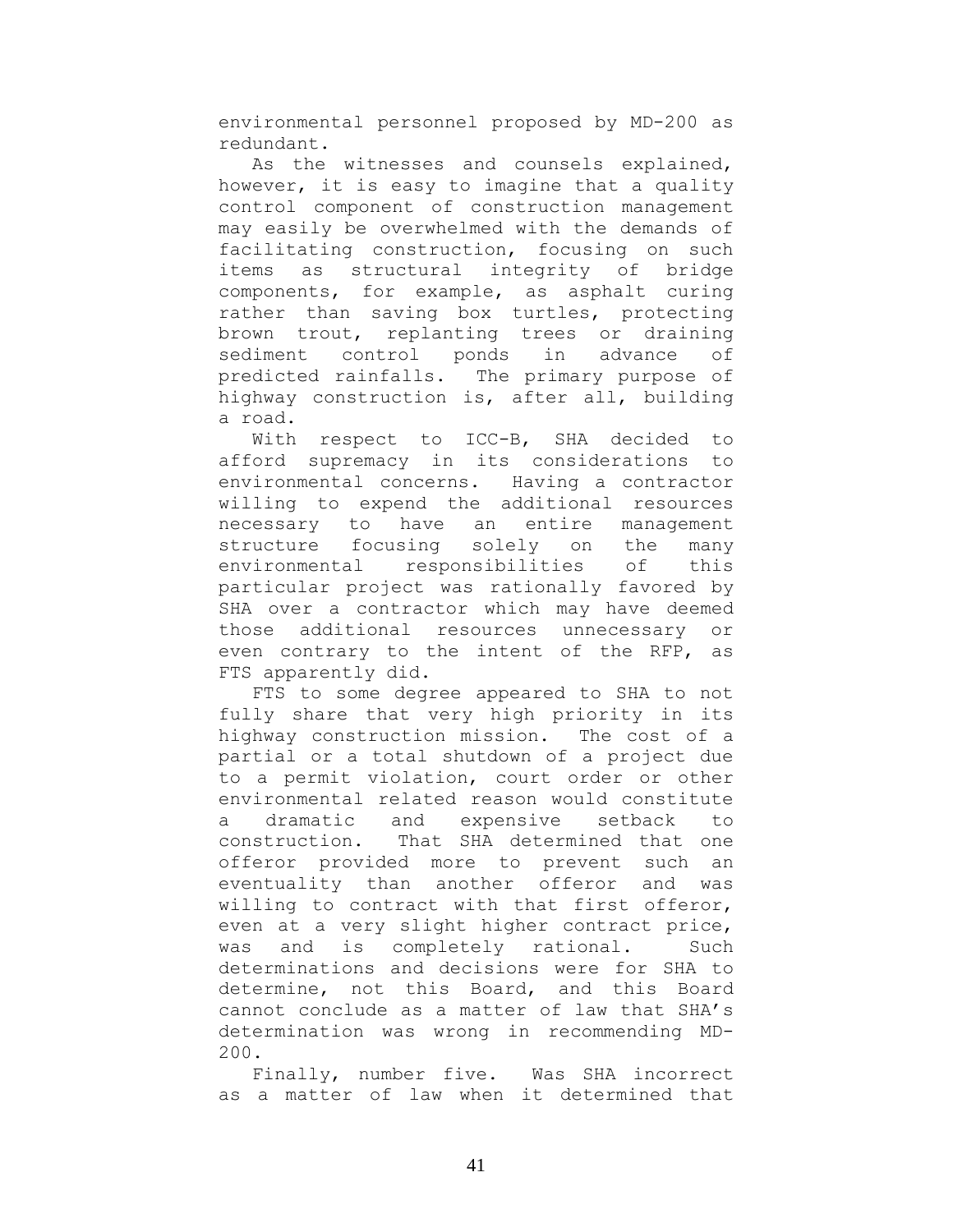the proposal offered by MD-200 was the most advantageous to the State? Again, the Board, based on all the evidence presented, simply cannot conclude that SHA was incorrect as a matter of law when it determined that the proposal offered by MD-200 was the most advantageous to the State of Maryland. Indeed, that decision appears to the Board to be quite rational and well reasoned after careful and thoughtful evaluation. It is not and never was necessary for SHA expressly to calculate the value in precise dollar amounts of the superior environmental protections SHA determined were offered by MD-200's proposal, and it is not for this Board to substitute its judgment for the considerable evaluation conducted and finally completed by SHA herein. This Board must be satisfied only that SHA's process and conclusion was not arbitrary, capricious or an abuse of discretion. SHA has determined that MD-200 offers the best value to achieve a successful outcome on this daunting and extremely controversial project.

In summary, SHA has concluded that MD-200 has offered the proposal most advantageous to the State. SHA has determined that MD-200 is the proper offeror. This Board concludes that that determination is entirely rational. The appeals of FTS are, therefore, denied.

That will conclude the bench decision. Before I do that, though, if this were a written decision, it would be signed off by all the Board members. For the record, I will ask all three Board members if they agree with this decision. On behalf of myself, I do. Board Member Collins, you have heard this decision. Are you in agreement with it?

MR. COLLINS: I agree.

CHAIRMAN BURNS: Board Member Dembrow, you have also heard this decision. Are you in agreement with it?

MR. DEMBROW: Yes, I also concur.

CHAIRMAN BURNS: All right. Ladies and gentlemen, unless there are other matters that we need to discuss, that will conclude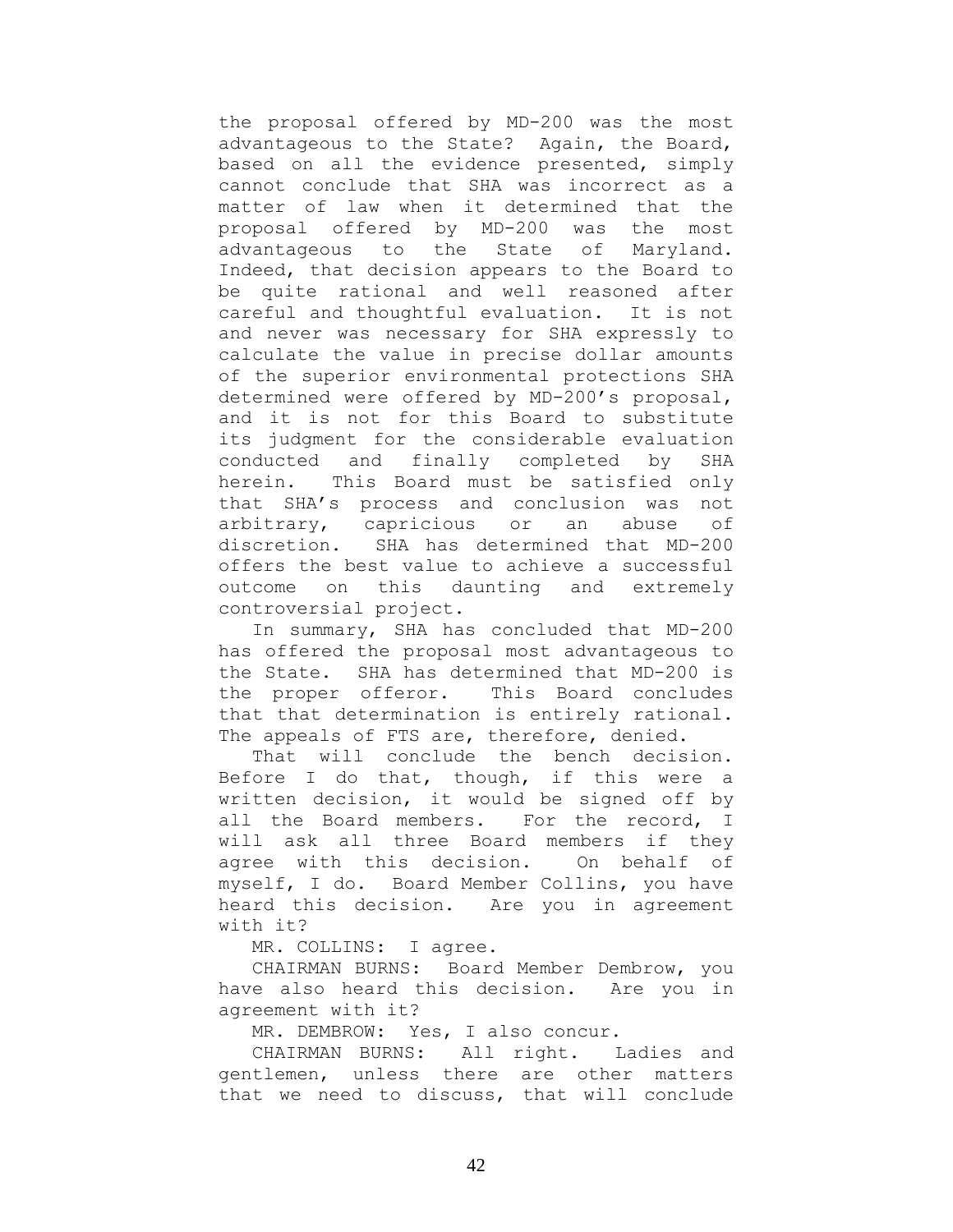the appeal of FTS, Facchina-Trumbull-Skanska, R Number 2630. If anyone has anything, please stand up. Otherwise, one final time, thank you all for your unbelievably outstanding and professional performance.

Without repeating the reasoning of the Board's decision of January 16, 2009, the Board simply notes, once again, that in Maryland State procurements the determination of the needs of the State and the method of accommodating such needs is primarily the responsibility of the procuring agency which therefore is responsible for the overall determination of the relative desirability of the proposals submitted. The determination of the relative merits of proposals is, therefore, the responsibility of the procuring agency and it must bear the burden of any difficulties incurred by reason of a defective evaluation. E.g., AGS Genays Corporation, MSBCA 1325, 2 MSBCA ¶158 (1987) at p.12; Baltimore Industrial Medical Center, Inc., MSBCA 1815, 4 MSBCA ¶368 (1994) at p.5. Since procuring officials enjoy a reasonable range of discretion in evaluating proposals and in determining which offeror or proposal is to be accepted for award, their determinations are entitled to great weight. Id. This Board does not second guess an evaluation of proposals, but merely concerns itself with whether or not a reasonable basis exists for the conclusions and results reached or determined. E.g., Baltimore Motor Coach Co., MSBCA 1216, 1 MSBCA ¶94 (1985); Baltimore Industrial Medical Center, Inc., supra.

Appellants such as FTS have the burden of proving that a procurement officer's award of a contract is contrary to law or regulation or otherwise unreasonable, arbitrary,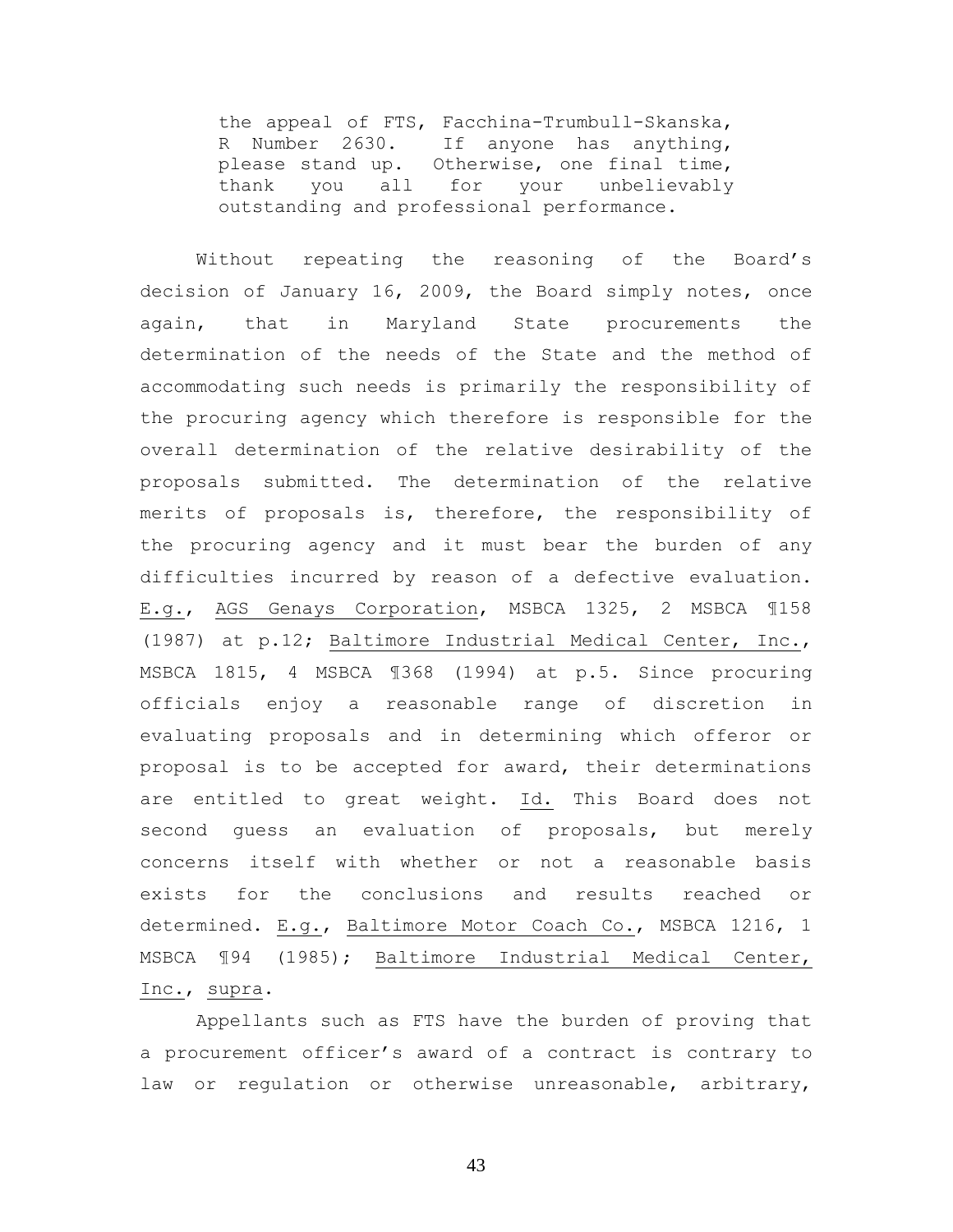capricious or an abuse of discretion. An Appellant's disagreement with the evaluation of it's, or another's, proposal or a recommendation for award, although understandable, is not sufficient to meet this burden.

In this case, FTS has not come close to meeting this admittedly difficult burden.

Considering the importance of this procurement to the State of Maryland, it is clear that the procuring and evaluating officials went to great lengths to insure a fair procurement process aimed at finding the best possible contractor for this project. In particular, individuals such as Robert Shreeve, chair of the Environmental evaluation team, who is also the Maryland State Highway Administration's (SHA) Environmental Manager for the ICC; Mark Coblentz, chair of the Management Approach team, who is also SHA's Construction Manager for the ICC; Kenneth Briggs chair of the Technical Solutions team, who is also SHA's Deputy Director and Design Manager for the ICC; and Melinda Peters, chair of the overall Evaluation Committee, who is also SHA's Project Director for the ICC, all will spend years of their lives working on this project and had and have a direct, personal incentive to insure the best possible result from this procurement process.

Clearly, as noted in the bench opinion, the decisions and evaluations within this procurement were not contrary to law or regulation or otherwise unreasonable, arbitrary, capricious or an abuse of discretion. In fact, the Board's review of the evidence finds exactly the opposite to be the case here.

As to the specific environmental factor evaluation appeal ground, the Board finds no merit in FTS's appeal. For a number of reasons, including the fact that the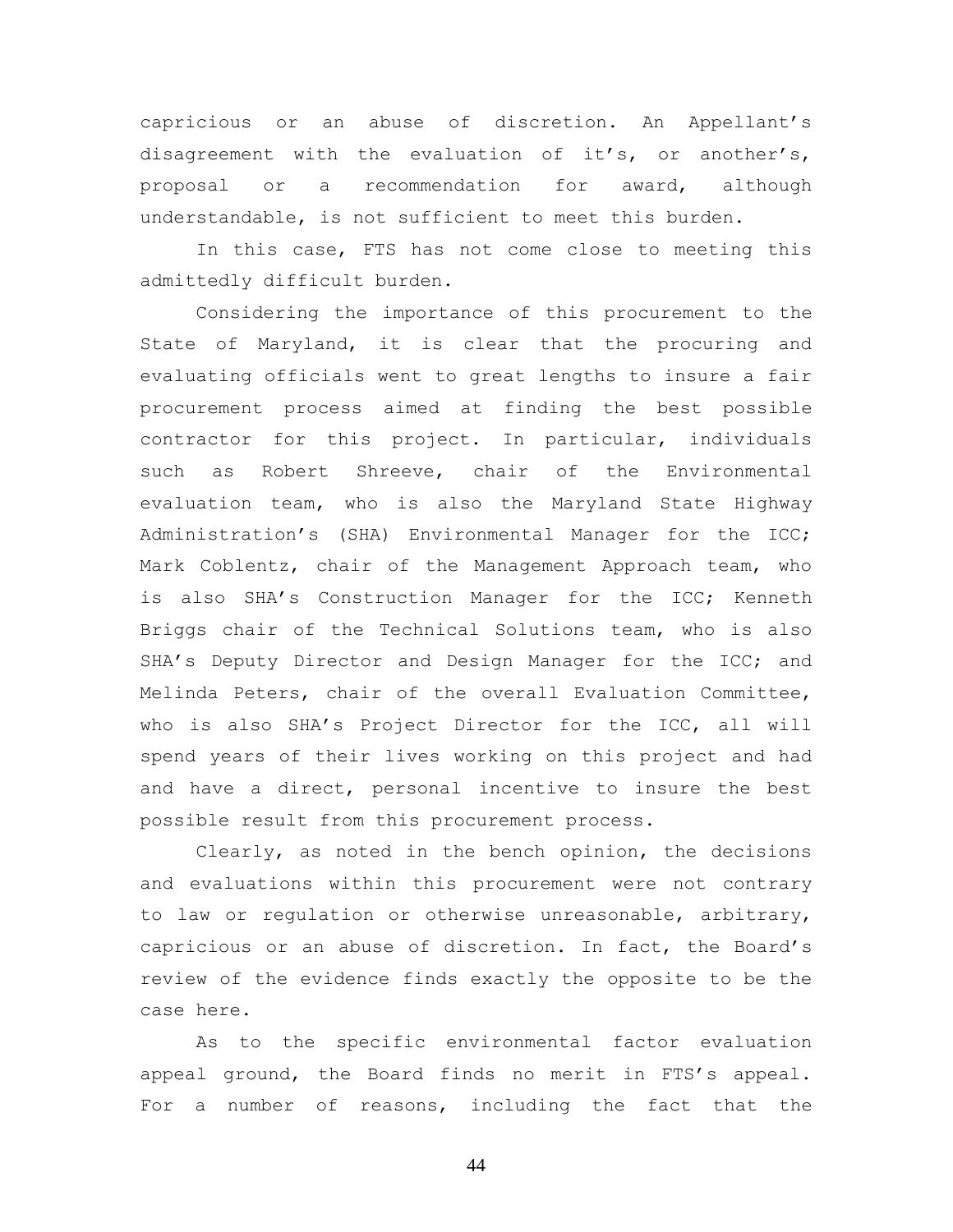Federal Highway Administration's decision to approve the ICC was largely the result of efforts and assurances by SHA that SHA would go to extraordinary lengths to avoid, minimize, and mitigate the environmental impacts of the ICC, the Instructions to Proposers (ITP) within the RFP, at §5.1.2, provided that the Environmental evaluation factor was "more important than any other technical evaluation factor." As part of the emphasis placed on the environmental factor, the ITP also required that proposers achieve a "Good" or better rating in the Environmental evaluation factor in order for the proposer to be selected for the project.

Considering the history and controversial nature of the Intercounty Connector (ICC) project, for SHA to place special emphasis on the environmental factor in evaluating proposals was entirely appropriate. The costs of construction delay on this contract due to environmental factors could be enormous, both in time lost and money cost to the State. For the RFP and the evaluators to emphasize the environmental plans and personnel of proposers was and is simple common sense.

The evaluators, after a complete review of the proposals and proposers, graded MD200's environmental proposal higher (Exceptional-) than FTS's environmental proposal (GOOD+). When considered in light of the miniscule difference in the price proposals, approximately .12% out of a \$550 million-plus contract, and when evaluated in total by the evaluators, MD200's proposal was felt by the evaluators and the decision-making authorities to provide the most advantageous offer to the State of Maryland.

By regulation and by the terms of the RFP, the Evaluation Committee, the Procurement Officer and the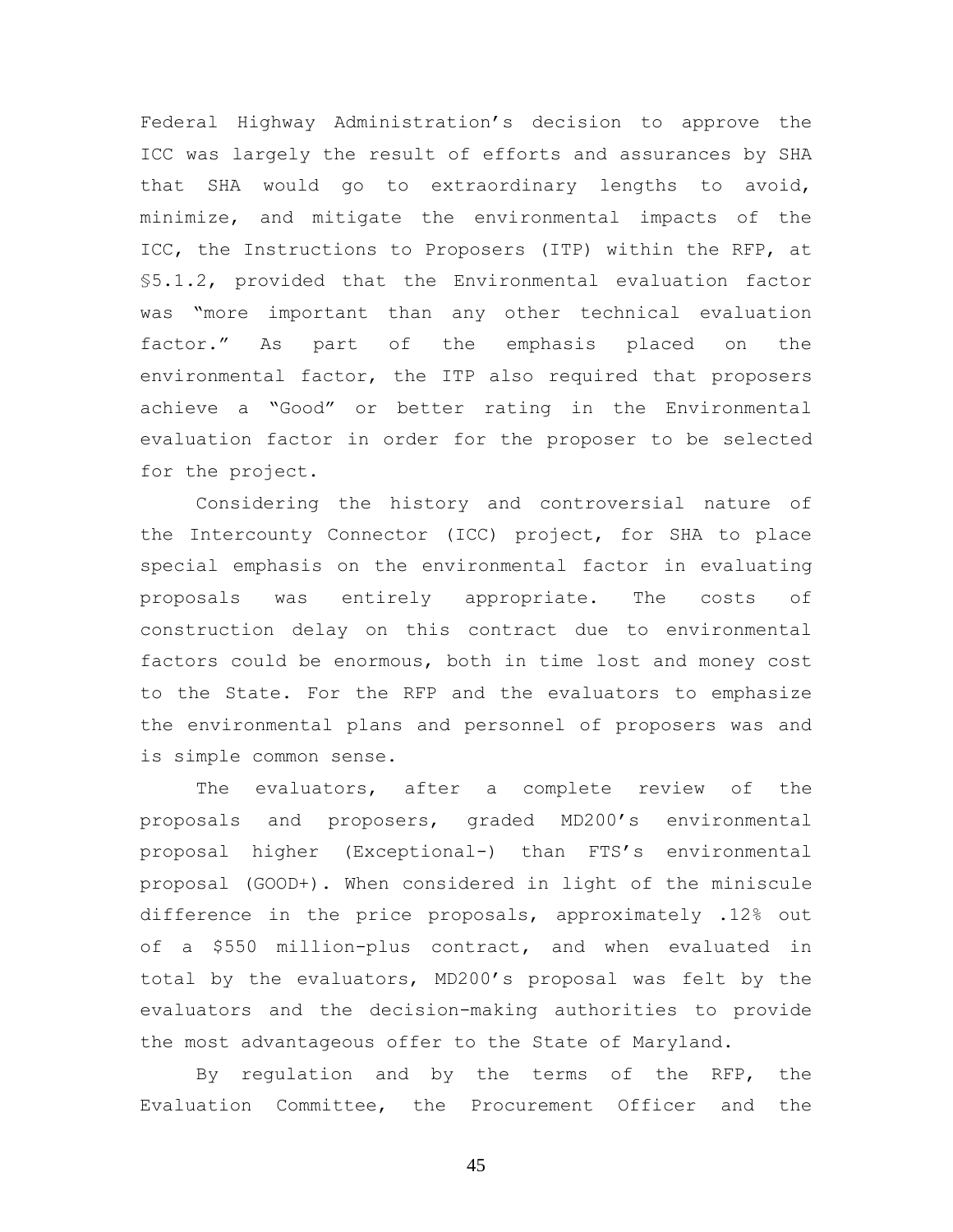Administrator were required to judge which proposal "is most advantageous to the State, considering price and the evaluation factors set forth in the ITP." ITP §§5.0 and 5.7; see COMAR 21.05.03.03F. They did so, finding the MD200 proposal the "most advantageous to the State". That determination was in no way contrary to law or regulation or otherwise unreasonable, arbitrary, capricious or an abuse of discretion. In fact, quite the opposite.

Appellant's arguments, although well thought out and skillfully presented, are merit less. Appellant's remaining appeal grounds are denied.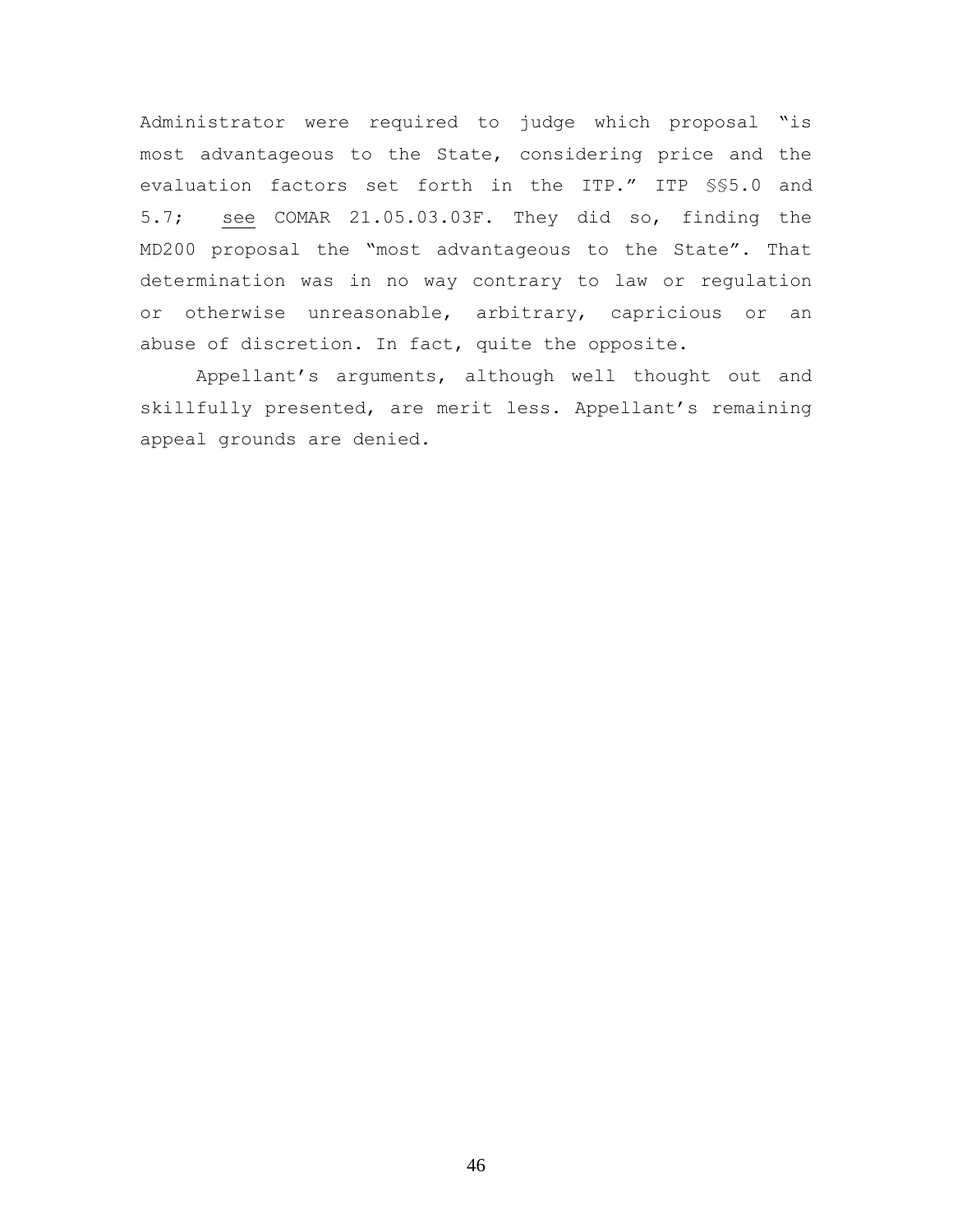| In The Appeal of Facchina-        |                       |
|-----------------------------------|-----------------------|
| Trumbull-Skanska JV               |                       |
|                                   |                       |
|                                   | Docket No. MSBCA 2630 |
|                                   |                       |
| Under SHA Contract No. AT3765B60) |                       |
| (ICC Contract B)                  |                       |

## **ORDER**

Wherefore, it is Ordered this day of April, 2009 that the appeal of Facchina-Trumbull-Skanska JV in Docket No. MSBCA 2630 in the above-captioned matter is denied.

Dated: \_\_\_\_\_\_\_\_\_\_\_\_\_\_\_\_\_\_\_\_\_\_\_\_\_\_\_\_\_

Michael W. Burns Chairman

I Concur:

Michael J. Collins Board Member

 $\mathcal{L}_\text{max}$  and  $\mathcal{L}_\text{max}$  and  $\mathcal{L}_\text{max}$  and  $\mathcal{L}_\text{max}$ 

 $\mathcal{L}_\text{max}$  and  $\mathcal{L}_\text{max}$  and  $\mathcal{L}_\text{max}$  and  $\mathcal{L}_\text{max}$ 

Dana Lee Dembrow Board Member